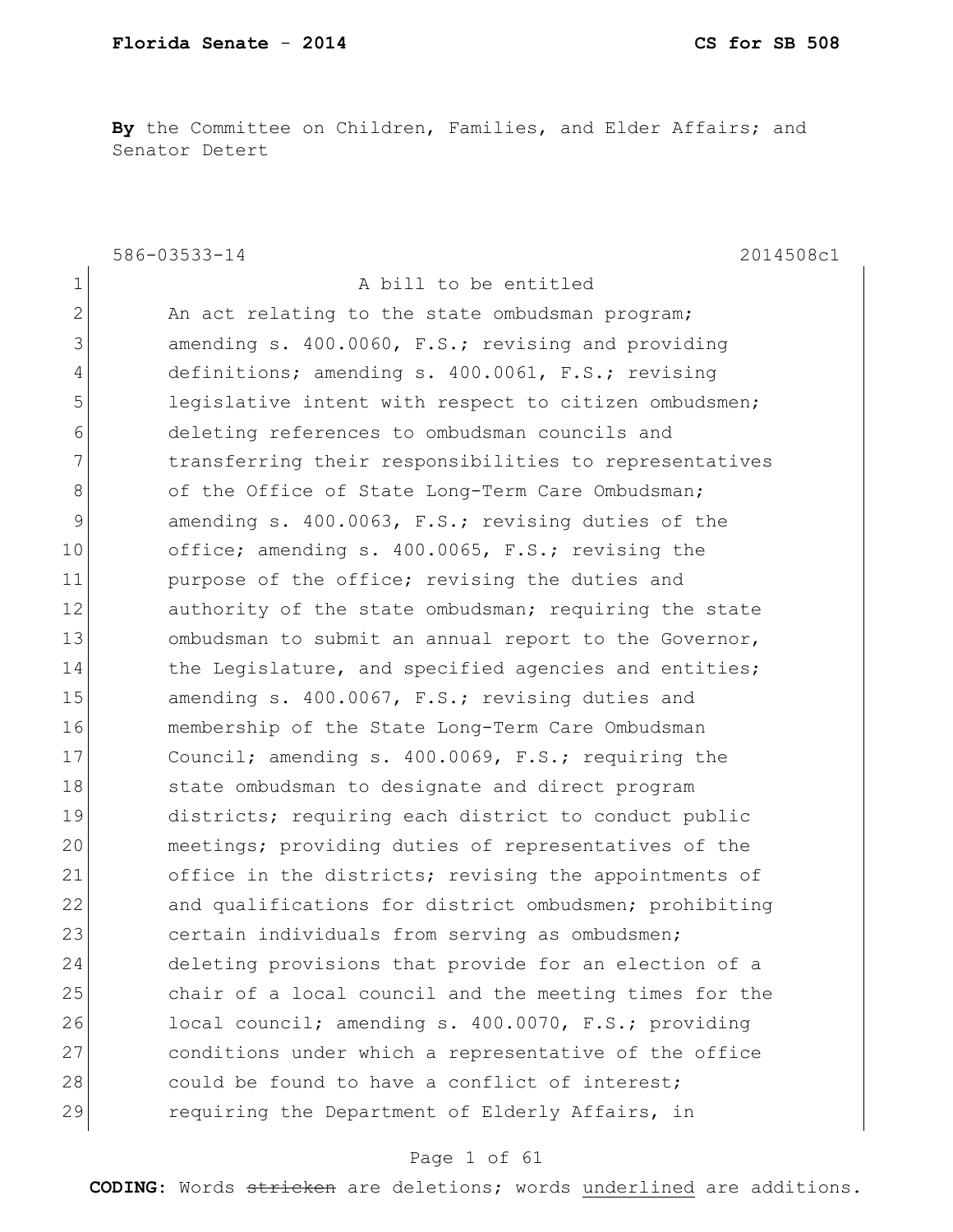|    | 2014508c1<br>586-03533-14                              |
|----|--------------------------------------------------------|
| 30 | consultation with the state ombudsman, to define by    |
| 31 | rule what constitutes a conflict of interest; amending |
| 32 | s. 400.0071, F.S.; requiring the Department of Elderly |
| 33 | Affairs to consult with the state ombudsman to adopt   |
| 34 | rules pertaining to complaint procedures; amending s.  |
| 35 | 400.0073, F.S.; providing procedures for investigation |
| 36 | of complaints; amending s. 400.0074, F.S.; revising    |
| 37 | procedures for conducting onsite administrative        |
| 38 | assessments; authorizing the department to adopt       |
| 39 | rules; amending s. 400.0075, F.S.; revising complaint  |
| 40 | notification and resolution procedures; amending s.    |
| 41 | 400.0078, F.S.; providing for a resident or            |
| 42 | representative of a resident to receive additional     |
| 43 | information regarding resident rights; amending s.     |
| 44 | 400.0079, F.S.; providing immunity from liability for  |
| 45 | a representative of the office under certain           |
| 46 | circumstances; amending s. 400.0081, F.S.; requiring   |
| 47 | long-term care facilities to provide representatives   |
| 48 | of the office with access to facilities, residents,    |
| 49 | and records for certain purposes; amending s.          |
| 50 | 400.0083, F.S.; conforming provisions to changes made  |
| 51 | by the act; amending s. 400.0087, F.S.; providing for  |
| 52 | the office to coordinate ombudsman services with       |
| 53 | Disability Rights Florida; amending s. 400.0089, F.S.; |
| 54 | conforming provisions to changes made by the act;      |
| 55 | amending s. 400.0091, F.S.; revising training          |
| 56 | requirements for representatives of the office and     |
| 57 | ombudsmen; amending ss. 20.41, 400.021, 400.022,       |
| 58 | 400.0255, 400.1413, 400.162, 400.19, 400.191, and      |

# Page 2 of 61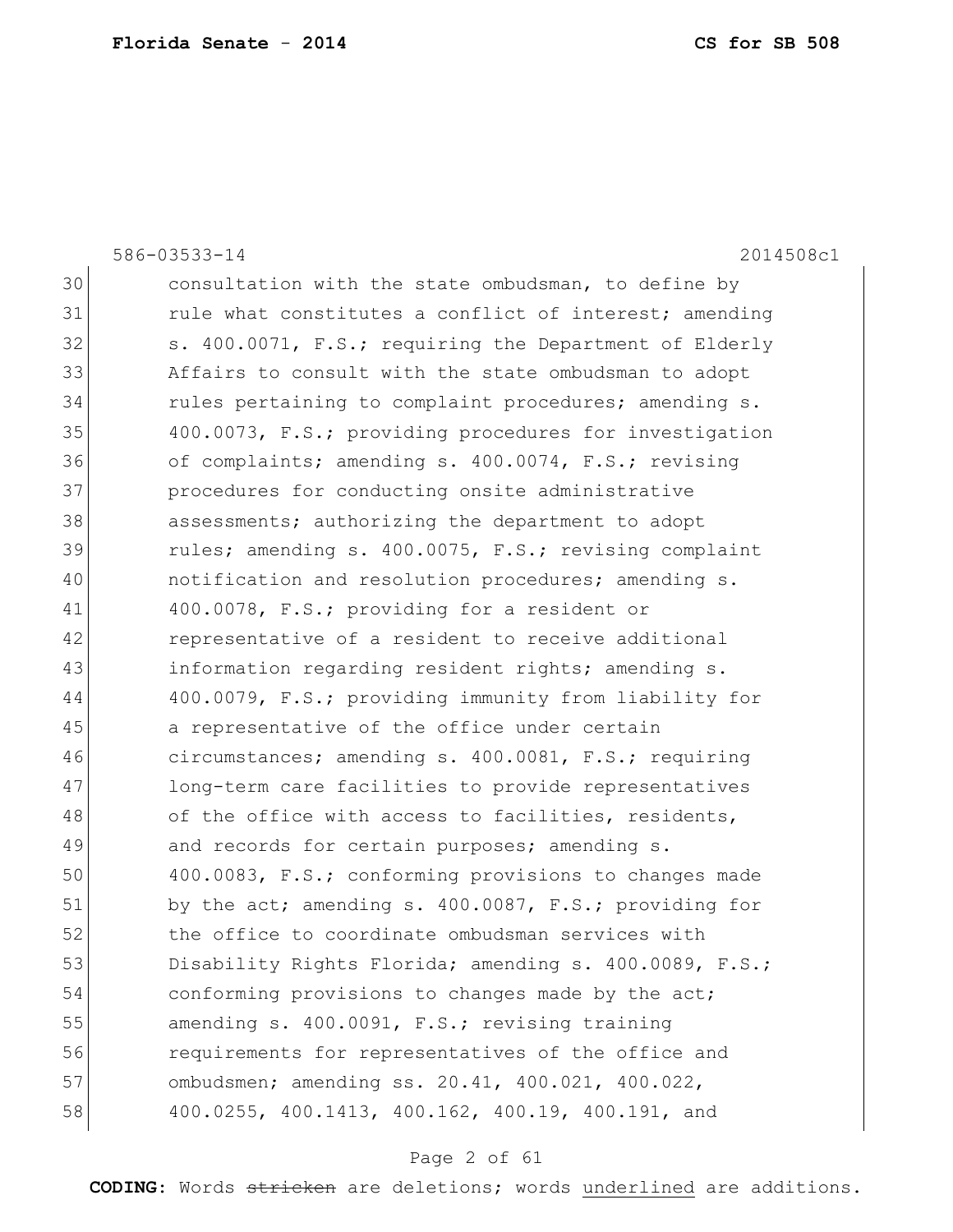|    | 586-03533-14<br>2014508c1                                        |
|----|------------------------------------------------------------------|
| 59 | 400.23, F.S.; conforming provisions to changes made by           |
| 60 | the act; amending s. 400.235, F.S.; conforming                   |
| 61 | provisions to changes made by the act; revising the              |
| 62 | additional criteria for recognition as a Gold Seal               |
| 63 | Program facility; amending ss. 415.102, 415.1034,                |
| 64 | 415.104, 415.1055, 415.106, 415.107, 429.02, 429.07,             |
| 65 | 429.19, 429.26, 429.28, 429.34, 429.35, 429.67,                  |
| 66 | 429.85, and 744.444, F.S.; conforming provisions to              |
| 67 | changes made by the act; providing an effective date.            |
| 68 |                                                                  |
| 69 | Be It Enacted by the Legislature of the State of Florida:        |
| 70 |                                                                  |
| 71 | Section 1. Section 400.0060, Florida Statutes, is amended        |
| 72 | to read:                                                         |
| 73 | 400.0060 Definitions. When used in this part, unless the         |
| 74 | context clearly dictates otherwise, the term:                    |
| 75 | (1) "Administrative assessment" means a review of                |
| 76 | conditions in a long-term care facility which impact the rights, |
| 77 | health, safety, and welfare of residents with the purpose of     |
| 78 | noting needed improvement and making recommendations to enhance  |
| 79 | the quality of life for residents.                               |
| 80 | (2) "Agency" means the Agency for Health Care                    |
| 81 | Administration.                                                  |
| 82 | (3) "Department" means the Department of Elderly Affairs.        |
| 83 | (4) "District" means a geographical area designated by the       |
| 84 | state ombudsman in which individuals certified as ombudsmen      |
| 85 | carry out the duties of the state ombudsman program. A district  |
| 86 | may have more than one local unit of ombudsmen "Local council"   |
| 87 | means a local long-term care ombudsman council designated by the |
|    | Page 3 of 61                                                     |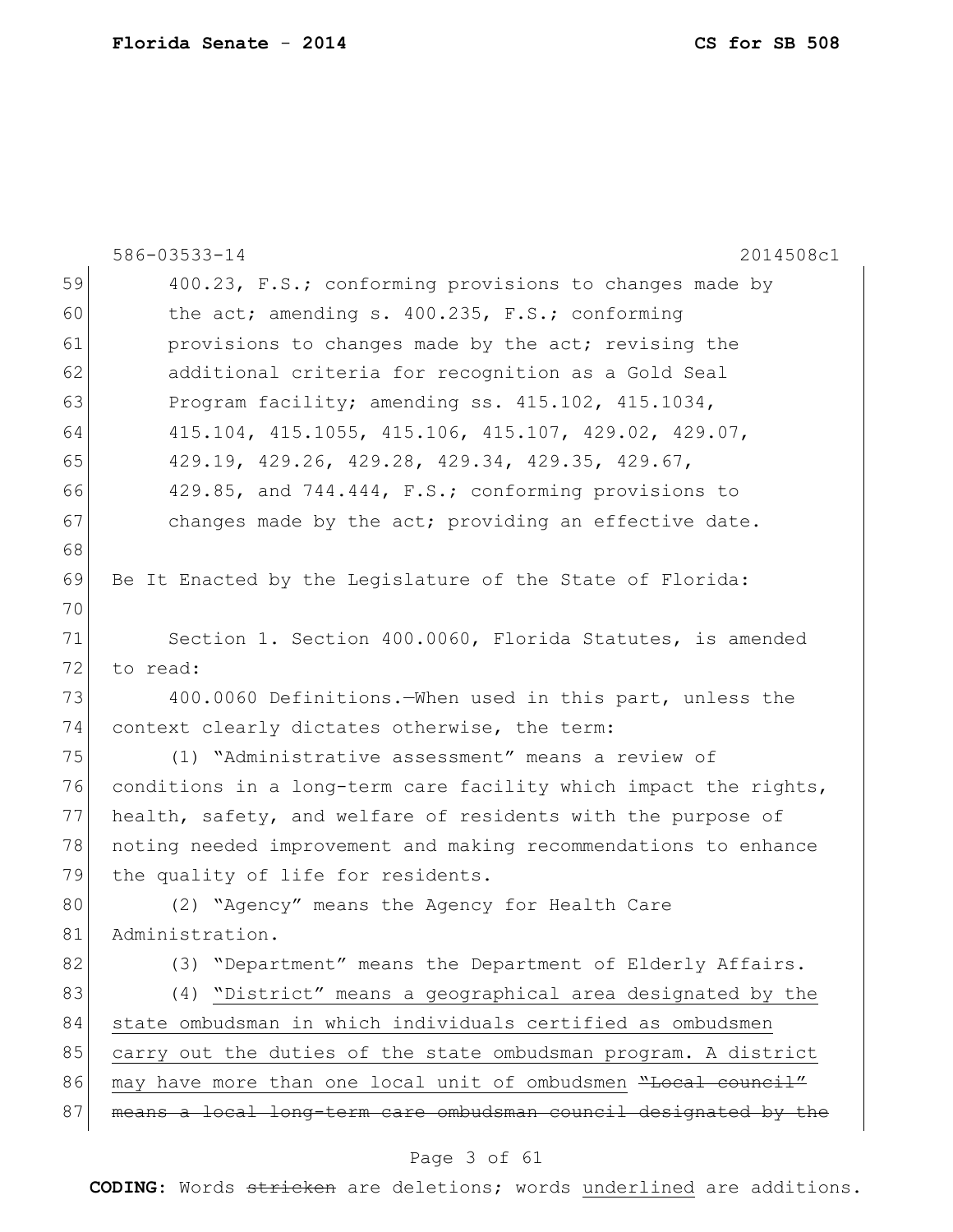586-03533-14 2014508c1 88 ombudsman pursuant to s. 400.0069. Local councils are also known 89 as district long-term care ombudsman councils or district 90 councils. 91 (5) "Long-term care facility" means a nursing home 92 facility, assisted living facility, adult family-care home, 93 board and care facility, facility in which continuing long-term 94 care is provided, or any other similar residential adult care 95 facility. 96 (6) "Office" means the Office of State Long-Term Care 97 Ombudsman created by s. 400.0063. 98 (7) "Ombudsman" means an individual who has been certified 99 by the state ombudsman as meeting the requirements of ss. 100 400.0069, 400.0070, and 400.0091 the individual appointed by the 101 Secretary of Elderly Affairs to head the Office of State Long-102 <del>Term Care Ombudsman</del>. 103 (8) "Representative of the office" means the state 104 ombudsman, an employee of the office, or an individual certified 105 as an ombudsman. 106 (9)<del>(8)</del> "Resident" means an individual 18 <del>60</del> years of age or 107 older who resides in a long-term care facility. 108  $(10)$   $(9)$  "Secretary" means the Secretary of Elderly Affairs. 109 (11) (10) "State council" means the State Long-Term Care 110 Ombudsman Council created by s. 400.0067. 111 (12) "State ombudsman" means the individual appointed by 112 the Secretary of Elderly Affairs to head the Office of State 113 Long-Term Care Ombudsman. 114 (13) "State ombudsman program" means the program operating 115 under the direction of the office. 116 Section 2. Section 400.0061, Florida Statutes, is amended

#### Page 4 of 61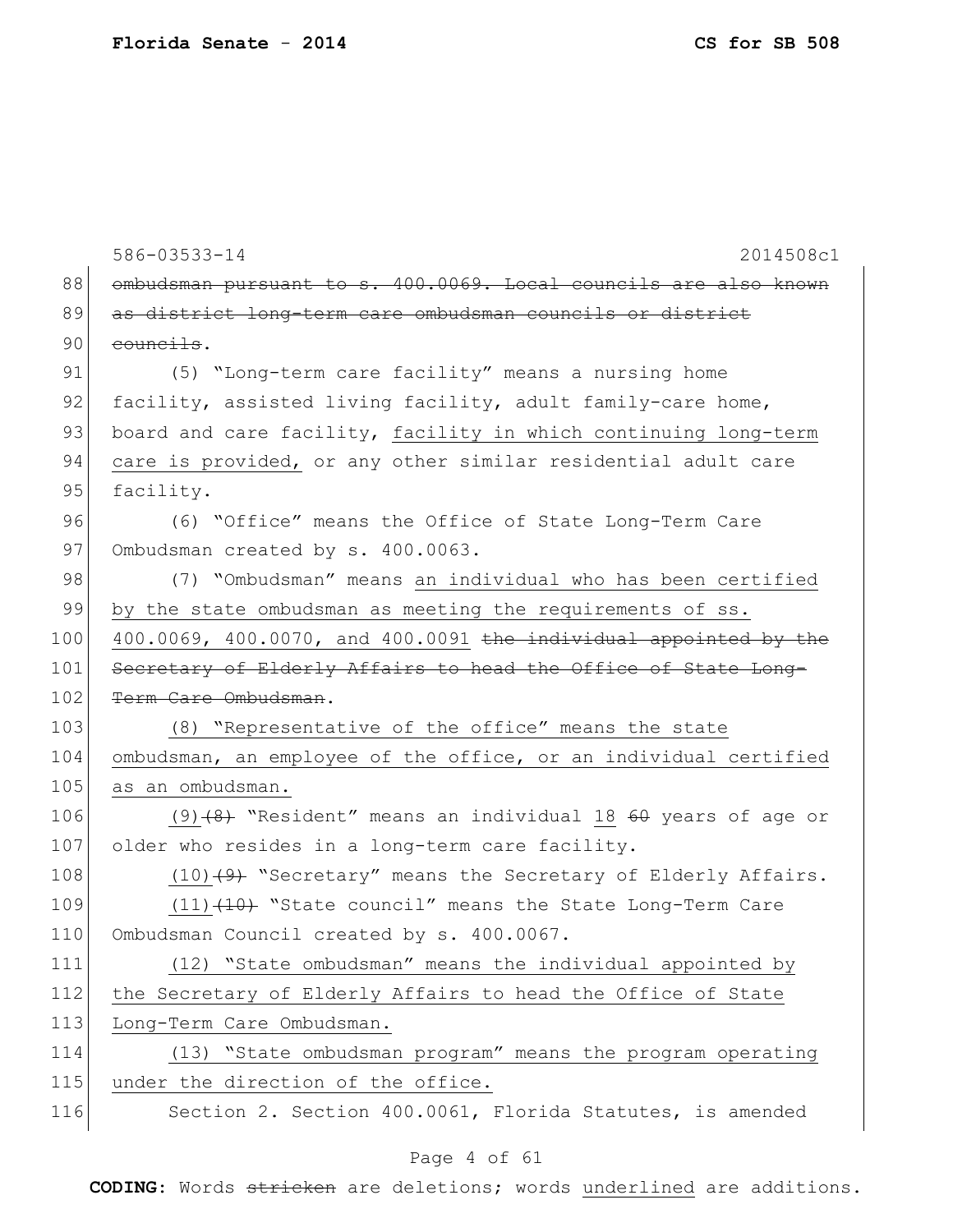117 to read: 118 400.0061 Legislative findings and intent; long-term care 119 facilities.-120 (1) The Legislature finds that conditions in long-term care 121 facilities in this state are such that the rights, health, 122 safety, and welfare of residents are not fully ensured by rules 123 of the Department of Elderly Affairs or the Agency for Health 124 Care Administration or by the good faith of owners or operators 125 of long-term care facilities. Furthermore, there is a need for a 126 formal mechanism whereby a long-term care facility resident, a 127 representative of a long-term care facility resident, or any 128 other concerned citizen may make a complaint against the 129 facility or its employees, or against other persons who are in a 130 position to restrict, interfere with, or threaten the rights, 131 health, safety, or welfare of a long-term care facility 132 resident. The Legislature finds that concerned citizens are 133 often more effective advocates for the rights of others than 134 governmental agencies. The Legislature further finds that in 135 order to be eligible to receive an allotment of funds authorized 136 and appropriated under the federal Older Americans Act, the 137 state must establish and operate an Office of State Long-Term 138 Care Ombudsman, to be headed by the state Long-Term Care 139 ombudsman, and carry out a state long term care ombudsman 140 program. 141 (2) It is the intent of the Legislature, therefore, to use

586-03533-14 2014508c1

142 utilize voluntary citizen ombudsmen ombudsman councils under the 143 leadership of the state ombudsman<sub> $\tau$ </sub> and, through them, to operate 144 a state an ombudsman program, which shall, without interference 145 by any executive agency, undertake to discover, investigate, and

#### Page 5 of 61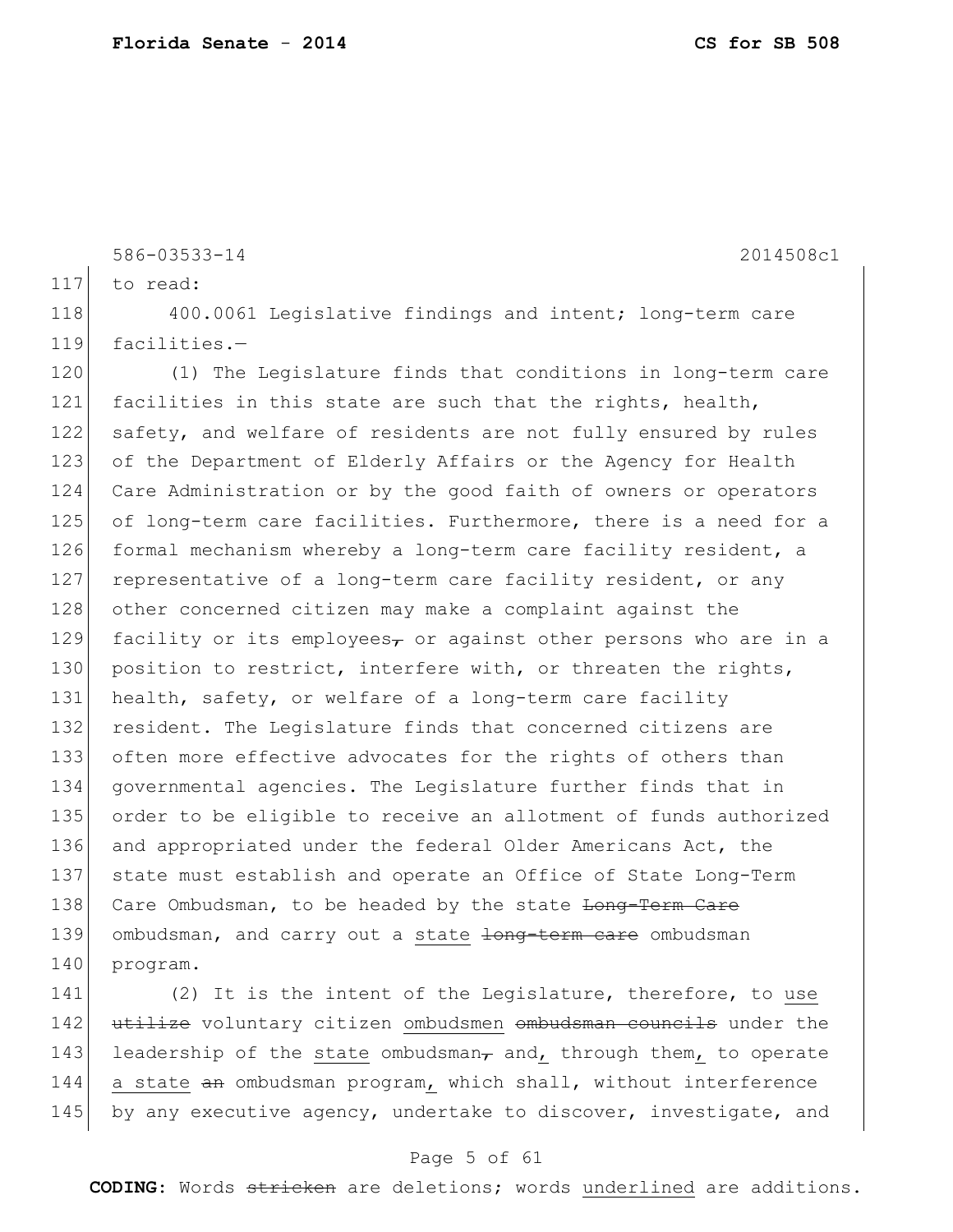|     | 586-03533-14<br>2014508c1                                        |
|-----|------------------------------------------------------------------|
| 146 | determine the presence of conditions or individuals who which    |
| 147 | constitute a threat to the rights, health, safety, or welfare of |
| 148 | the residents of long-term care facilities. To ensure that the   |
| 149 | effectiveness and efficiency of such investigations are not      |
| 150 | impeded by advance notice or delay, the Legislature intends that |
| 151 | representatives of the office ombudsman and ombudsman councils   |
| 152 | and their designated representatives not be required to obtain   |
| 153 | warrants in order to enter into or conduct investigations or     |
| 154 | onsite administrative assessments of long-term care facilities.  |
| 155 | It is the further intent of the Legislature that the environment |
| 156 | in long-term care facilities be conducive to the dignity and     |
| 157 | independence of residents and that investigations by             |
| 158 | representatives of the office ombudsman councils shall further   |
| 159 | the enforcement of laws, rules, and regulations that safeguard   |
| 160 | the health, safety, and welfare of residents.                    |
| 161 | Section 3. Section 400.0063, Florida Statutes, is amended        |
| 162 | to read:                                                         |
| 163 | 400.0063 Establishment of Office of State Long-Term Care         |
| 164 | Ombudsman; designation of ombudsman and legal advocate.-         |
| 165 | (1) There is created an Office of State Long-Term Care           |
| 166 | Ombudsman in the Department of Elderly Affairs.                  |
| 167 | (2) (a) The Office of State Long-Term Care Ombudsman shall       |
| 168 | be headed by the state Long-Term Care ombudsman, who shall serve |
| 169 | on a full-time basis and shall personally, or through            |
| 170 | representatives of the office, carry out the purposes and        |
| 171 | functions of the state ombudsman program office in accordance    |
| 172 | with state and federal law.                                      |
| 173 | (b) The state ombudsman shall be appointed by and shall          |

## Page 6 of 61

174 serve at the pleasure of the Secretary of Elderly Affairs. The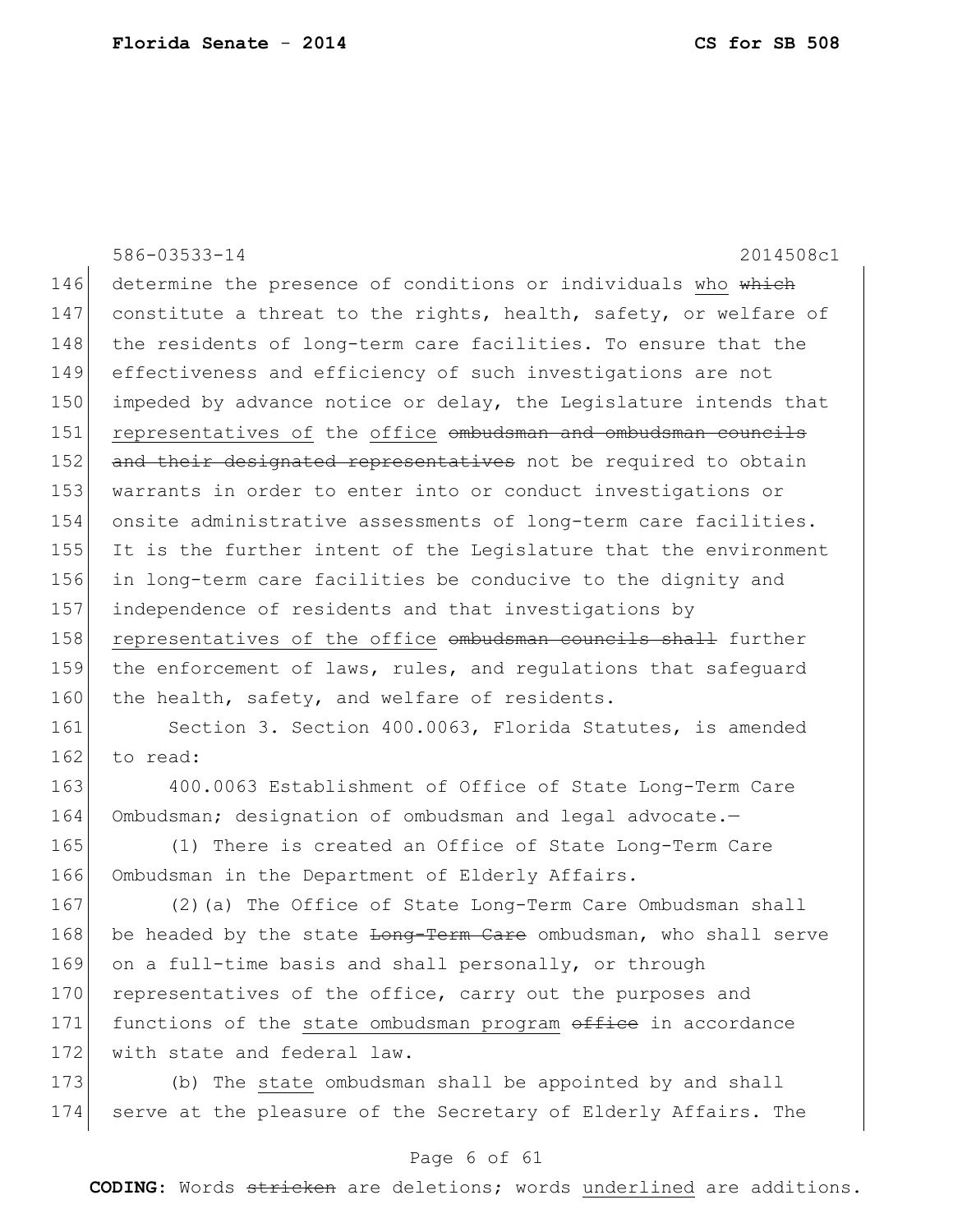586-03533-14 2014508c1 175 secretary shall appoint a person who has expertise and 176 experience in the fields of long-term care and advocacy to serve 177 as state ombudsman. 178 (3) (a) There is created in the office the position of legal 179 advocate, who shall be selected by and serve at the pleasure of 180 the state ombudsman and shall be a member in good standing of 181 The Florida Bar. 182 (b) The duties of the legal advocate shall include, but not 183 be limited to: 184 1. Assisting the state ombudsman in carrying out the duties 185 of the office with respect to the abuse, neglect, exploitation, 186 or violation of rights of residents of long-term care 187 facilities. 188 2. Assisting the state council and representatives of the 189 office Hocal councils in carrying out their responsibilities 190 under this part. 191 3. Pursuing administrative, legal, and other appropriate 192 remedies on behalf of residents. 193 4. Serving as legal counsel to the state council and 194 representatives of the office local councils, or individual 195 members thereof, against whom any suit or other legal action 196 that is initiated in connection with the performance of the 197 official duties of the state ombudsman program councils or an 198 individual member. 199 Section 4. Section 400.0065, Florida Statutes, is amended 200 to read: 201 400.0065 Office of State Long-Term Care Ombudsman; duties  $202$  and responsibilities.-203 (1) The purpose of the Office of State Long-Term Care

### Page 7 of 61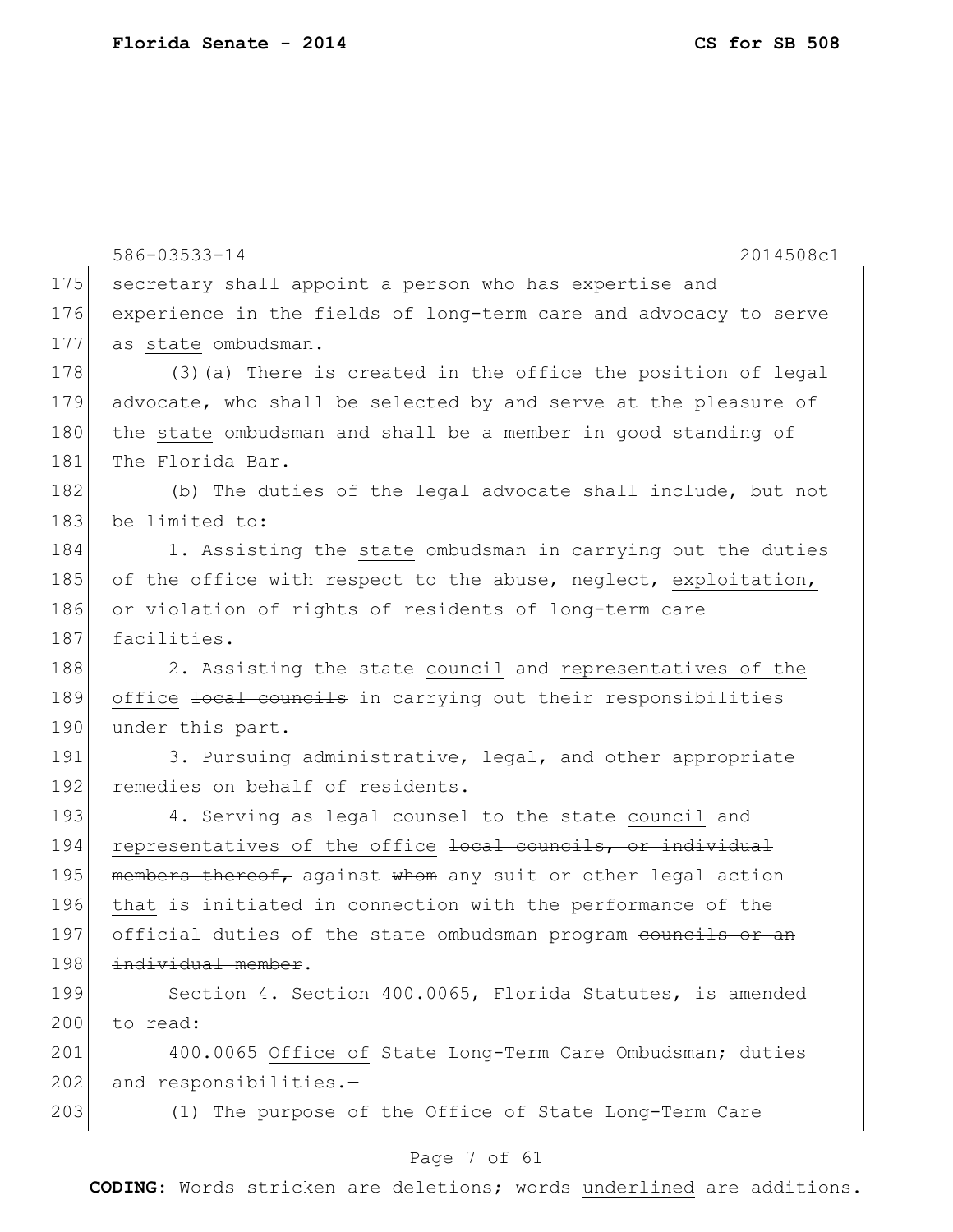586-03533-14 2014508c1 204 Ombudsman is shall be to: 205 (a) Identify, investigate, and resolve complaints made by 206 or on behalf of residents of long-term care facilities relating 207 to actions or omissions by providers or representatives of 208 providers of long-term care services, other public or private 209 agencies, guardians, or representative payees that may adversely 210 affect the health, safety, welfare, or rights of the residents. 211 (b) Provide services that assist in protecting the health, 212 safety, welfare, and rights of residents. 213 (c) Inform residents, their representatives, and other 214 citizens about obtaining the services of the state <del>Long-Term</del> 215 Gare ombudsman program and its representatives. 216 (d) Ensure that residents have regular and timely access to 217 the services provided through the office and that residents and 218 complainants receive timely responses from representatives of 219 the office to their complaints. 220 (e) Represent the interests of residents before 221 governmental agencies and seek administrative, legal, and other 222 remedies to protect the health, safety, welfare, and rights of 223 the residents.  $224$  (f) Administer the state council and local councils. 225 (g) Analyze, comment on, and monitor the development and 226 implementation of federal, state, and local laws, rules, and 227 regulations<sub>7</sub> and other governmental policies and actions<sub>7</sub> that 228 pertain to the health, safety, welfare, and rights of the 229 residents, with respect to the adequacy of long-term care

230 facilities and services in the state, and recommend any changes 231 in such laws, rules, regulations, policies, and actions as the 232 office determines to be appropriate and necessary.

#### Page 8 of 61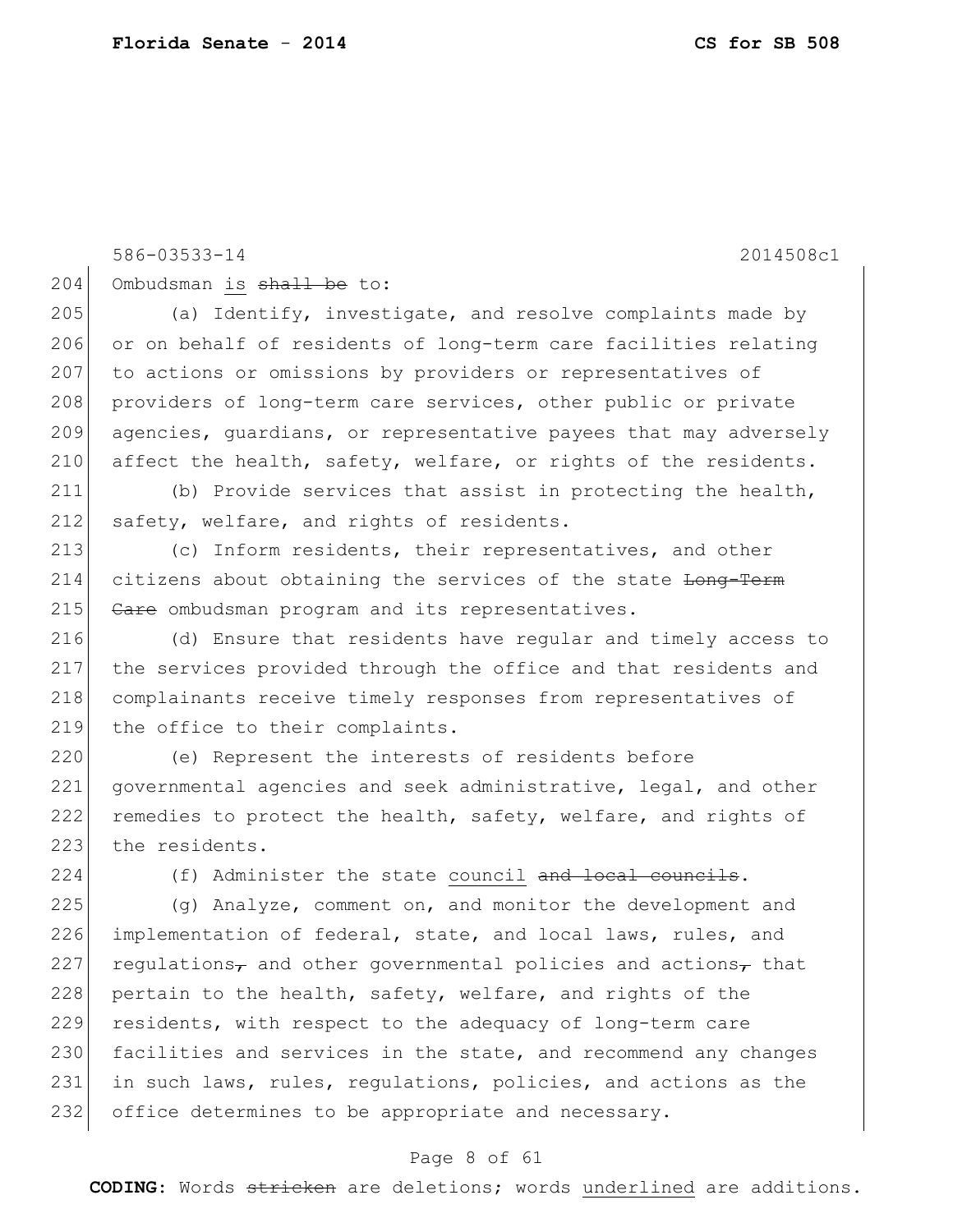586-03533-14 2014508c1 233 (h) Provide technical support for the development of 234 resident and family councils to protect the well-being and 235 rights of residents. 236 (2) The state <del>Long-Term Care</del> ombudsman has <del>shall have</del> the 237 duty and authority to: 238 (a) Establish and coordinate districts <del>local councils</del> 239 throughout the state. 240 (b) Perform the duties specified in state and federal law, 241 rules, and requiations. 242 (c) Within the limits of appropriated federal and state 243 funding, employ such personnel as are necessary to perform 244 adequately the functions of the office and provide or contract 245 for legal services to assist the state council and 246 representatives of the office local councils in the performance  $247$  of their duties. Staff positions established for the purpose of 248 coordinating the activities of each local council and assisting  $249$  its members may be filled by the ombudsman after approval by the 250 secretary. Notwithstanding any other provision of this part, 251 upon certification by the ombudsman that the staff member hired 252 to fill any such position has completed the initial training 253 required under s. 400.0091, such person shall be considered a 254 representative of the State Long-Term Care Ombudsman Program for 255 purposes of this part. 256 (d) Contract for services necessary to carry out the 257 activities of the office. 258 (e) Apply for, receive, and accept grants, gifts, or other 259 payments, including, but not limited to, real property, personal

260 property, and services from a governmental entity or other 261 public or private entity or person, and make arrangements for

### Page 9 of 61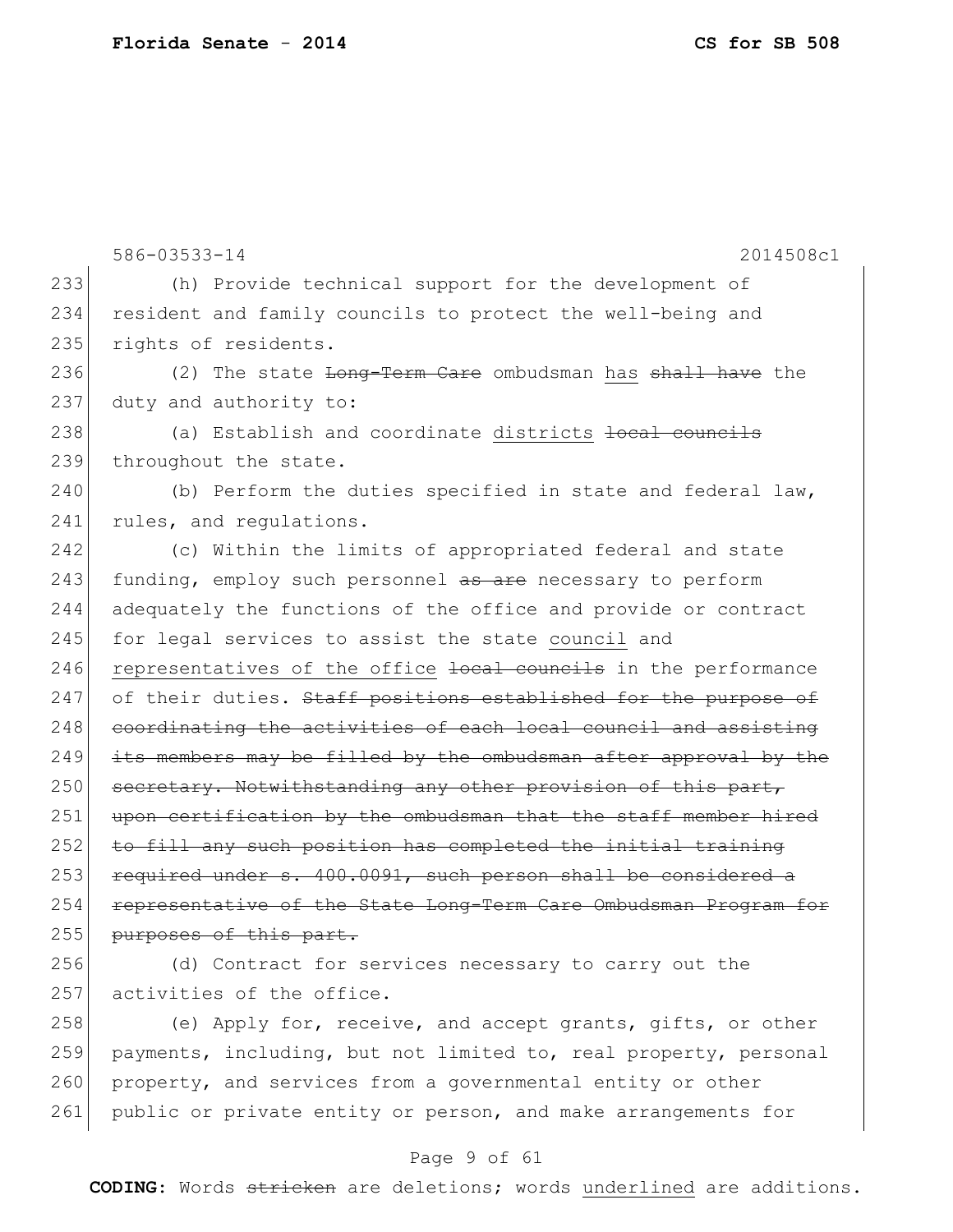586-03533-14 2014508c1 262 the use of such grants, gifts, or payments. 263 (f) Coordinate, to the greatest extent possible, state and 264 local ombudsman services with the protection and advocacy 265 systems for individuals with developmental disabilities and 266 mental illnesses and with legal assistance programs for the poor 267 through adoption of memoranda of understanding and other means.  $268$  (g) Enter into a cooperative agreement with the Statewide 269 Advocacy Council for the purpose of coordinating and avoiding 270 duplication of advocacy services provided to residents. 271 (g)  $\left(\frac{h}{h}\right)$  Enter into a cooperative agreement with the Medicaid 272 Fraud Division as prescribed under s. 731(e)(2)(B) of the Older 273 Americans Act. 274  $(h)$   $(i)$  Prepare an annual report describing the activities 275 carried out by the office, the state council, and the districts 276 local councils in the year for which the report is prepared. The 277 state ombudsman shall submit the report to the secretary, the 278 United States Assistant Secretary for Aging, the Governor, the 279 President of the Senate, the Speaker of the House of 280 Representatives, the Secretary of Children and Families, and the 281 Secretary of Health Care Administration at least 30 days before 282 the convening of the regular session of the Legislature. The 283 secretary shall in turn submit the report to the United States 284 Assistant Secretary for Aging, the Governor, the President of 285 the Senate, the Speaker of the House of Representatives, the 286 Secretary of Children and Family Services, and the Secretary of 287 Health Care Administration. The report must shall, at a minimum: 288 1. Contain and analyze data collected concerning complaints

289 about and conditions in long-term care facilities and the

## 290 disposition of such complaints.

#### Page 10 of 61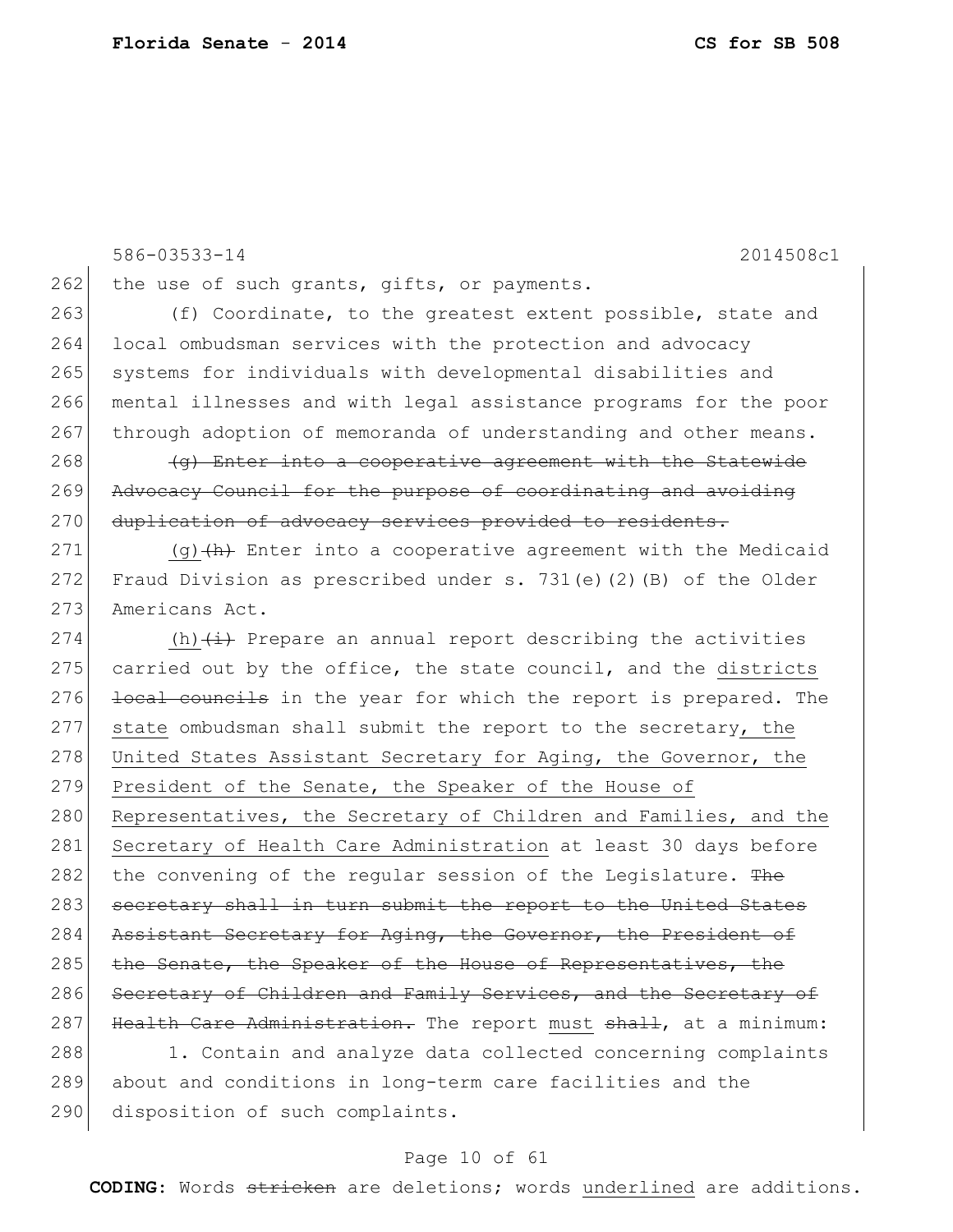586-03533-14 2014508c1 291 2. Evaluate the problems experienced by residents. 292 3. Analyze the successes of the state ombudsman program 293 during the preceding year, including an assessment of how 294 successfully the office program has carried out its 295 responsibilities under the Older Americans Act. 296 4. Provide recommendations for policy, requlatory, and 297 statutory changes designed to solve identified problems; resolve 298 residents' complaints; improve residents' lives and quality of 299 care; protect residents' rights, health, safety, and welfare; 300 and remove any barriers to the optimal operation of the state 301 Long-Term Care ombudsman program. 302 5. Contain recommendations from the state Long-Term Care 303 Ombudsman council regarding program functions and activities and 304 recommendations for policy, regulatory, and statutory changes 305 designed to protect residents' rights, health, safety, and 306 welfare. 307 6. Contain any relevant recommendations from 308 representatives of the office local councils regarding program 309 functions and activities. 310 Section 5. Section 400.0067, Florida Statutes, is amended 311 to read: 312 400.0067 State Long-Term Care Ombudsman Council; duties; 313 membership.— 314 (1) There is created, within the Office of State Long-Term 315 Care Ombudsman, the State Long-Term Care Ombudsman Council. 316 (2) The state <del>Long-Term Care Ombudsman</del> council shall: 317 (a) Serve as an advisory body to assist the state ombudsman 318 in reaching a consensus among districts <del>local councils</del> on issues 319 affecting residents and impacting the optimal operation of the

#### Page 11 of 61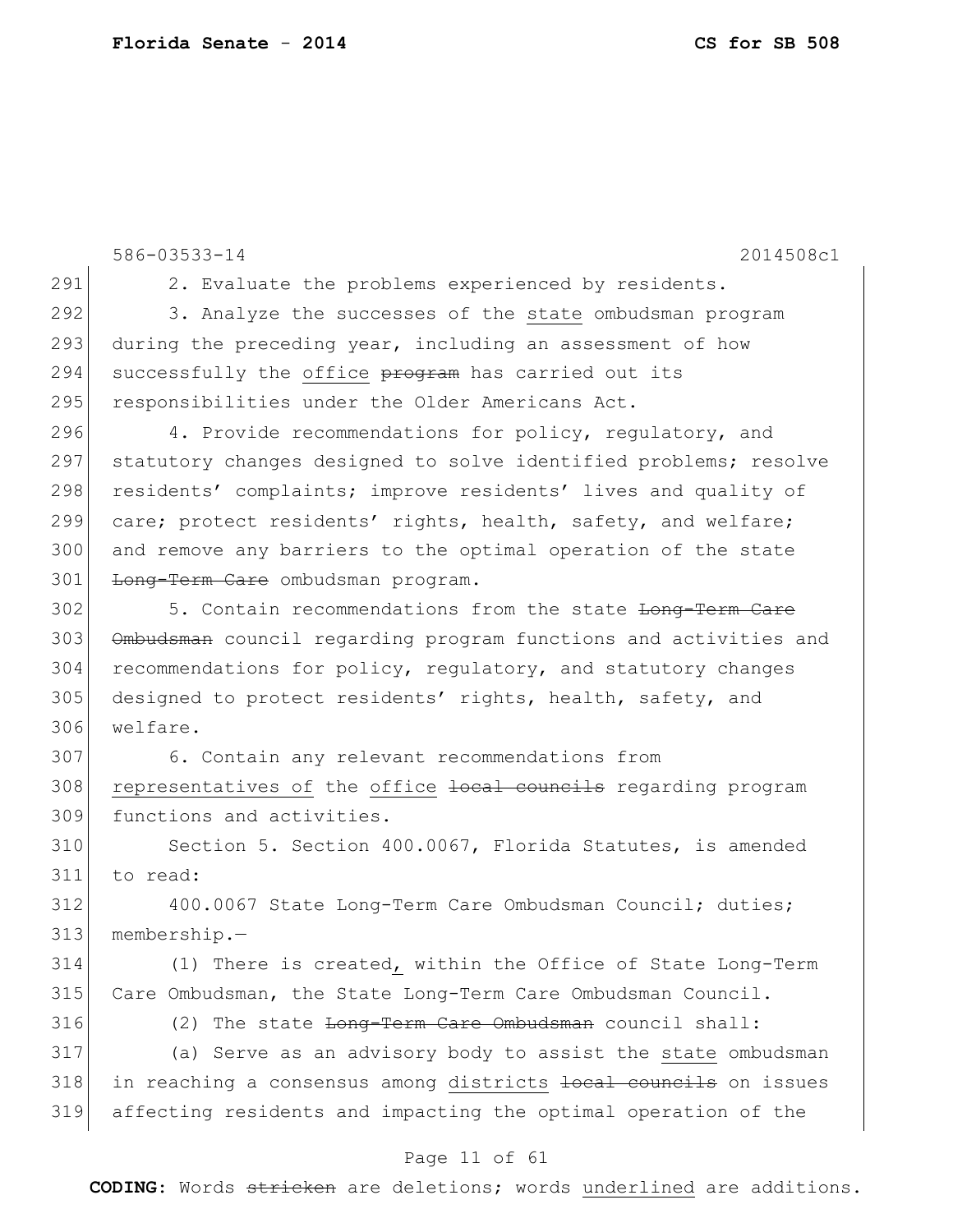586-03533-14 2014508c1 320 program. 321 (b) Serve as an appellate body in receiving from the 322 districts local councils complaints not resolved at the district 323 local level. Any individual member or members of the state 324 council may enter any long-term care facility involved in an  $325$  appeal, pursuant to the conditions specified in s.  $400.0074(2)$ . 326 (c) Assist the state ombudsman to discover, investigate, 327 and determine the existence of abuse or neglect in any long-term 328 care facility, and work with the adult protective services 329 program as required in ss. 415.101-415.113. 330 (d) Assist the state ombudsman in eliciting, receiving, 331 responding to, and resolving complaints made by or on behalf of 332 residents. 333 (e) Elicit and coordinate state, district local, and 334 voluntary organizational assistance for the purpose of improving 335 the care received by residents. 336 (f) Assist the state ombudsman in preparing the annual 337 report described in s. 400.0065. 338 (3) The state Long-Term Care Ombudsman council consists 339 shall be composed of one active certified ombudsman from each 340 local unit within a district council member elected by each 341 <del>local council</del> plus three at-large members appointed by the 342 secretary Governor. 343 (a) Each local unit in a district must select council shall 344 elect by majority vote a representative of its choice to serve 345 from among the council members to represent the interests of the  $346$  local council on the state council. A local council chair may 347 not serve as the representative of the local council on the 348 state council.

### Page 12 of 61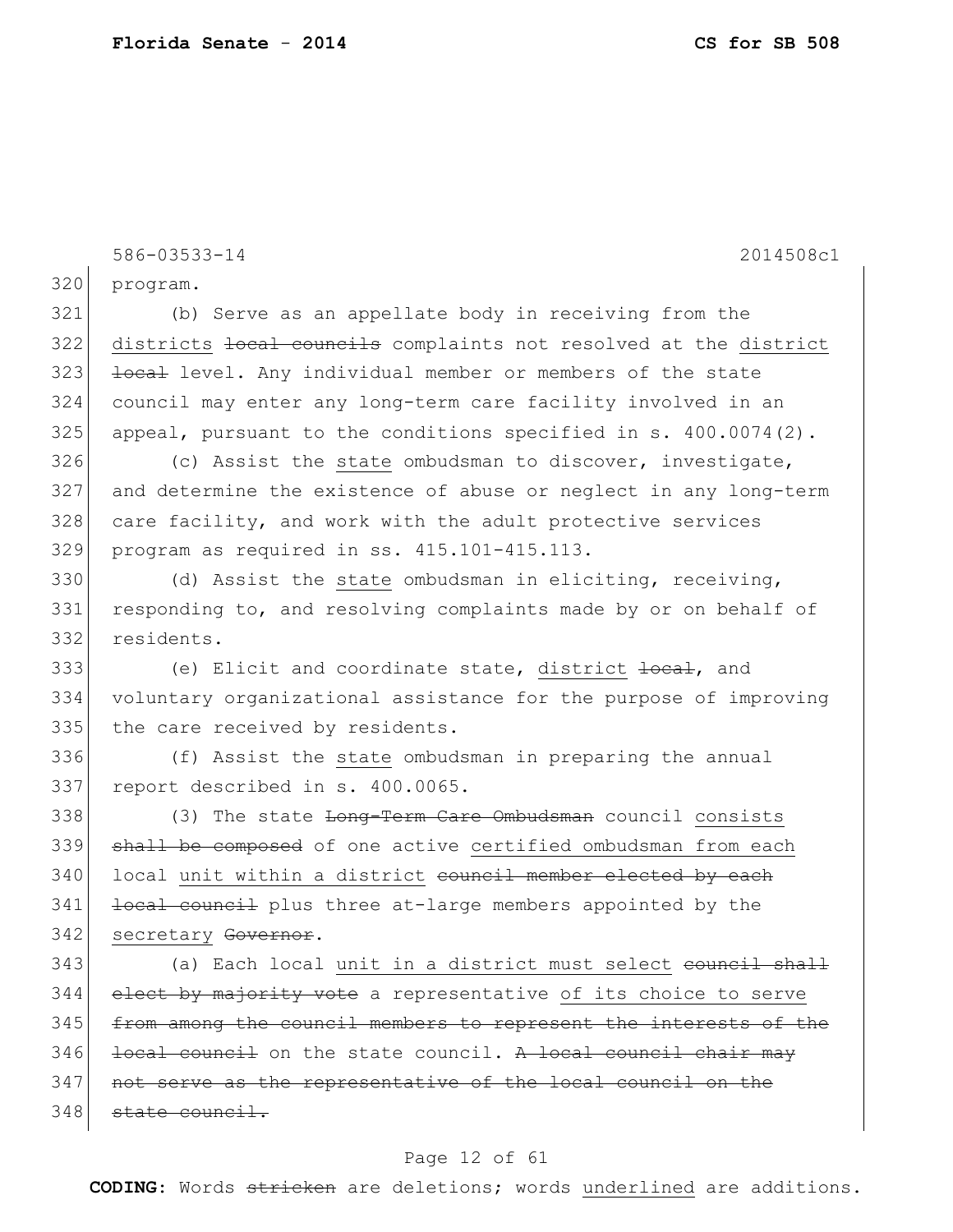|     | 586-03533-14<br>2014508c1                                                                                                                                                                                                                                                                                                                                                                                                 |
|-----|---------------------------------------------------------------------------------------------------------------------------------------------------------------------------------------------------------------------------------------------------------------------------------------------------------------------------------------------------------------------------------------------------------------------------|
| 349 | $(b)$ 1. The state ombudsman secretary, after consulting with                                                                                                                                                                                                                                                                                                                                                             |
| 350 | the ombudsman, shall submit to the secretary Governor a list of                                                                                                                                                                                                                                                                                                                                                           |
| 351 | individuals persons recommended for appointment to the at-large                                                                                                                                                                                                                                                                                                                                                           |
| 352 | positions on the state council. The list may shall not include                                                                                                                                                                                                                                                                                                                                                            |
| 353 | the name of any individual person who is currently serving in a                                                                                                                                                                                                                                                                                                                                                           |
| 354 | district on a local council.                                                                                                                                                                                                                                                                                                                                                                                              |
| 355 | 2. The secretary Governor shall appoint three at-large                                                                                                                                                                                                                                                                                                                                                                    |
| 356 | members chosen from the list.                                                                                                                                                                                                                                                                                                                                                                                             |
| 357 | 3. If the secretary Governor does not appoint an at-large                                                                                                                                                                                                                                                                                                                                                                 |
| 358 | member to fill a vacant position within 60 days after the list                                                                                                                                                                                                                                                                                                                                                            |
| 359 | is submitted, the state secretary, after consulting with the                                                                                                                                                                                                                                                                                                                                                              |
| 360 | ombudsman $_{\tau}$ shall appoint an at-large member to fill that vacant                                                                                                                                                                                                                                                                                                                                                  |
| 361 | position.                                                                                                                                                                                                                                                                                                                                                                                                                 |
| 362 | (4) (a) $\left(\text{e}\right)$ + $\text{e}\right)$ + $\text{e}\left(\text{e}\right)$ + $\text{e}\left(\text{e}\right)$ + $\text{e}\left(\text{e}\right)$ + $\text{e}\left(\text{e}\right)$ + $\text{e}\left(\text{e}\right)$ + $\text{e}\left(\text{e}\right)$ + $\text{e}\left(\text{e}\right)$ + $\text{e}\left(\text{e}\right)$ + $\text{e}\left(\text{e}\right)$ + $\text{e}\left(\text{e}\right)$ + $\text{e}\left$ |
| 363 | terms.                                                                                                                                                                                                                                                                                                                                                                                                                    |
| 364 | $\frac{2}{x}$ . A member of the state council may not serve more than                                                                                                                                                                                                                                                                                                                                                     |
| 365 | two consecutive terms.                                                                                                                                                                                                                                                                                                                                                                                                    |
| 366 | (b) $\frac{3}{2}$ . A district manager, in consultation with the district                                                                                                                                                                                                                                                                                                                                                 |
| 367 | ombudsmen, local council may recommend replacement removal of                                                                                                                                                                                                                                                                                                                                                             |
| 368 | its selected ombudsman elected representative from the state                                                                                                                                                                                                                                                                                                                                                              |
| 369 | council by a majority vote. If the district manager, in                                                                                                                                                                                                                                                                                                                                                                   |
| 370 | consultation with the district ombudsmen, selects a replacement                                                                                                                                                                                                                                                                                                                                                           |
| 371 | ombudsman, the district manager council votes to remove its                                                                                                                                                                                                                                                                                                                                                               |
| 372 | representative, the local council chair shall immediately notify                                                                                                                                                                                                                                                                                                                                                          |
| 373 | the state ombudsman. The secretary shall advise the Governor of                                                                                                                                                                                                                                                                                                                                                           |
| 374 | the local council's vote upon receiving notice from the                                                                                                                                                                                                                                                                                                                                                                   |
| 375 | ombudsman.                                                                                                                                                                                                                                                                                                                                                                                                                |
| 376 | (c) $4$ . The position of any member missing three state                                                                                                                                                                                                                                                                                                                                                                  |
| 377 | council meetings within a 1-year period without cause may be                                                                                                                                                                                                                                                                                                                                                              |

## Page 13 of 61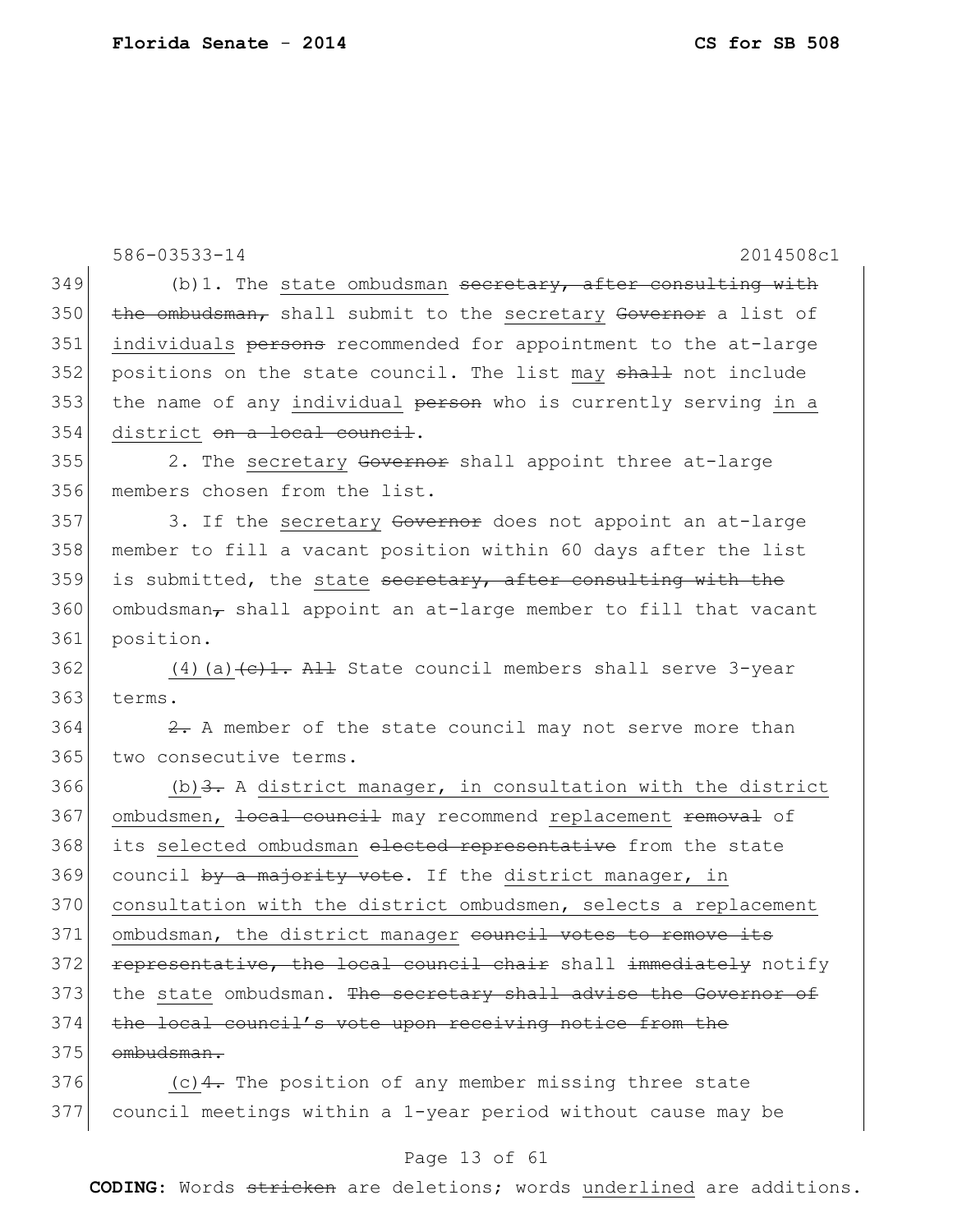586-03533-14 2014508c1 378 declared vacant by the state ombudsman. The findings of the 379 state ombudsman regarding cause shall be final and binding. 380 (d)  $\frac{1}{2}$ . Any vacancy on the state council shall be filled in 381 the same manner as the original appointment. 382 (e) $\frac{d}{dt}$ . The state council shall elect a chair to serve for 383 a term of 1 year. A chair may not serve more than two 384 consecutive terms. 385 2. The chair shall select a vice chair from among the 386 members. The vice chair shall preside over the state council in 387 the absence of the chair. 388 3. The chair may create additional executive positions as 389 necessary to carry out the duties of the state council. Any 390 person appointed to an executive position shall serve at the 391 pleasure of the chair, and his or her term shall expire on the 392 same day as the term of the chair. 393 4. A chair may be immediately removed from office before 394 prior to the expiration of his or her term by a vote of two-395 thirds of all state council members present at any meeting at 396 which a quorum is present. If a chair is removed from office 397 before prior to the expiration of his or her term, a replacement 398 chair shall be chosen during the same meeting in the same manner 399 as described in this paragraph, and the term of the replacement 400 chair shall begin immediately. The replacement chair shall serve 401 for the remainder of the term and is eligible to serve two 402 subsequent consecutive terms. 403  $(f)$  (f)  $(e)$ 1. The state council shall meet upon the call of the

404 chair or upon the call of the state ombudsman. The state council 405 shall meet at least quarterly but may meet more frequently as 406 needed.

#### Page 14 of 61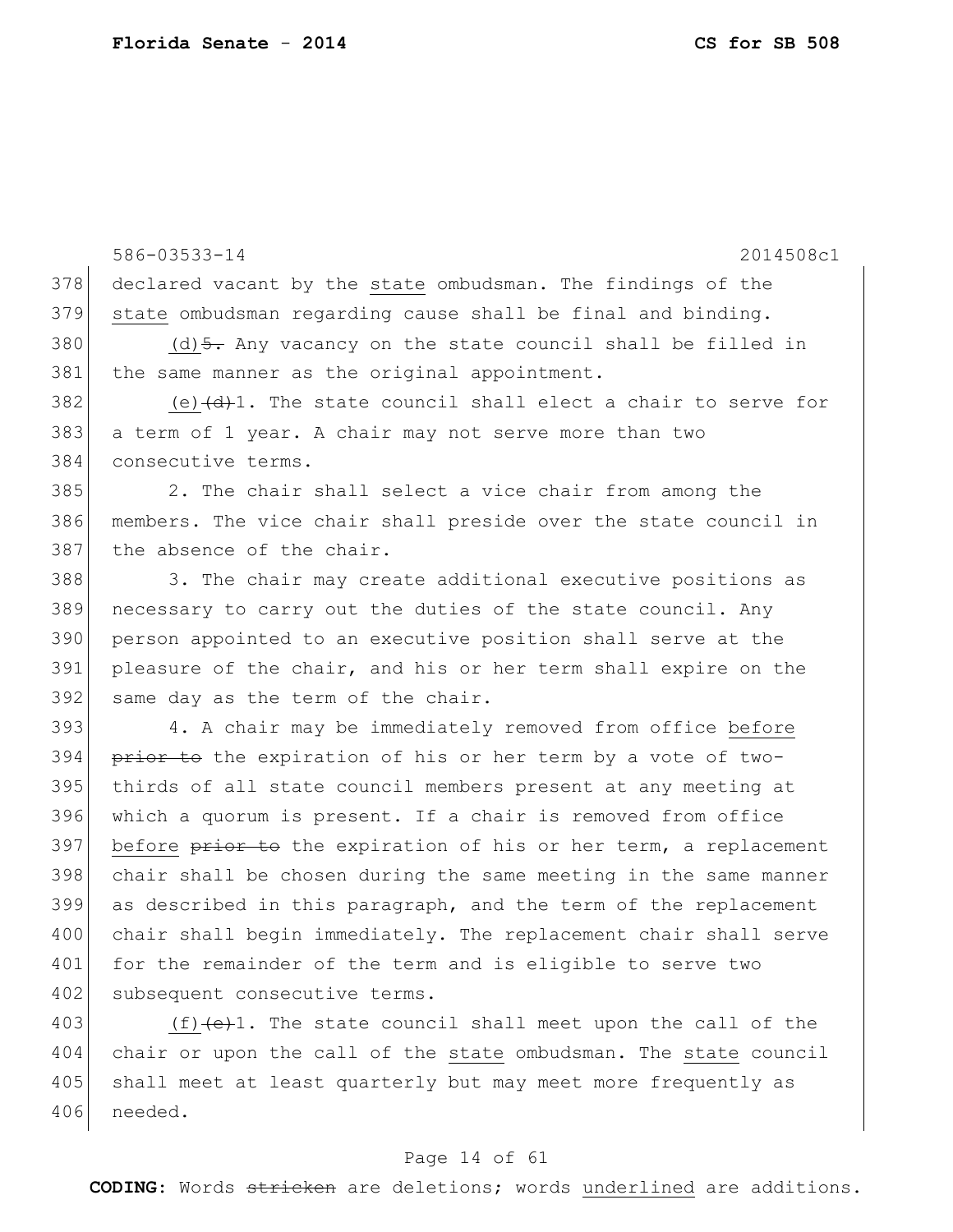586-03533-14 2014508c1 407 2. A quorum shall be considered present if more than 50 408 percent of all active state council members are in attendance at 409 the same meeting. 410 3. The state council may not vote on or otherwise make any 411 decisions resulting in a recommendation that will directly 412 impact the state council or any district local council, outside 413 of a publicly noticed meeting at which a quorum is present. 414 (g)  $(f)$  Members may not shall receive no compensation but 415 shall, with approval from the state ombudsman, be reimbursed for 416 per diem and travel expenses as provided in s. 112.061. 417 Section 6. Section 400.0069, Florida Statutes, is amended 418 to read: 419 400.0069 <del>Local</del> Long-term care ombudsman districts councils; 420 duties; appointment membership.-421  $(1)$  (a) The state ombudsman shall designate districts  $\frac{1}{1}$ 422 <del>long-term care ombudsman councils</del> to carry out the duties of the 423 state Long-Term Care ombudsman program within local communities. 424 Each district local council shall function under the direction 425 of the state ombudsman. 426 (b) The state ombudsman shall ensure that there are 427 representatives of the office is at least one local council 428 operating in each district of the department's planning and 429 service areas. The ombudsman may create additional local 430 councils as necessary to ensure that residents throughout the 431 state have adequate access to state Long-Term Care ombudsman 432 program services. The ombudsman, after approval from the 433 secretary, shall designate the jurisdictional boundaries of each 434 <del>local council.</del> 435 (c) Each district shall convene a public meeting every

#### Page 15 of 61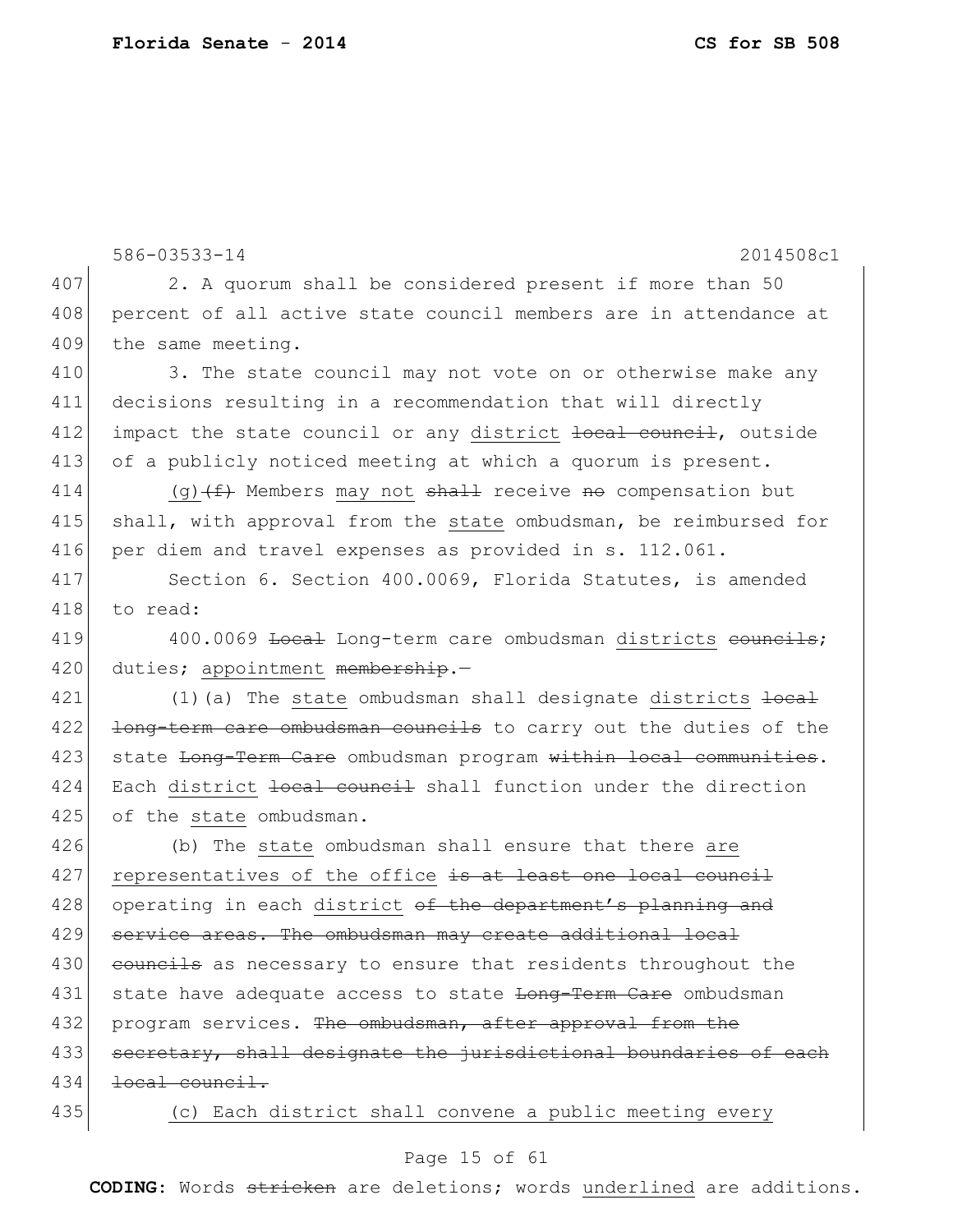586-03533-14 2014508c1 436 quarter. 437 (2) The duties of the representatives of the office in the 438 districts local councils are to: 439 (a) Provide services to assist in <del>Serve as a third-party</del> 440 | mechanism for protecting the health, safety, welfare, and civil 441 and human rights of residents. 442 (b) Discover, investigate, and determine the existence of 443 abuse,  $\Theta$  neglect, or exploitation using in any long-term care 444 facility and to use the procedures provided for in ss. 415.101-445 415.113 when applicable. 446 (c) Identify Elicit, receive, investigate, respond to, and 447 resolve complaints made by or on behalf of residents relating to 448 actions or omissions by providers or representatives of 449 providers of long-term care services, other public agencies, 450 | guardians, or representative payees which may adversely affect 451 the health, safety, welfare, or rights of residents. 452 (d) Review and, if necessary, comment on all existing or 453 proposed rules, regulations, and other governmental policies and 454 actions relating to long-term care facilities that may 455 potentially have an effect on the  $\frac{r}{r}$  health, safety, 456 welfare, and rights welfare of residents. 457 (e) Review personal property and money accounts of 458 residents who are receiving assistance under the Medicaid 459 program pursuant to an investigation to obtain information 460 regarding a specific complaint or problem. 461 (f) Recommend that the state ombudsman and the legal 462 advocate seek administrative, legal, and other remedies to 463 protect the health, safety, welfare, and rights of the 464 residents.

#### Page 16 of 61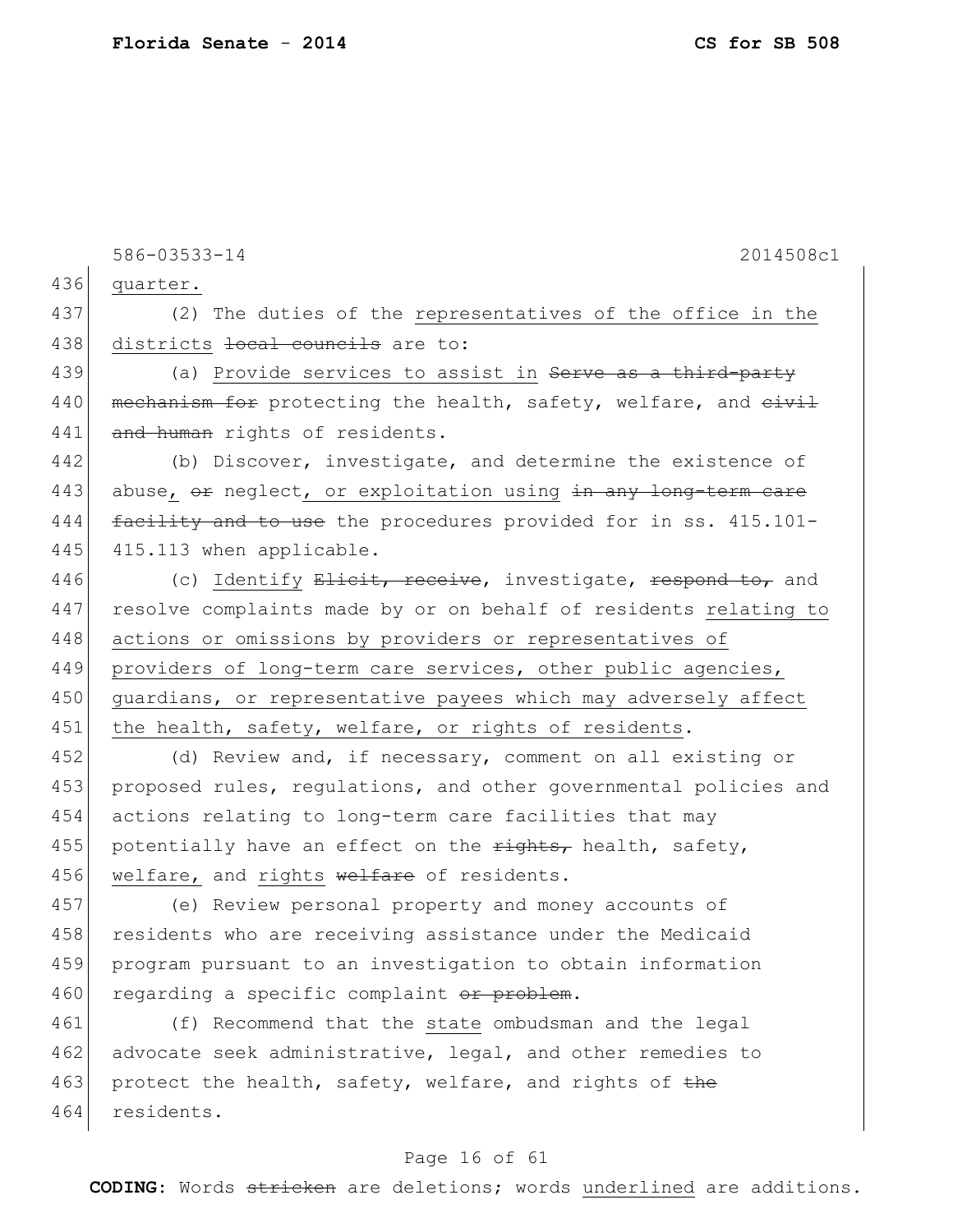586-03533-14 2014508c1 465 (g) Provide technical assistance for the development of 466 resident and family councils within long-term care facilities. 467 (h) $\left(4\right)$  Carry out other activities that the state ombudsman 468 determines to be appropriate. 469 (3) In order to carry out the duties specified in 470 subsection (2), a representative of the office may member of a 471 local council is authorized to enter any long-term care facility 472 without notice or without first obtaining a warrant; however, 473 subject to the provisions of s. 400.0074(2) may apply regarding 474 notice of a followup administrative assessment. 475 (4) Each district <del>local council</del> shall be composed of 476 ombudsmen members whose primary residences are residence is 477 located within the boundaries of the district <del>local council's</del> 478 +urisdiction. 479 (a) Upon good cause shown, the state ombudsman may appoint 480 an ombudsman to another district. The ombudsman shall strive to 481 ensure that each local council include the following persons as 482 members: 483 1. At least one medical or osteopathic physician whose 484 practice includes or has included a substantial number of 485 geriatric patients and who may practice in a long-term care  $486$  facility; 487 2. At least one registered nurse who has geriatric 488 experience: 489 3. At least one licensed pharmacist; 490 4. At least one registered dietitian; 491 5. At least six nursing home residents or representative 492 consumer advocates for nursing home residents; 493 6. At least three residents of assisted living facilities

#### Page 17 of 61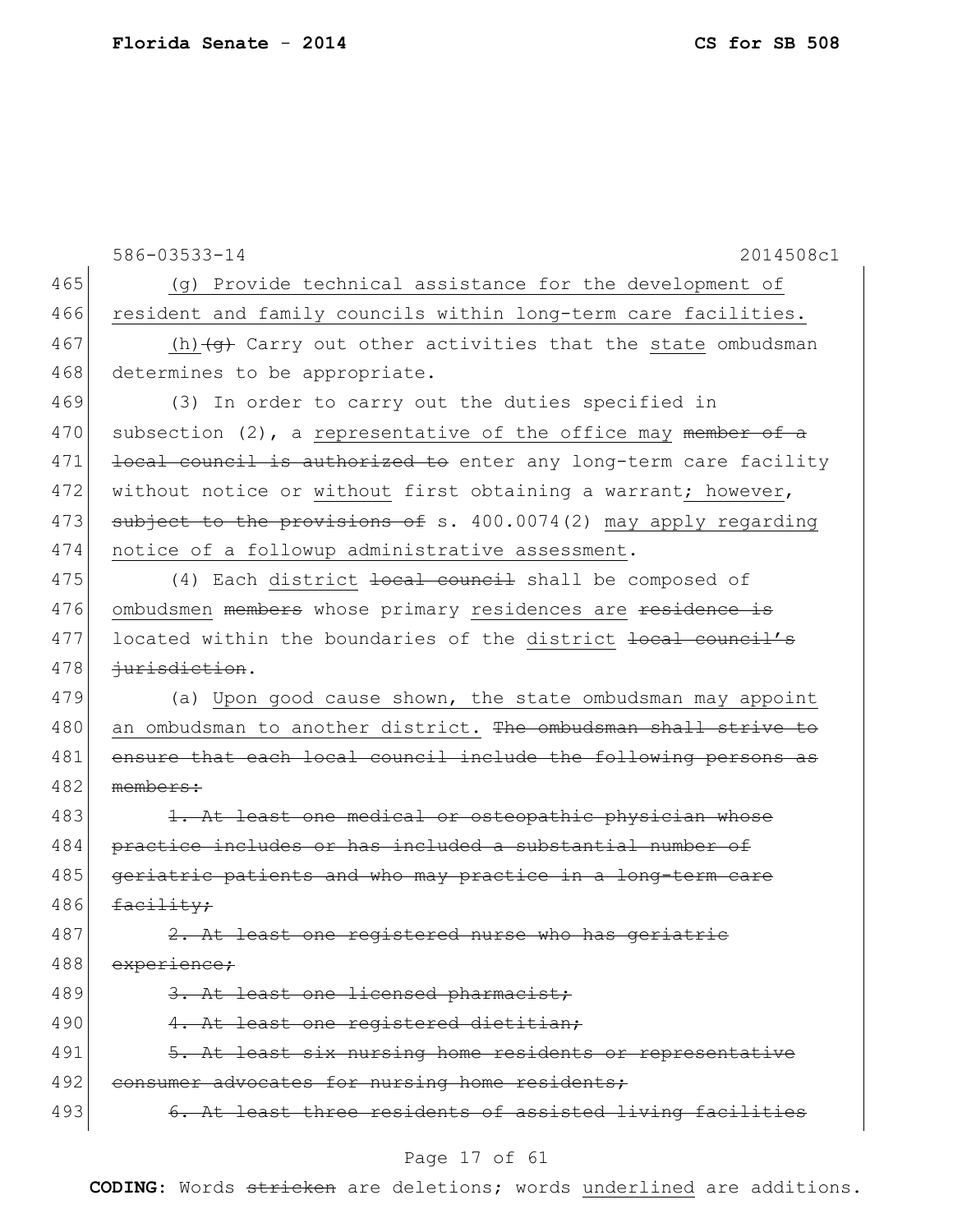|     | 586-03533-14<br>2014508c1                                        |
|-----|------------------------------------------------------------------|
| 494 | or adult family-care homes or three representative consumer      |
| 495 | advocates for alternative long-term care facility residents;     |
| 496 | 7. At least one attorney; and                                    |
| 497 | 8. At least one professional social worker.                      |
| 498 | (b) The following individuals may not be appointed as            |
| 499 | ombudsmen:                                                       |
| 500 | 1. The owner or representative of a long-term care               |
| 501 | facility.                                                        |
| 502 | 2. A provider or representative of a provider of long-term       |
| 503 | care service.                                                    |
| 504 | 3. An employee of the agency.                                    |
| 505 | 4. An employee of the department, except for a                   |
| 506 | representative of the office.                                    |
| 507 | 5. An employee of the Department of Children and Families.       |
| 508 | 6. An employee of the Agency for Persons with Disabilities       |
| 509 | In no case shall the medical director of a long-term care        |
| 510 | facility or an employee of the agency, the department, the       |
| 511 | Department of Children and Family Services, or the Agency for    |
| 512 | Persons with Disabilities serve as a member or as an ex officio  |
| 513 | member of a council.                                             |
| 514 | (5) (a) To be appointed as an ombudsman, an individual must:     |
| 515 | 1. Individuals wishing to join a local council shall Submit      |
| 516 | an application to the state ombudsman or his or her designee.    |
| 517 | 2. Successfully complete level 2 background screening            |
| 518 | pursuant to s. 430.0402 and chapter 435 The ombudsman shall      |
| 519 | review the individual's application and advise the secretary of  |
| 520 | his or her recommendation for approval or disapproval of the     |
| 521 | candidate's membership on the local council. If the secretary    |
| 522 | approves of the individual's membership, the individual shall be |
|     |                                                                  |

# Page 18 of 61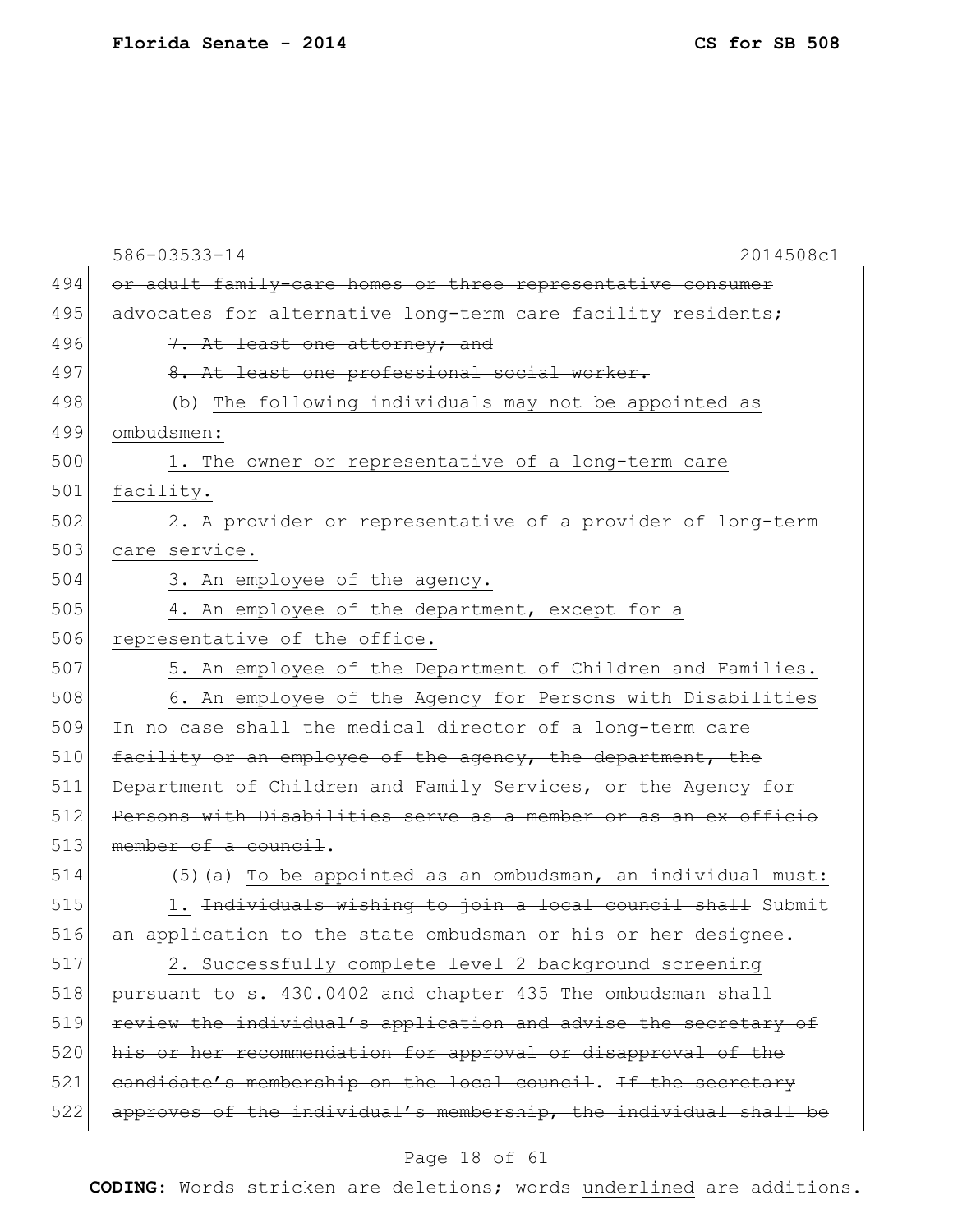523 appointed as a member of the local council.

524 (b) The state ombudsman shall approve or deny the  $525$  appointment of the individual as an ombudsman The secretary may 526 rescind the ombudsman's approval of a member on a local council  $527$  at any time. If the secretary rescinds the approval of a member 528 on a local council, the ombudsman shall ensure that the 529 individual is immediately removed from the local council on 530 which he or she serves and the individual may no longer 531 represent the State Long-Term Care Ombudsman Program until the 532 secretary provides his or her approval.

 (c) Upon appointment as an ombudsman, the individual may participate in district activities but may not represent the office or conduct any authorized program duties until the individual has completed the initial training specified in s. 537 400.0091(1) and has been certified by the state ombudsman.

538 (d) The state ombudsman, for good cause shown, such as 539 development of a conflict of interest, failure to adhere to the 540 policies and procedures established by the office, or 541 demonstrated inability to carry out the responsibilities of the 542 office, may rescind the appointment of an individual as an 543 ombudsman. After the appointment is rescinded, the individual 544 may not conduct any duties as an ombudsman and may not represent 545 the office or the state ombudsman program  $A$  local council may 546 recommend the removal of one or more of its members by 547 submitting to the ombudsman a resolution adopted by a two-thirds 548 vote of the members of the council stating the name of the 549 member or members recommended for removal and the reasons for  $550$  the recommendation. If such a recommendation is adopted by a 551 local council, the local council chair or district coordinator

Page 19 of 61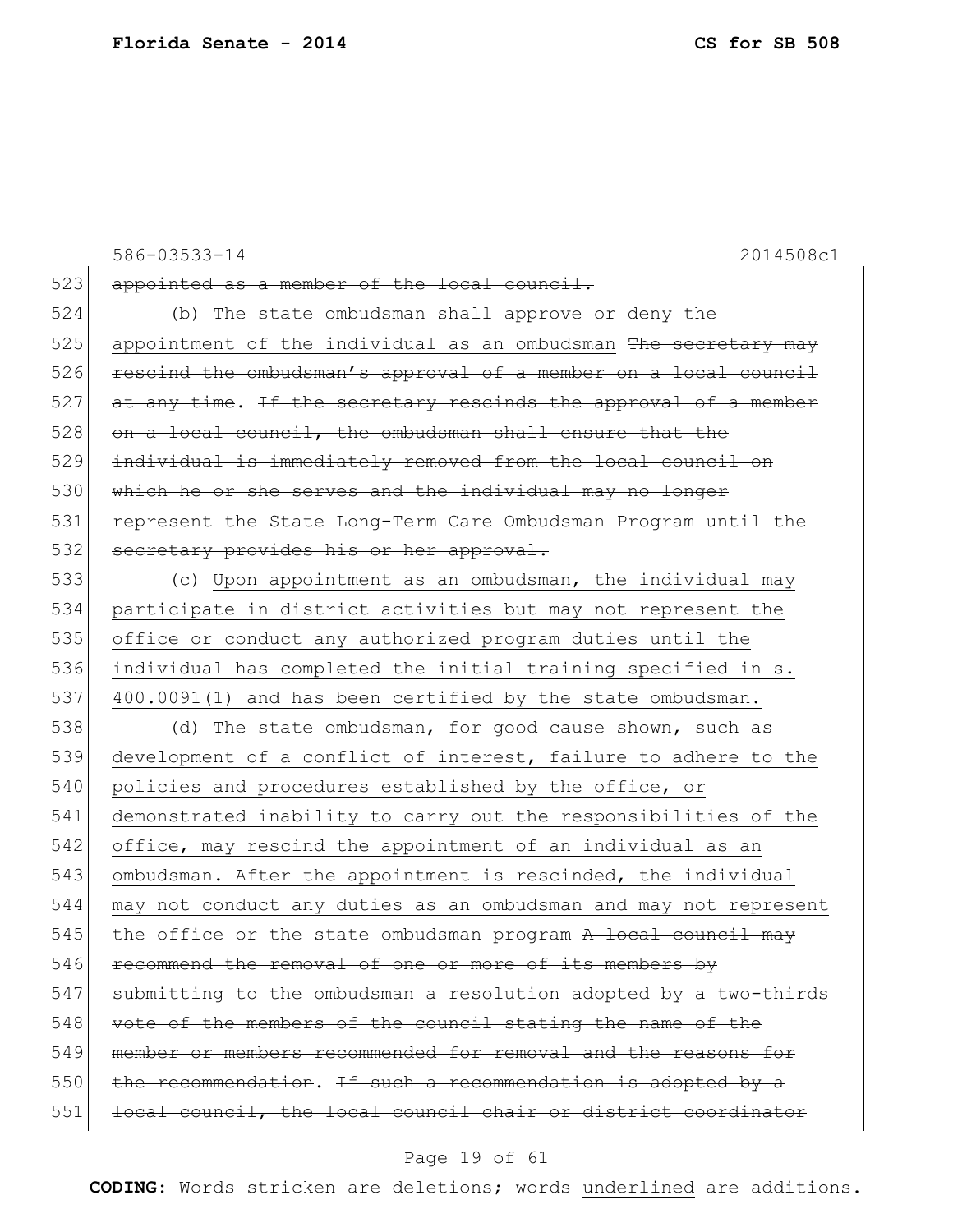586-03533-14 2014508c1 552 shall immediately report the council's recommendation to the 553 ombudsman. The ombudsman shall review the recommendation of the 554 local council and advise the secretary of his or her 555 recommendation regarding removal of the council member or 556 members. 557  $(6)$  (a) Each local council shall elect a chair for a term of 558 1 year. There shall be no limitation on the number of terms that 559 an approved member of a local council may serve as chair.  $560$  (b) The chair shall select a vice chair from among the 561 members of the council. The vice chair shall preside over the 562 council in the absence of the chair.  $563$  (c) The chair may create additional executive positions as 564 necessary to carry out the duties of the local council. Any 565 person appointed to an executive position shall serve at the 566 pleasure of the chair, and his or her term shall expire on the 567 same day as the term of the chair. 568 (d) A chair may be immediately removed from office prior to 569 the expiration of his or her term by a vote of two-thirds of the 570 members of the local council. If any chair is removed from 571 office prior to the expiration of his or her term, a replacement 572 chair shall be elected during the same meeting, and the term of 573 the replacement chair shall begin immediately. The replacement 574 chair shall serve for the remainder of the term of the person he 575 or she replaced. 576  $(7)$  Each local council shall meet upon the call of its 577 chair or upon the call of the ombudsman. Each local council 578 shall meet at least once a month but may meet more frequently if  $579$  necessary. 580  $(6)$  (6) (8) An ombudsman may not A member of a local council

#### Page 20 of 61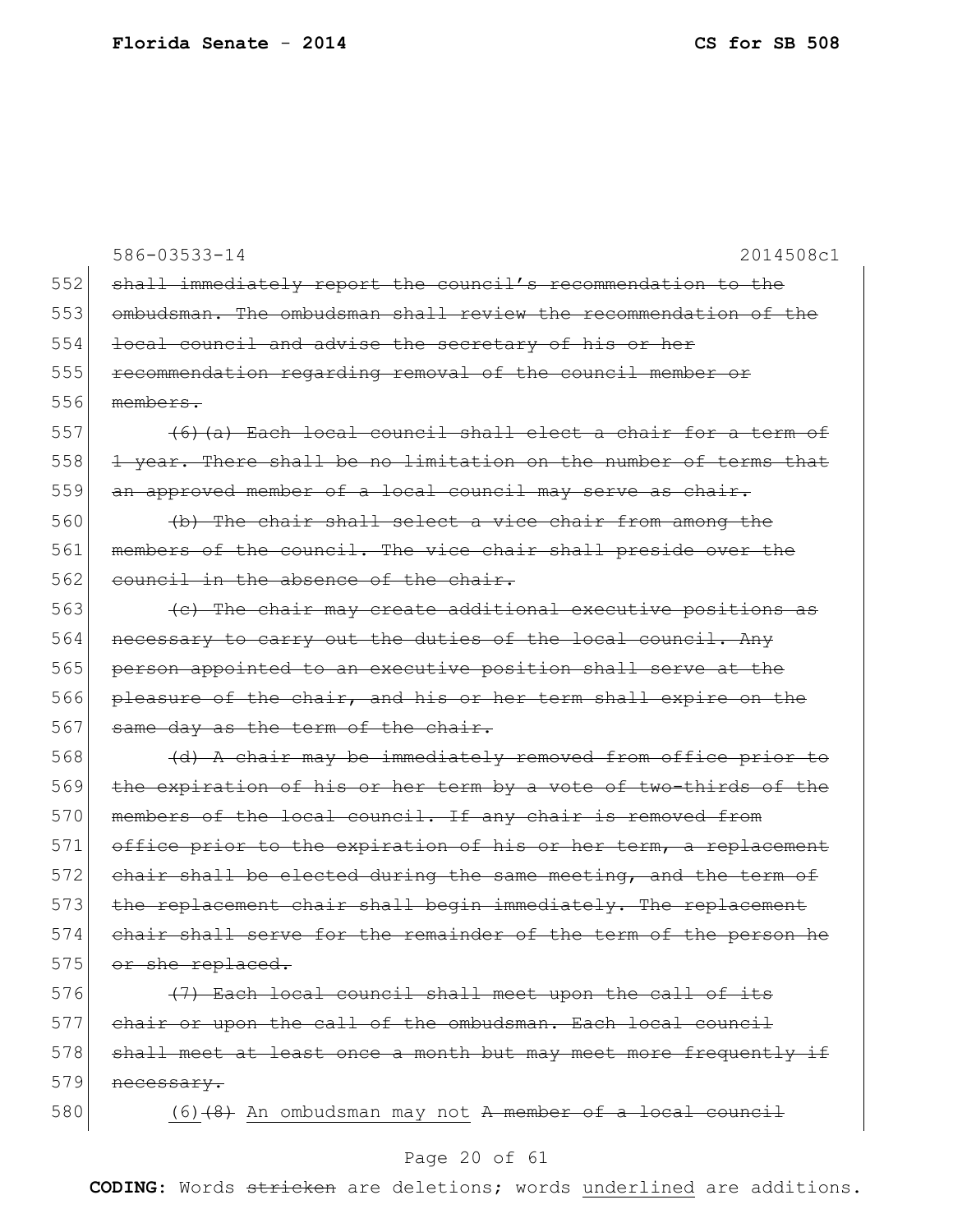|     | 586-03533-14<br>2014508c1                                        |
|-----|------------------------------------------------------------------|
| 581 | shall receive no compensation but shall, with approval from the  |
| 582 | state ombudsman, be reimbursed for travel expenses both within   |
| 583 | and outside the jurisdiction of the local council in accordance  |
| 584 | with the provisions of s. 112.061.                               |
| 585 | $(7)$ $(4)$ A representative of the office may The local         |
| 586 | councils are authorized to call upon appropriate state agencies  |
| 587 | of state government for such professional assistance as may be   |
| 588 | needed in the discharge of his or her their duties, and such-    |
| 589 | All state agencies shall cooperate with the local councils in    |
| 590 | providing requested information and agency representation at     |
| 591 | council meetings.                                                |
| 592 | Section 7. Section 400.0070, Florida Statutes, is amended        |
| 593 | to read:                                                         |
| 594 | 400.0070 Conflicts of interest.-                                 |
| 595 | (1) A representative of the office may The ombudsman shall       |
| 596 | not:                                                             |
| 597 | (a) Have a direct involvement in the licensing or                |
| 598 | certification of, or an ownership or investment interest in, a   |
| 599 | long-term care facility or a provider of a long-term care        |
| 600 | service.                                                         |
| 601 | (b) Be employed by, or participate in the management of, a       |
| 602 | long-term care facility.                                         |
| 603 | (c) Receive, or have a right to receive, directly or             |
| 604 | indirectly, remuneration, in cash or in kind, under a            |
| 605 | compensation agreement with the owner or operator of a long-term |
| 606 | care facility.                                                   |
| 607 | (2) Each representative employee of the office, each state       |
| 608 | council member, and each local council member shall certify that |
| 609 | he or she does not have any has no conflict of interest.         |

# Page 21 of 61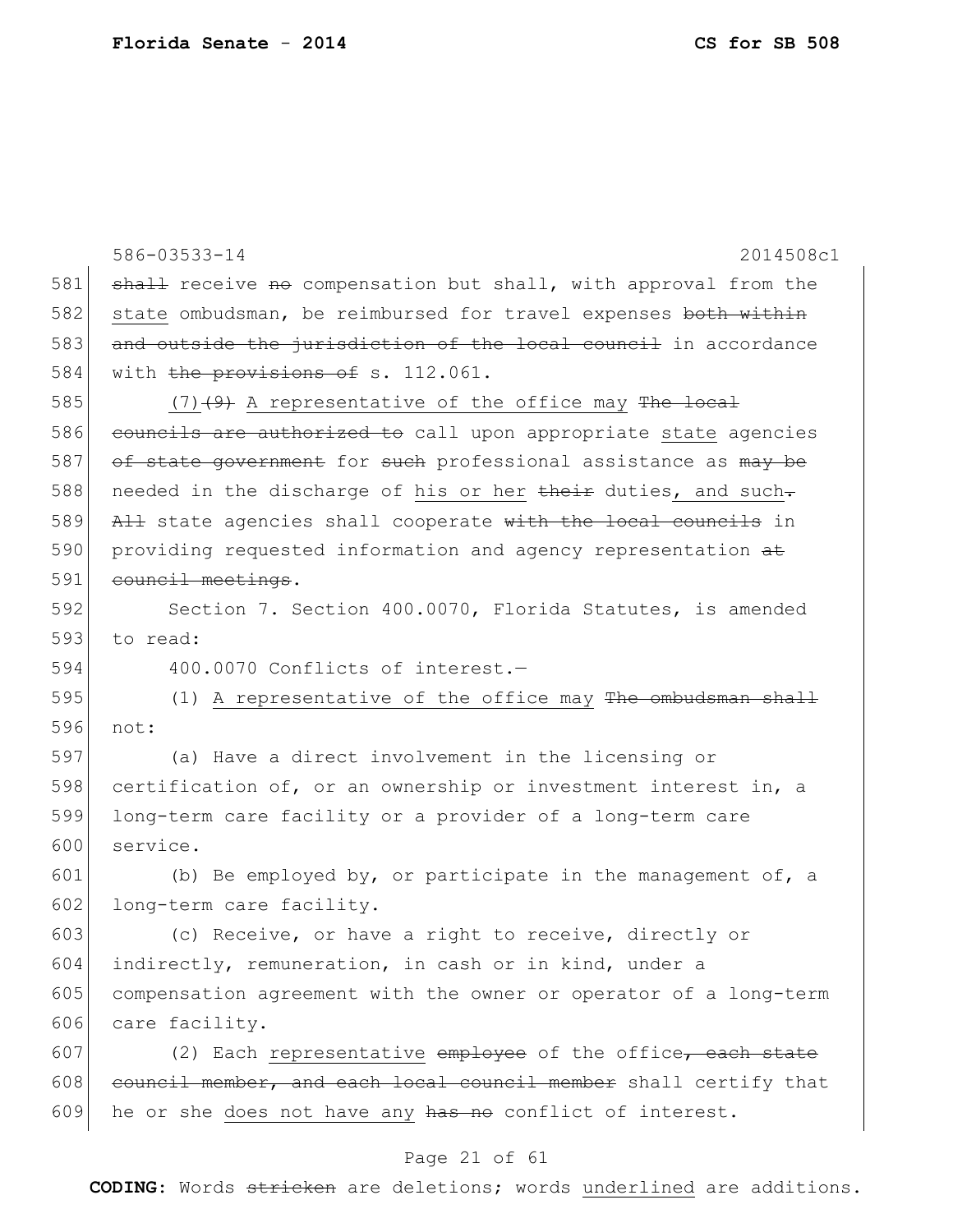|     | 586-03533-14<br>2014508c1                                                 |
|-----|---------------------------------------------------------------------------|
| 610 | (3) The department, in consultation with the state                        |
| 611 | ombudsman, shall define by rule:                                          |
| 612 | (a) Situations that constitute an individual a person                     |
| 613 | having a conflict of interest which that could materially affect          |
| 614 | the objectivity or capacity of the individual a person to serve           |
| 615 | as a representative <del>on an ombudsman council, or as an employee</del> |
| 616 | of the office, while carrying out the purposes of the State               |
| 617 | Long-Term Care Ombudsman Program as specified in this part.               |
| 618 | (b) The procedure by which an individual a person listed in               |
| 619 | subsection (2) shall certify that he or she does not have a has           |
| 620 | no conflict of interest.                                                  |
| 621 | Section 8. Section 400.0071, Florida Statutes, is amended                 |
| 622 | to read:                                                                  |
| 623 | 400.0071 State <del>Long-Term Care</del> ombudsman program complaint      |
| 624 | procedures. The department, in consultation with the state                |
| 625 | ombudsman, shall adopt rules implementing state and local                 |
| 626 | complaint procedures. The rules must include procedures for               |
| 627 | receiving, investigating, identifying, and resolving complaints           |
| 628 | concerning the health, safety, welfare, and rights of residents+          |
| 629 | (1) Receiving complaints against a long-term care facility                |
| 630 | or an employee of a long-term care facility.                              |
| 631 | (2) Conducting investigations of a long-term care facility                |
| 632 | or an employee of a long-term care facility subsequent to                 |
| 633 | receiving a complaint.                                                    |
| 634 | (3) Conducting onsite administrative assessments of long-                 |
| 635 | term care facilities.                                                     |
| 636 | Section 9. Section 400.0073, Florida Statutes, is amended                 |
| 637 | to read:                                                                  |
| 638 | 400.0073 Complaint State and local ombudsman council                      |

# Page 22 of 61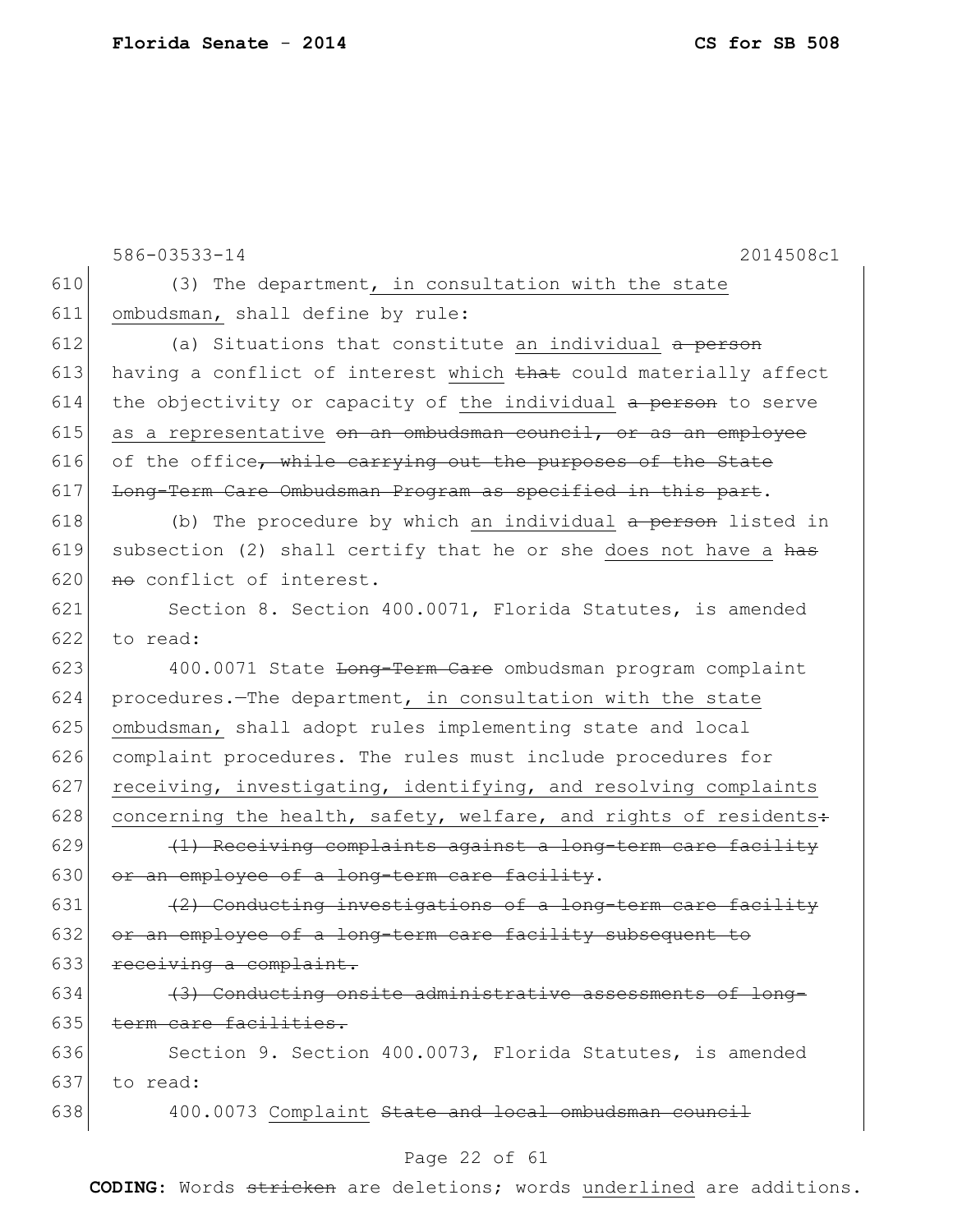586-03533-14 2014508c1 639 investigations.— 640  $(1)$  A representative of the office  $\frac{1}{1}$  council shall 641 identify and investigate, within a reasonable time after a 642 complaint is made, any complaint made by or on behalf of a 643 resident relating to actions or omissions by providers or 644 representatives of providers of long-term care services, other 645 public agencies, guardians, or representative payees which may 646 adversely affect the health, safety, welfare, or rights of  $647$  residents, a representative of a resident, or any other credible  $648$  source based on an action or omission by an administrator, an 649 employee, or a representative of a long-term care facility which 650  $m$ ight be: 651  $\left( a \right)$  Contrary to law; 652  $\vert$  (b) Unreasonable, unfair, oppressive, or unnecessarily 653 discriminatory, even though in accordance with law;  $654$  (c) Based on a mistake of fact; 655  $(d)$  Based on improper or irrelevant grounds;  $656$  (e) Unaccompanied by an adequate statement of reasons; 657  $(f)$  Performed in an inefficient manner; or 658  $(q)$  Otherwise adversely affecting the health, safety, 659 welfare, or rights of a resident.  $660$  (2) In an investigation, both the state and local councils 661 have the authority to hold public hearings. 662  $(3)$  Subsequent to an appeal from a local council, the state 663 council may investigate any complaint received by the local 664 council involving a long-term care facility or a resident. 665 (2)  $(4)$  If a representative of the office the ombudsman or 666 any state or local council member is not allowed to enter a 667 long-term care facility, the administrator of the facility shall

### Page 23 of 61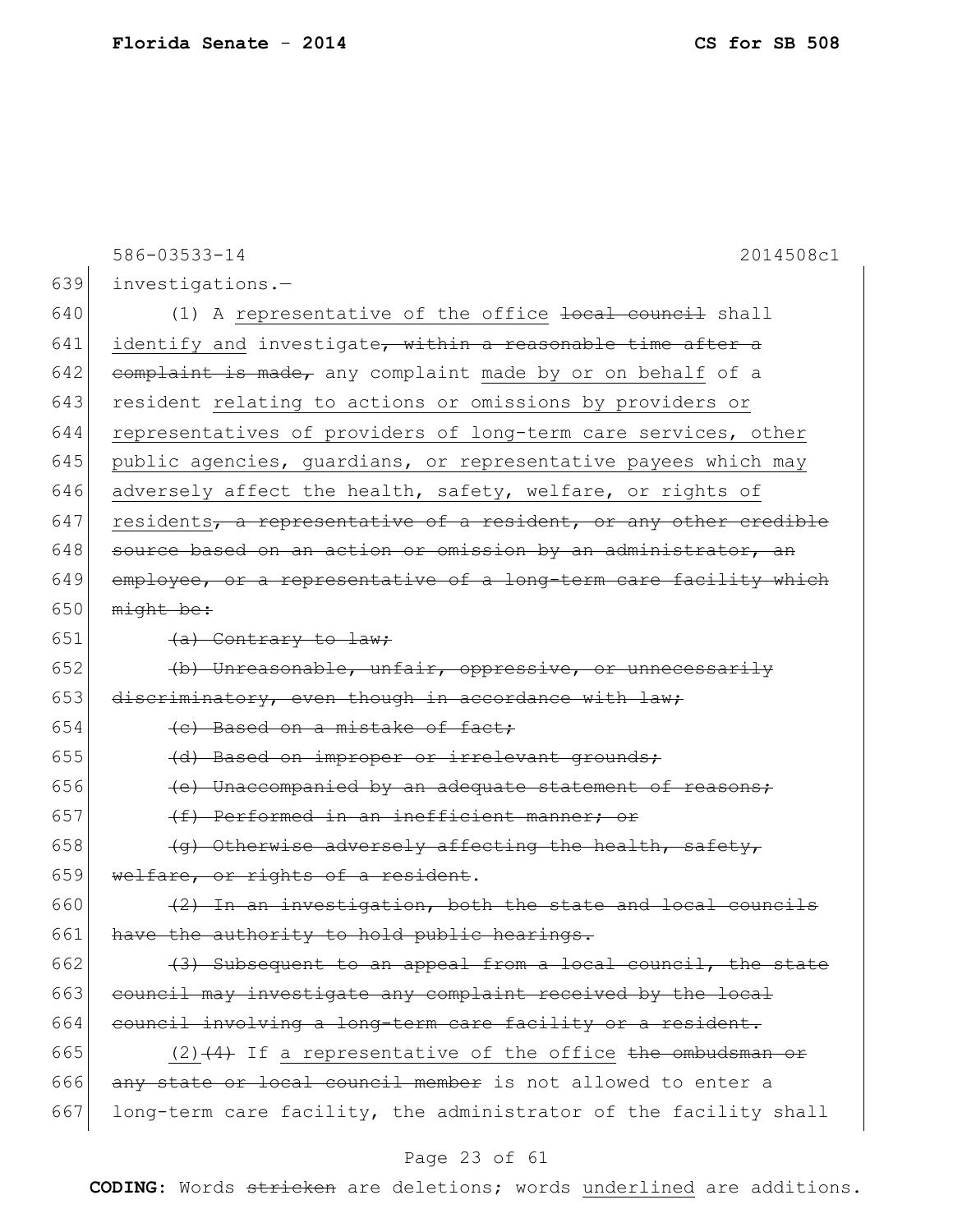|     | 586-03533-14<br>2014508c1                                              |
|-----|------------------------------------------------------------------------|
| 668 | be considered to have interfered with a representative of the          |
| 669 | office, the state council, or the local council in the                 |
| 670 | performance of official duties as described in s. 400.0083(1)          |
| 671 | and to have violated committed a violation of this part. The           |
| 672 | representative of the office ombudsman shall report a facility's       |
| 673 | refusal to allow entry to the facility to the state ombudsman or       |
| 674 | his or her designee, who shall report the incident to the              |
| 675 | agency, and the agency shall record the report and take it into        |
| 676 | consideration when determining actions allowable under s.              |
| 677 | 400.102, s. 400.121, s. 429.14, s. 429.19, s. 429.69, or s.            |
| 678 | 429.71.                                                                |
| 679 | Section 10. Section 400.0074, Florida Statutes, is amended             |
| 680 | to read:                                                               |
| 681 | 400.0074 <b>Local ombudsman council</b> Onsite administrative          |
| 682 | assessments.-                                                          |
| 683 | (1) A representative of the office shall <del>In addition to any</del> |
| 684 | specific investigation conducted pursuant to a complaint, the          |
| 685 | local council shall conduct, at least annually, an onsite              |
| 686 | administrative assessment of each nursing home, assisted living        |
| 687 | facility, and adult family-care home within its jurisdiction.          |
| 688 | This administrative assessment must be resident-centered and           |
| 689 | must shall focus on factors affecting the rights, health,              |
| 690 | safety, and welfare of the residents. Each local council is            |
| 691 | encouraged to conduct a similar onsite administrative assessment       |
| 692 | of each additional long-term care facility within its                  |
| 693 | <i>iurisdiction.</i>                                                   |
| 694 | (2) An onsite administrative assessment is <del>conducted by a</del>   |
| 695 | local council shall be subject to the following conditions:            |
| 696 | (a) To the extent possible and reasonable, the                         |

# Page 24 of 61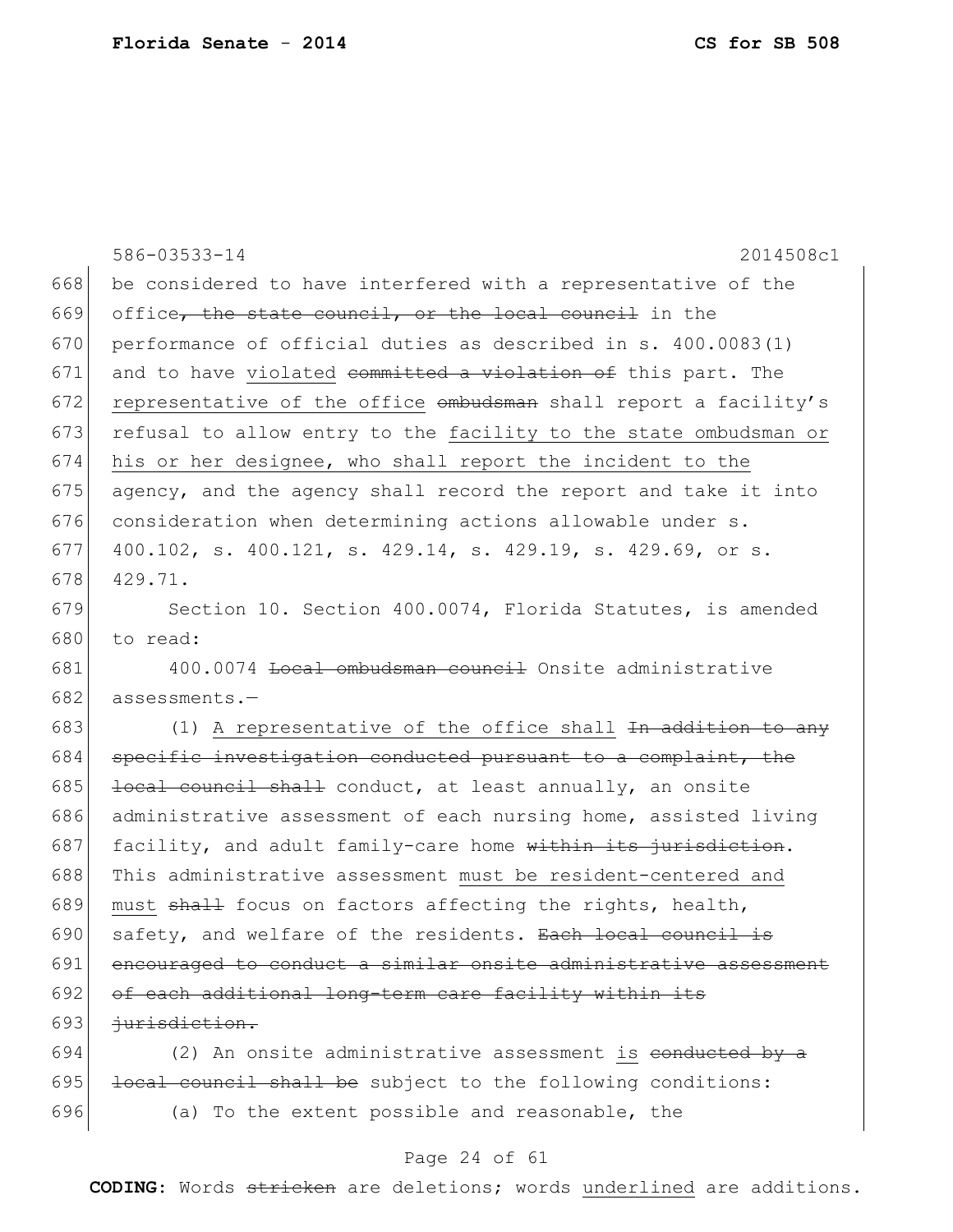586-03533-14 2014508c1 697 administrative assessment may assessments shall not duplicate 698 the efforts of  $t$ he agency surveys and inspections conducted by 699 state agencies of long-term care facilities under part II of 700 this chapter and parts I and II of chapter 429. 701 (b) An administrative assessment shall be conducted at a 702 time and for a duration necessary to produce the information 703 required to complete the assessment earry out the duties of the  $704$   $\rightarrow$   $1004$   $\rightarrow$   $1004$   $\rightarrow$   $1004$   $\rightarrow$   $1004$   $\rightarrow$   $1004$   $\rightarrow$   $1004$   $\rightarrow$   $1004$   $\rightarrow$   $1004$   $\rightarrow$   $1004$   $\rightarrow$   $1004$   $\rightarrow$   $1004$   $\rightarrow$   $1004$   $\rightarrow$   $1004$   $\rightarrow$   $1004$   $\rightarrow$   $1004$   $\rightarrow$   $1004$   $\rightarrow$   $1004$   $\rightarrow$   $1004$ 705 (c) Advance notice of an administrative assessment may not 706 be provided to a long-term care facility, except that notice of 707 followup assessments on specific problems may be provided. 708  $\vert$  (d) A representative of the office  $\frac{1}{1}$  council member 709 physically present for the administrative assessment must shall 710 identify himself or herself to the administrator and cite the 711 specific statutory authority for his or her assessment of the 712 facility or his or her designee. 713 (e) An administrative assessment may not unreasonably 714 interfere with the programs and activities of residents. 715 (f) A representative of the office <del>local council member</del> may 716 not enter a single-family residential unit within a long-term 717 care facility during an administrative assessment without the 718 permission of the resident or the representative of the 719 resident. 720  $(q)$  An administrative assessment shall must be conducted in  $721$  a manner that does not impose an  $\frac{111}{11}$  impose no unreasonable 722 burden on a long-term care facility.  $723$  (3) Regardless of jurisdiction, the ombudsman may authorize 724 a state or local council member to assist another local council 725 to perform the administrative assessments described in this

#### Page 25 of 61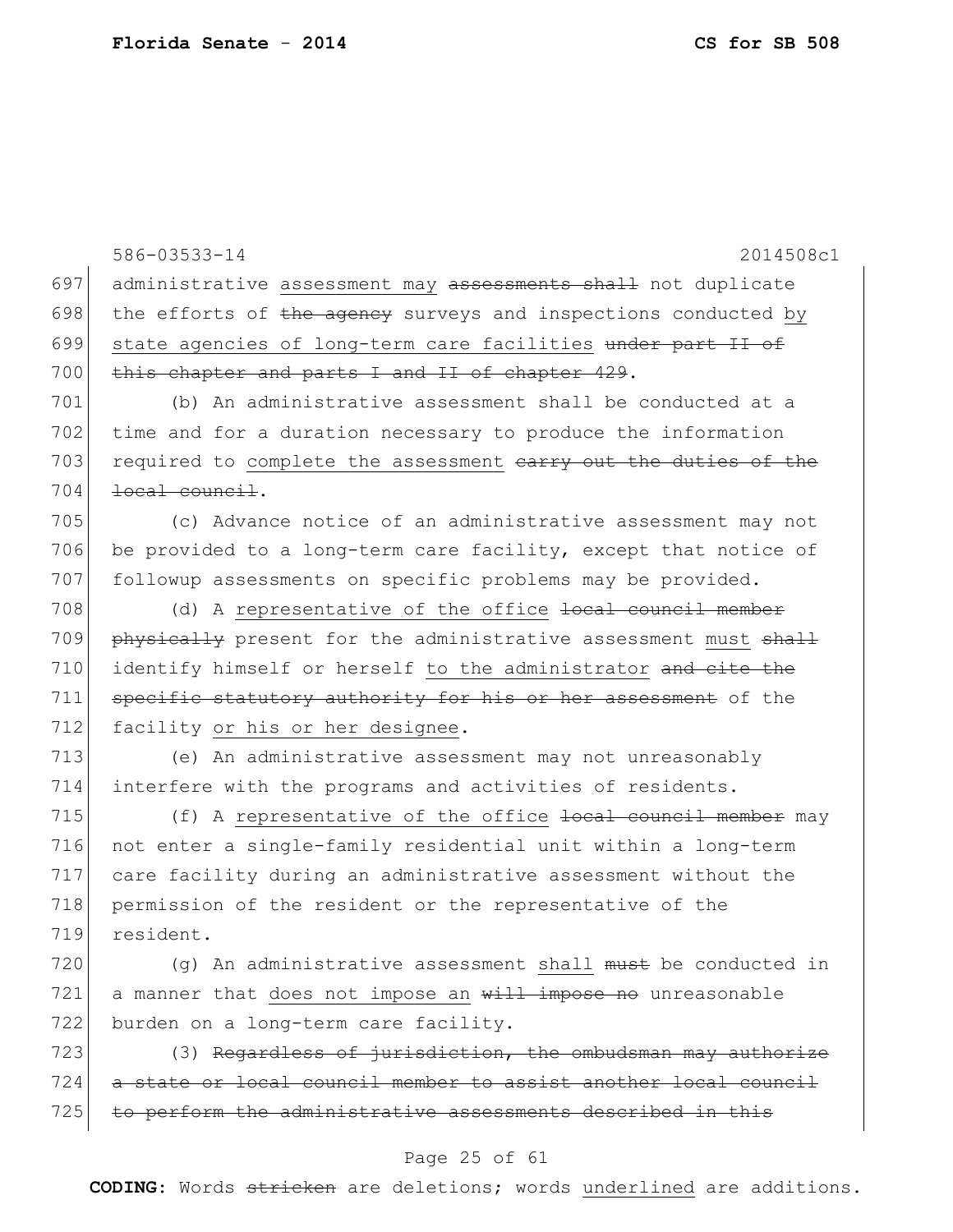|     | 586-03533-14<br>2014508c1                                                  |
|-----|----------------------------------------------------------------------------|
| 726 | section.                                                                   |
| 727 | $(4)$ An onsite administrative assessment may not be                       |
| 728 | accomplished by forcible entry. However, if a representative of            |
| 729 | the office ombudsman or a state or local council member is not             |
| 730 | allowed to enter a long-term care facility, the administrator of           |
| 731 | the facility shall be considered to have interfered with a                 |
| 732 | representative of the office, the state council, or the local              |
| 733 | eouncil in the performance of official duties as described in s.           |
| 734 | 400.0083(1) and to have committed a violation of this part. The            |
| 735 | representative of the office ombudsman shall report the refusal            |
| 736 | by a facility to allow entry to the state ombudsman or his or              |
| 737 | her designee, who shall then report the incident to the agency,            |
| 738 | and the agency shall record the report and take it into                    |
| 739 | consideration when determining actions allowable under s.                  |
| 740 | 400.102, s. 400.121, s. 429.14, s. 429.19, s. 429.69, or s.                |
| 741 | 429.71.                                                                    |
| 742 | The department, in consultation with the state<br>(4)                      |
| 743 | ombudsman, may adopt rules implementing procedures for                     |
| 744 | conducting onsite administrative assessments of long-term care             |
| 745 | facilities.                                                                |
| 746 | Section 11. Section 400.0075, Florida Statutes, is amended                 |
| 747 | to read:                                                                   |
| 748 | 400.0075 Complaint notification and resolution procedures.-                |
| 749 | (1) (a) Any complaint $or$ problem verified by a                           |
| 750 | representative of the office an ombudsman council as a result of           |
| 751 | an investigation may <del>or onsite administrative assessment, which</del> |
| 752 | complaint or problem is determined to require remedial action by           |
| 753 | the local council, shall be identified and brought to the                  |
| 754 | attention of the long-term care facility administrator subject             |
|     |                                                                            |

## Page 26 of 61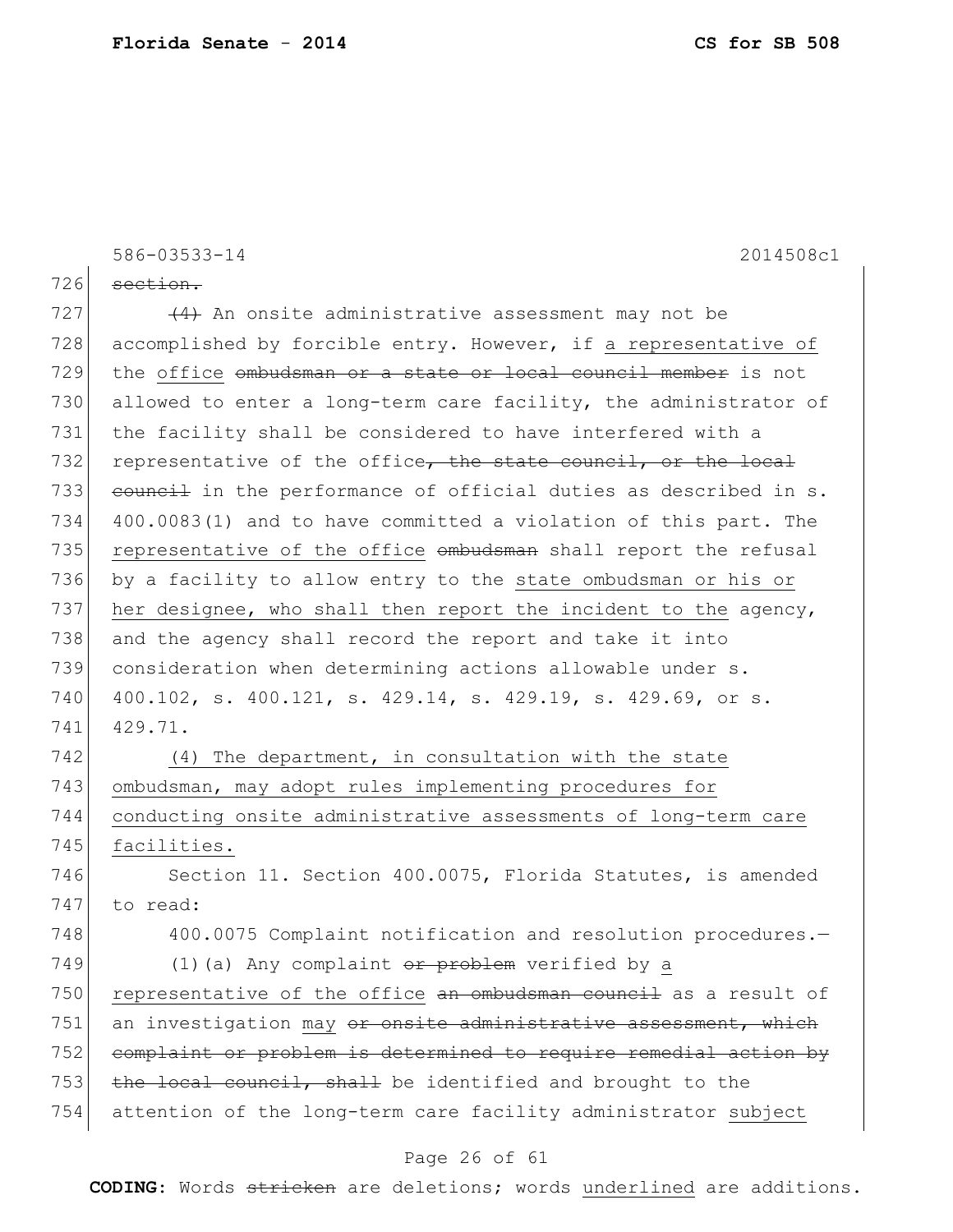|     | 586-03533-14<br>2014508c1                                        |
|-----|------------------------------------------------------------------|
| 755 | to the confidentiality provisions of s. 400.0077 in writing.     |
| 756 | Upon receipt of the information such document, the               |
| 757 | administrator, with the concurrence of the representative of the |
| 758 | office local council chair, shall establish target dates for     |
| 759 | taking appropriate remedial action. If, by the target date, the  |
| 760 | remedial action is not completed or forthcoming, the             |
| 761 | representative may extend the target date if there is reason to  |
| 762 | believe such action would facilitate the resolution of the       |
| 763 | complaint, or the representative may refer the complaint to the  |
| 764 | district manager local council chair may, after obtaining        |
| 765 | approval from the ombudsman and a majority of the members of the |
| 766 | <del>local council:</del>                                        |
| 767 | 1. Extend the target date if the chair has reason to             |
| 768 | believe such action would facilitate the resolution of the       |
| 769 | complaint.                                                       |
| 770 | 2. In accordance with s. 400.0077, publicize the complaint,      |
| 771 | the recommendations of the council, and the response of the      |
| 772 | long-term care facility.                                         |
| 773 | 3. Refer the complaint to the state council.                     |
| 774 | (b) If an ombudsman determines the local council chair           |
| 775 | believes that the health, safety, welfare, or rights of a the    |
| 776 | resident are in imminent danger, the ombudsman must immediately  |
| 777 | notify the district manager. The district manager chair shall    |
| 778 | notify the ombudsman or legal advocate, who, after verifying     |
| 779 | that such imminent danger exists, must notify the appropriate    |
| 780 | state agencies, including law enforcement agencies, the state    |
| 781 | ombudsman, and the legal advocate to ensure the protection of    |
| 782 | shall seek immediate legal or administrative remedies to protect |
| 783 | the resident.                                                    |
|     |                                                                  |

# Page 27 of 61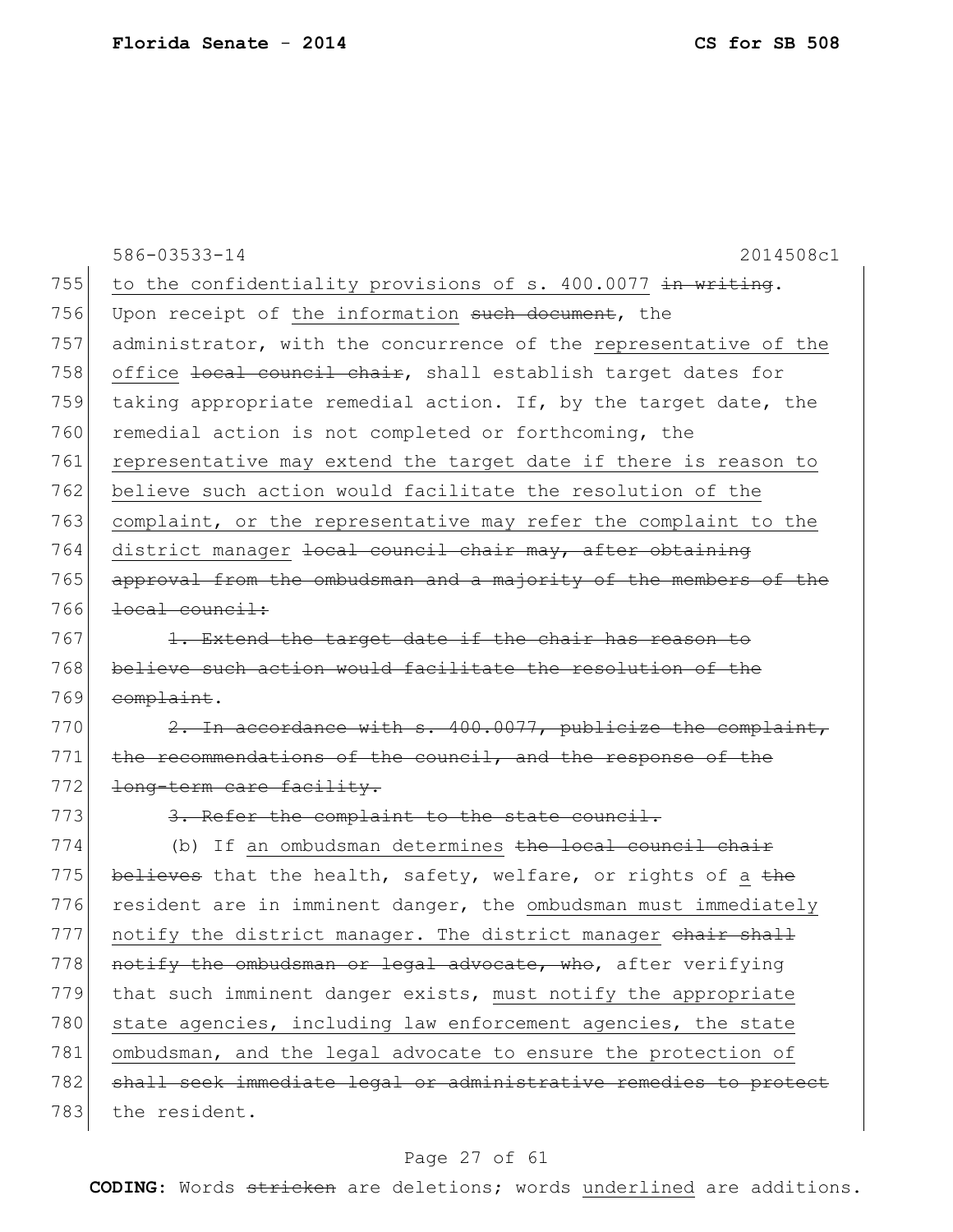586-03533-14 2014508c1 784 (c) If the state ombudsman or legal advocate has reason to 785 believe that the long-term care facility or an employee of the 786 facility has committed a criminal act, the state ombudsman or 787 legal advocate shall provide the local law enforcement agency 788 with the relevant information to initiate an investigation of 789 the case. 790 (2)  $(a + b)$  Upon referral from a district local council, the 791 state ombudsman or his or her designee council shall assume the 792 responsibility for the disposition of the complaint. If a long-793 term care facility fails to take action to resolve or remedy the 794  $\sigma$  a complaint by the state council, the state ombudsman council 795 may, after obtaining approval from the ombudsman and a majority 796 of the state council members: 797 (a) $\pm$ . In accordance with s. 400.0077, publicize the 798 complaint, the recommendations of the representatives of the 799 office local or state council, and the response of the long-term 800 care facility. 801 (b)  $2$ . Recommend to the department and the agency a series 802 of facility reviews pursuant to s. 400.19, s. 429.34, or s. 803 429.67 to ensure correction and nonrecurrence of the conditions 804 that gave  $\frac{q}{q}$  ive rise to the complaint complaints against the  $\alpha$ 805 long-term care facility. 806  $(c)$  3. Recommend to the department and the agency that the 807 long-term care facility no longer receive payments under any 808 | state assistance program, including Medicaid.

809 (d) $\frac{4}{1}$ . Recommend to the department and the agency that 810 procedures be initiated for action against revocation of the 811 long-term care facility's license in accordance with chapter 812 120.

#### Page 28 of 61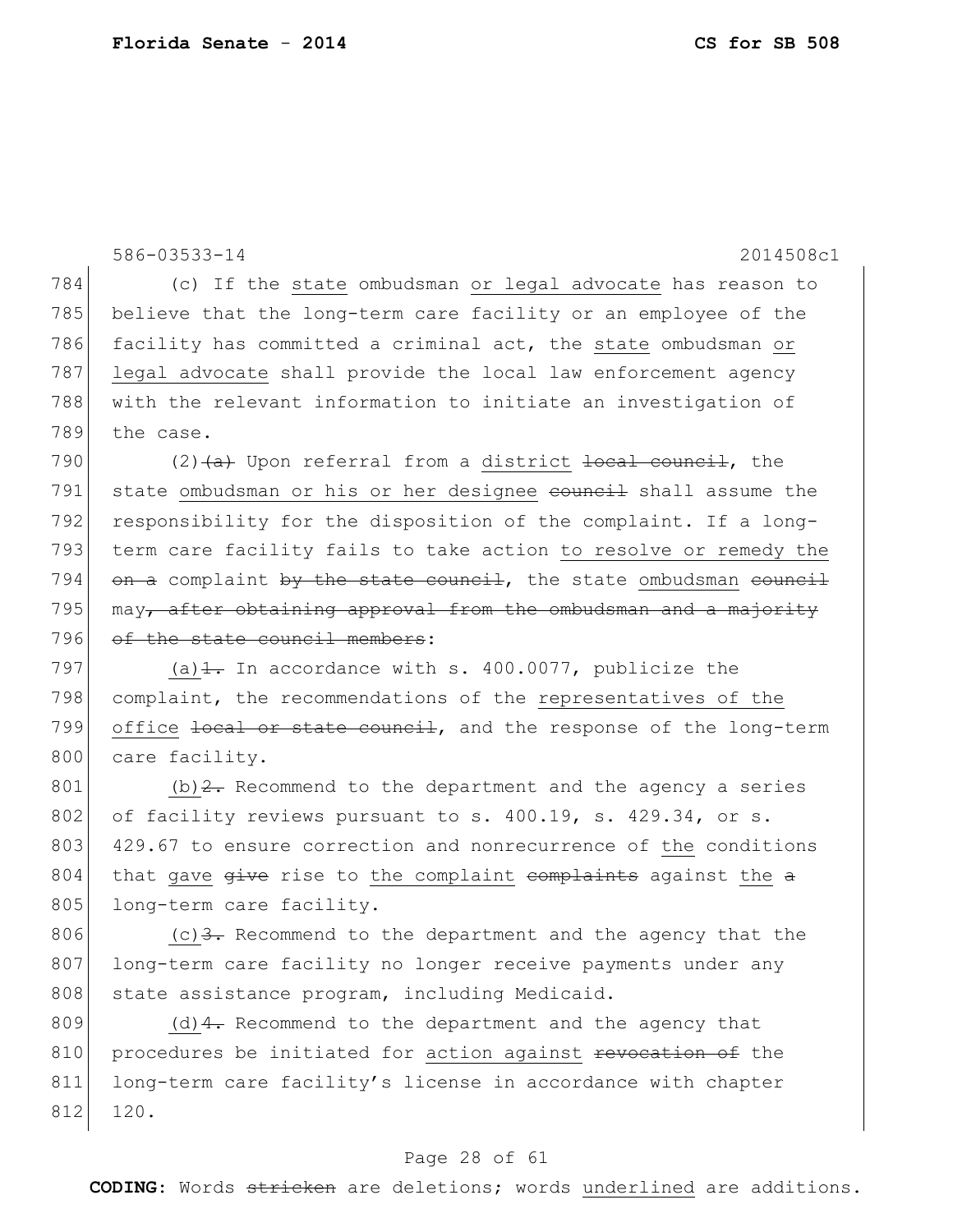|     | 2014508c1<br>586-03533-14                                              |
|-----|------------------------------------------------------------------------|
| 813 | (b) If the state council chair believes that the health,               |
| 814 | safety, welfare, or rights of the resident are in imminent             |
| 815 | danger, the chair shall notify the ombudsman or legal advocate,        |
| 816 | who, after verifying that such imminent danger exists, shall           |
| 817 | seek immediate legal or administrative remedies to protect the         |
| 818 | resident.                                                              |
| 819 | $(3)$ $\leftarrow$ If the state ombudsman, after consultation with the |
| 820 | legal advocate, has reason to believe that the long-term care          |
| 821 | facility or an employee of the facility has committed a criminal       |
| 822 | act, the office ombudsman shall provide the local law                  |
| 823 | enforcement agency with the relevant information to initiate an        |
| 824 | investigation of the case.                                             |
| 825 | Section 12. Section 400.0078, Florida Statutes, is amended             |
| 826 | to read:                                                               |
| 827 | 400.0078 Citizen access to state <del>Long-Term Care</del> ombudsman   |
| 828 | program services.-                                                     |
| 829 | (1) The office shall establish a statewide toll-free                   |
| 830 | telephone number and e-mail address for receiving complaints           |
| 831 | concerning matters adversely affecting the health, safety,             |
| 832 | welfare, or rights of residents.                                       |
| 833 | (2) Every resident or representative of a resident shall               |
| 834 | receive, Upon admission to a long-term care facility, each             |
| 835 | resident or representative of a resident must receive                  |
| 836 | information regarding:                                                 |
| 837 | (a) The purpose of the state Long-Term Care ombudsman                  |
| 838 | $\text{program.7}$                                                     |
| 839 | (b) The statewide toll-free telephone number and e-mail                |
| 840 | address for receiving complaints., and                                 |
| 841 | (c) Information that retaliatory action cannot be taken                |
|     |                                                                        |

# Page 29 of 61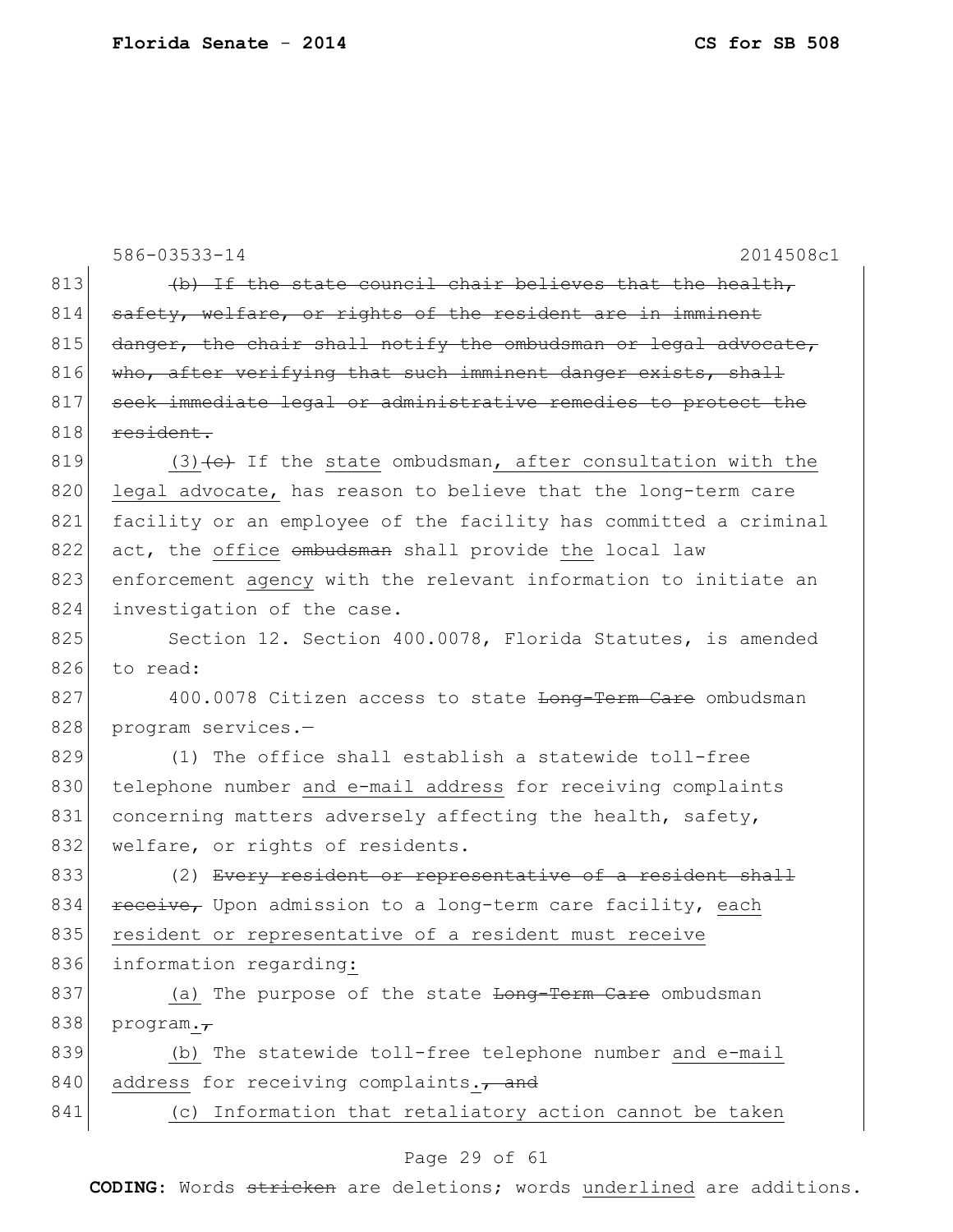|     | 586-03533-14<br>2014508c1                                        |
|-----|------------------------------------------------------------------|
| 842 | against a resident for presenting grievances or for exercising   |
| 843 | any other resident rights.                                       |
| 844 | (d) Other relevant information regarding how to contact          |
| 845 | representatives of the office program.                           |
| 846 |                                                                  |
| 847 | Residents or their representatives must be furnished additional  |
| 848 | copies of this information upon request.                         |
| 849 | Section 13. Section 400.0079, Florida Statutes, is amended       |
| 850 | to read:                                                         |
| 851 | 400.0079 Immunity.-                                              |
| 852 | (1) Any person making a complaint pursuant to this part who      |
| 853 | does so in good faith shall be immune from any liability, civil  |
| 854 | or criminal, that otherwise might be incurred or imposed as a    |
| 855 | direct or indirect result of making the complaint.               |
| 856 | (2) Representatives of the office and The ombudsman or any       |
| 857 | person authorized by the ombudsman to act on behalf of the       |
| 858 | office, as well as all members of the state council are and      |
| 859 | local councils, shall be immune from any liability, civil or     |
| 860 | criminal, that otherwise might be incurred or imposed during the |
| 861 | good faith performance of official duties.                       |
| 862 | Section 14. Section 400.0081, Florida Statutes, is amended       |
| 863 | to read:                                                         |
| 864 | 400.0081 Access to facilities, residents, and records.-          |
| 865 | (1) A long-term care facility shall provide representatives      |
| 866 | of the office with, the state council and its members, and the   |
| 867 | local councils and their members access to:                      |
| 868 | (a) Access to Any portion of the long-term care facility         |
| 869 | and residents any resident as necessary to investigate or        |
| 870 | resolve a complaint.                                             |
|     |                                                                  |

# Page 30 of 61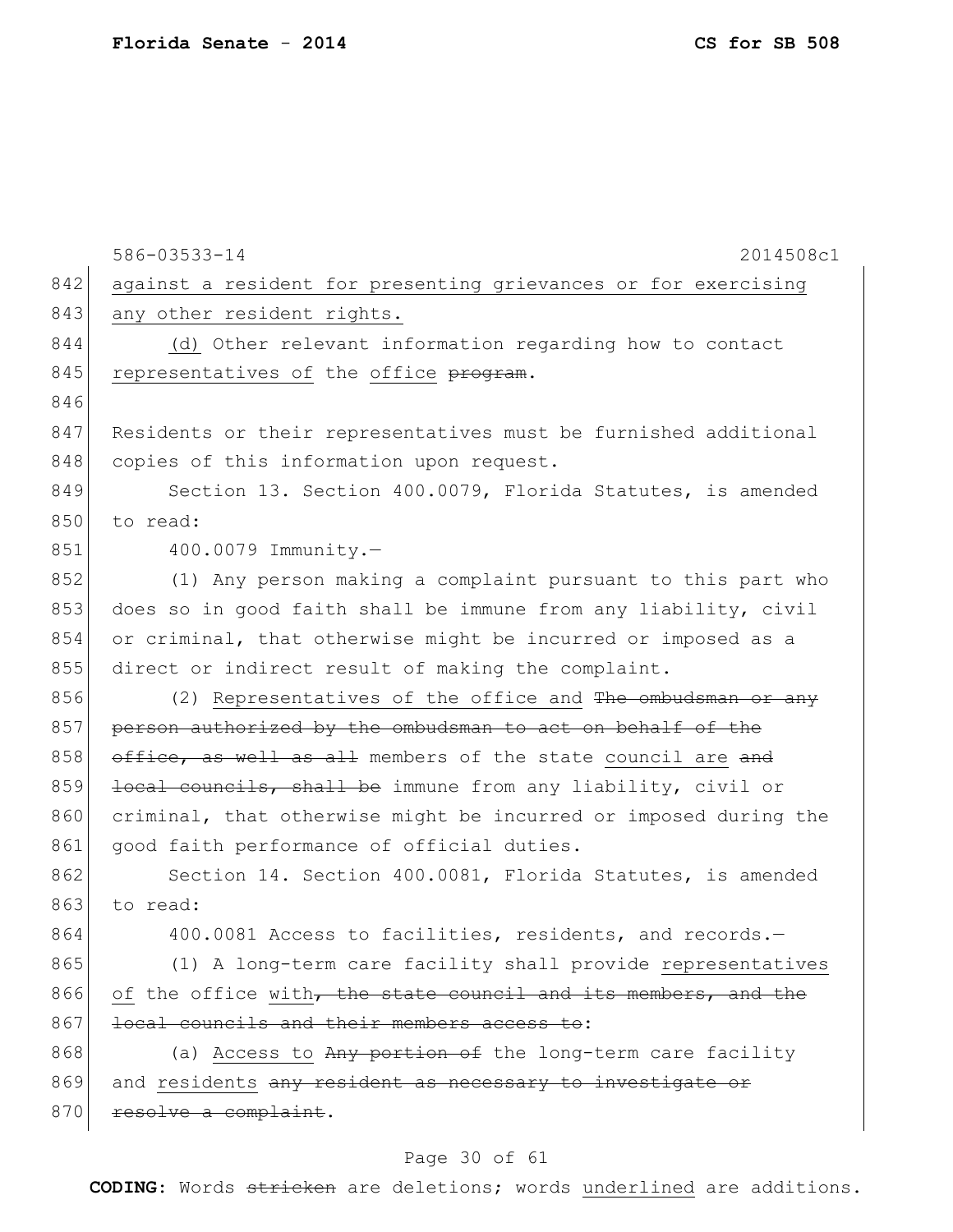|     | 586-03533-14<br>2014508c1                                        |
|-----|------------------------------------------------------------------|
| 871 | (b) Appropriate access to medical and social records of a        |
| 872 | resident for review as necessary to investigate or resolve a     |
| 873 | complaint, if:                                                   |
| 874 | 1. The representative of the office has the permission of        |
| 875 | the resident or the legal representative of the resident; or     |
| 876 | 2. The resident is unable to consent to the review and does      |
| 877 | not have a has no legal representative.                          |
| 878 | (c) Access to medical and social records of a the resident       |
| 879 | as necessary to investigate or resolve a complaint, if:          |
| 880 | 1. A legal representative or guardian of the resident            |
| 881 | refuses to give permission;                                      |
| 882 | 2. A representative of the office has reasonable cause to        |
| 883 | believe that the legal representative or guardian is not acting  |
| 884 | in the best interests of the resident; and                       |
| 885 | 3. The representative of the office state or local council       |
| 886 | member obtains the approval of the state ombudsman.              |
| 887 | (d) Access to the administrative records, policies, and          |
| 888 | documents to which residents or the general public has have      |
| 889 | access.                                                          |
| 890 | (e) Upon request, copies of all licensing and certification      |
| 891 | records maintained by the state with respect to a long-term care |
| 892 | facility.                                                        |
| 893 | (2) The department, in consultation with the state               |
| 894 | ombudsman and the state council, may adopt rules to establish    |
| 895 | procedures to ensure access to facilities, residents, and        |
| 896 | records as described in this section.                            |
| 897 | Section 15. Section 400.0083, Florida Statutes, is amended       |
| 898 | to read:                                                         |
| 899 | 400.0083 Interference; retaliation; penalties.-                  |
|     | Page 31 of 61                                                    |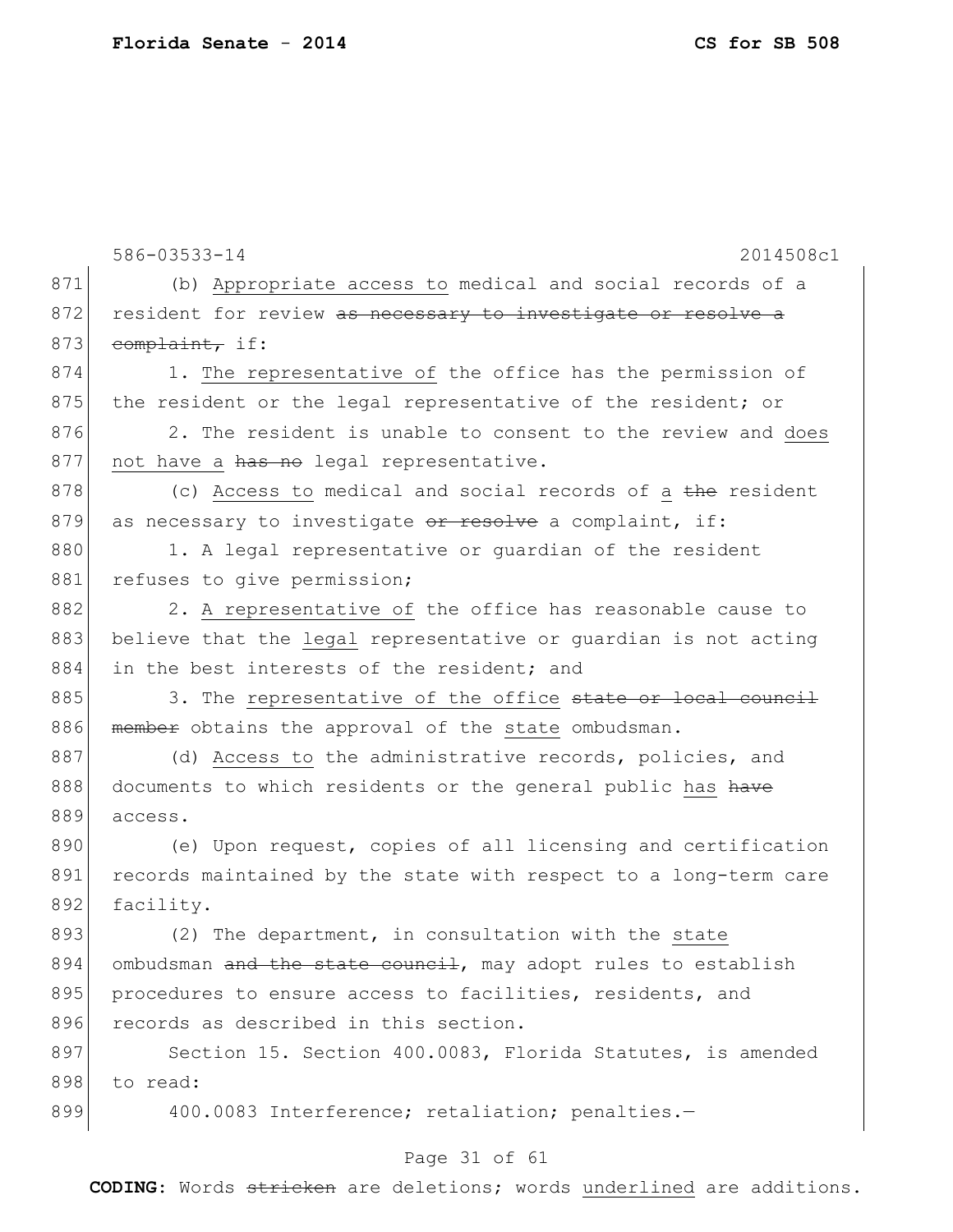586-03533-14 2014508c1 900 (1) A  $H$  shall be unlawful for any person, long-term care 901 facility, or other entity may not  $\pm \Theta$  willfully interfere with a 902 representative of the office or $\tau$  the state council, or a local 903 council in the performance of official duties. 904  $(2)$  A <del>It shall be unlawful for any</del> person, long-term care 905 facility, or other entity may not  $\pm \Theta$  knowingly or willfully take 906 action or retaliate against any resident, employee, or other 907 person for filing a complaint with, providing information to, or 908 otherwise cooperating with any representative of the office or-909 the state council, or a local council. 910 (3) A Any person, long-term care facility, or other entity 911 that violates this section: 912 (a) Is Shall be liable for damages and equitable relief as 913 determined by law. 914 (b) Commits a misdemeanor of the second degree, punishable 915 as provided in s. 775.083. 916 Section 16. Section 400.0087, Florida Statutes, is amended 917 to read: 918 400.0087 Department oversight; funding. 919 (1) The department shall meet the costs associated with the 920 state Long-Term Care ombudsman program from funds appropriated 921 to it. 922 (a) The department shall include the costs associated with 923 support of the state <del>Long-Term Care</del> ombudsman program when 924 developing its budget requests for consideration by the Governor 925 and submittal to the Legislature. 926 (b) The department may divert from the federal ombudsman 927 appropriation an amount equal to the department's administrative 928 cost ratio to cover the costs associated with administering the

#### Page 32 of 61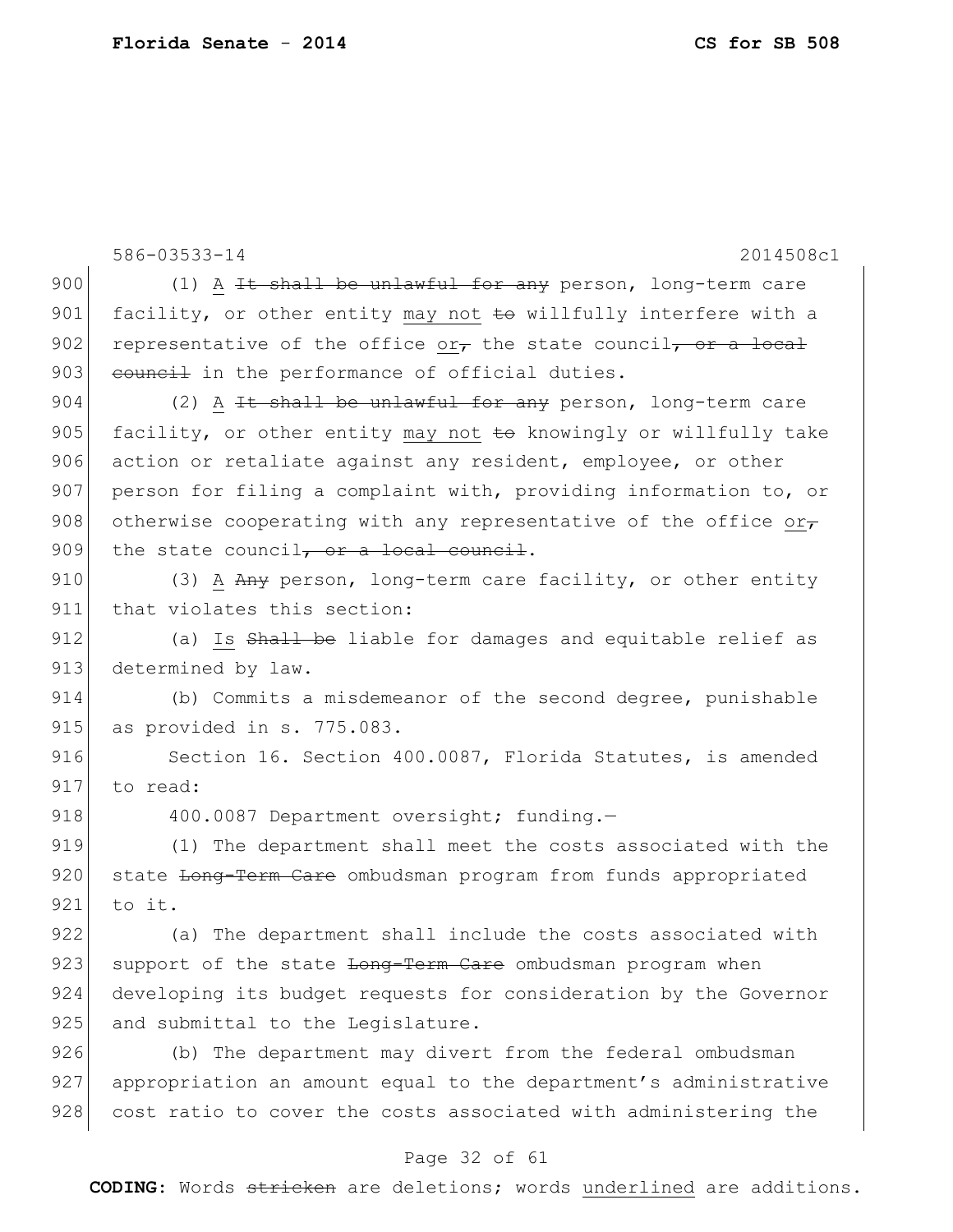586-03533-14 2014508c1 929 state ombudsman program. The remaining allotment from the Older 930 Americans Act program shall be expended on direct ombudsman 931 activities. 932 (2) The department shall monitor the office and the state 933 council, and the local councils to ensure that each is carrying 934 out the duties delegated to it by state and federal law. 935 (3) The department is responsible for ensuring that the 936 office: 937 (a) Has the objectivity and independence required to 938 qualify it for funding under the federal Older Americans Act. 939 (b) Provides information to public and private agencies, 940 legislators, and others. 941 (c) Provides appropriate training to representatives of the 942 office or of the state or local councils. 943 (d) Coordinates ombudsman services with Disability Rights 944 Florida the Advocacy Center for Persons with Disabilities and 945 with providers of legal services to residents of long-term care 946 facilities in compliance with state and federal laws. 947 (4) The department shall also: 948 (a) Receive and disburse state and federal funds for 949 purposes that the state ombudsman has formulated in accordance 950 with the Older Americans Act. 951 (b) Whenever necessary, act as liaison between agencies and 952 branches of the federal and state governments and the office 953 State Long-Term Care Ombudsman Program. 954 Section 17. Section 400.0089, Florida Statutes, is amended 955 to read: 956 400.0089 Complaint data reports.—The office shall maintain 957 a statewide uniform reporting system to collect and analyze data

#### Page 33 of 61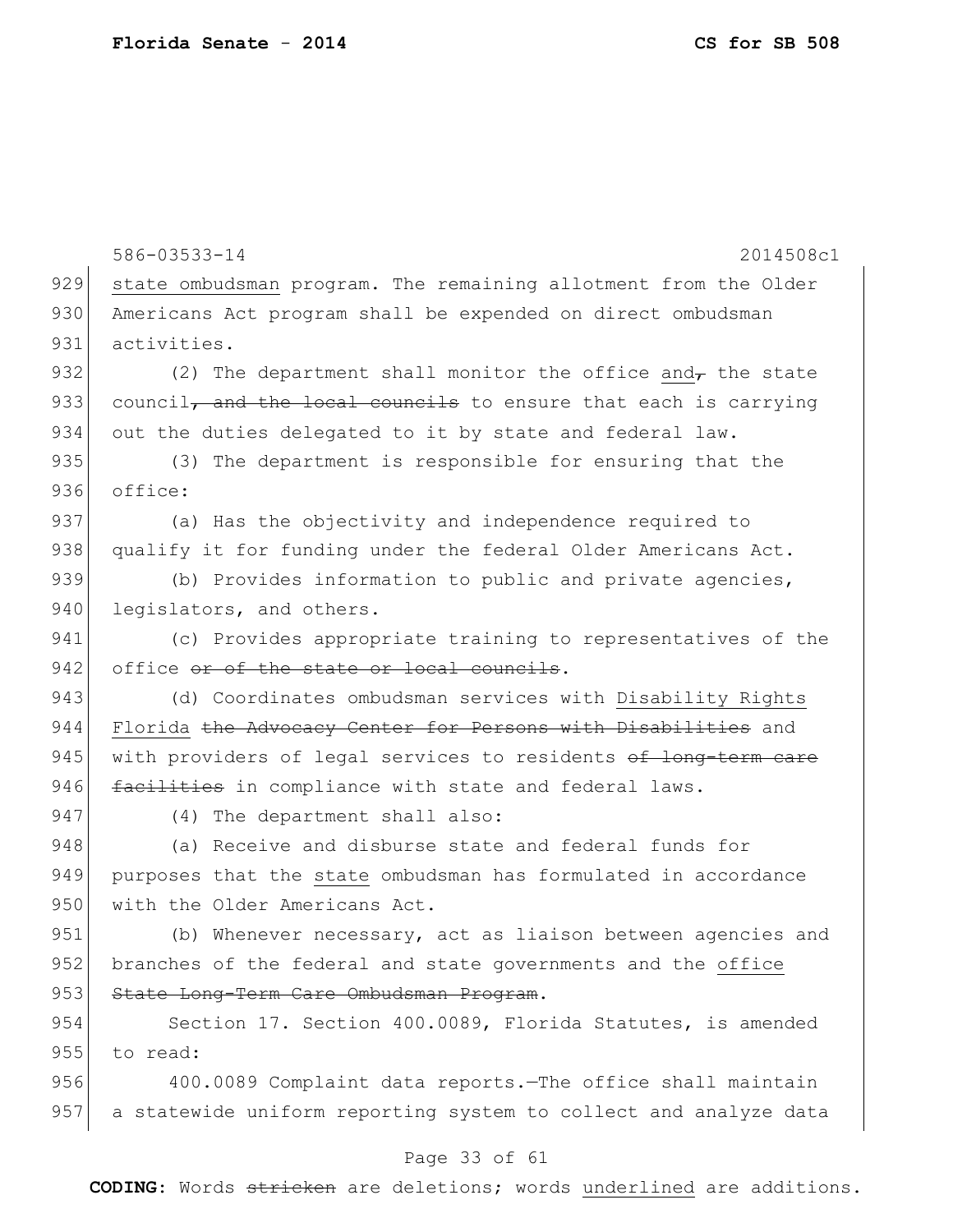|     | 586-03533-14<br>2014508c1                                        |
|-----|------------------------------------------------------------------|
| 958 | relating to complaints and conditions in long-term care          |
| 959 | facilities and to residents for the purpose of identifying and   |
| 960 | resolving complaints significant problems. The office shall      |
| 961 | publish quarterly and make readily available information         |
| 962 | pertaining to the number and types of complaints received by the |
| 963 | state Long-Term Care ombudsman program and shall include such    |
| 964 | information in the annual report required under s. 400.0065.     |
| 965 | Section 18. Section 400.0091, Florida Statutes, is amended       |
| 966 | to read:                                                         |
| 967 | 400.0091 Training. The state ombudsman shall ensure that         |
| 968 | appropriate training is provided to all representatives          |
| 969 | employees of the office and to the members of the state and      |
| 970 | local councils.                                                  |
| 971 | (1) All representatives state and local council members and      |
| 972 | employees of the office shall be given a minimum of 20 hours of  |
| 973 | training upon employment with the office or appointment as an    |
| 974 | ombudsman. Ten approval as a state or local council member and   |
| 975 | 10 hours of continuing education is required annually            |
| 976 | thereafter.                                                      |
| 977 | (2) The state ombudsman shall approve the curriculum for         |
| 978 | the initial and continuing education training, which must, at a  |
| 979 | minimum, address:                                                |
| 980 | (a) Resident confidentiality.                                    |
| 981 | (b) Guardianships and powers of attorney.                        |
| 982 | (c) Medication administration.                                   |
| 983 | (d) Care and medication of residents with dementia and           |
| 984 | Alzheimer's disease.                                             |
| 985 | (e) Accounting for residents' funds.                             |
| 986 | (f) Discharge rights and responsibilities.                       |
|     | Page 34 of 61                                                    |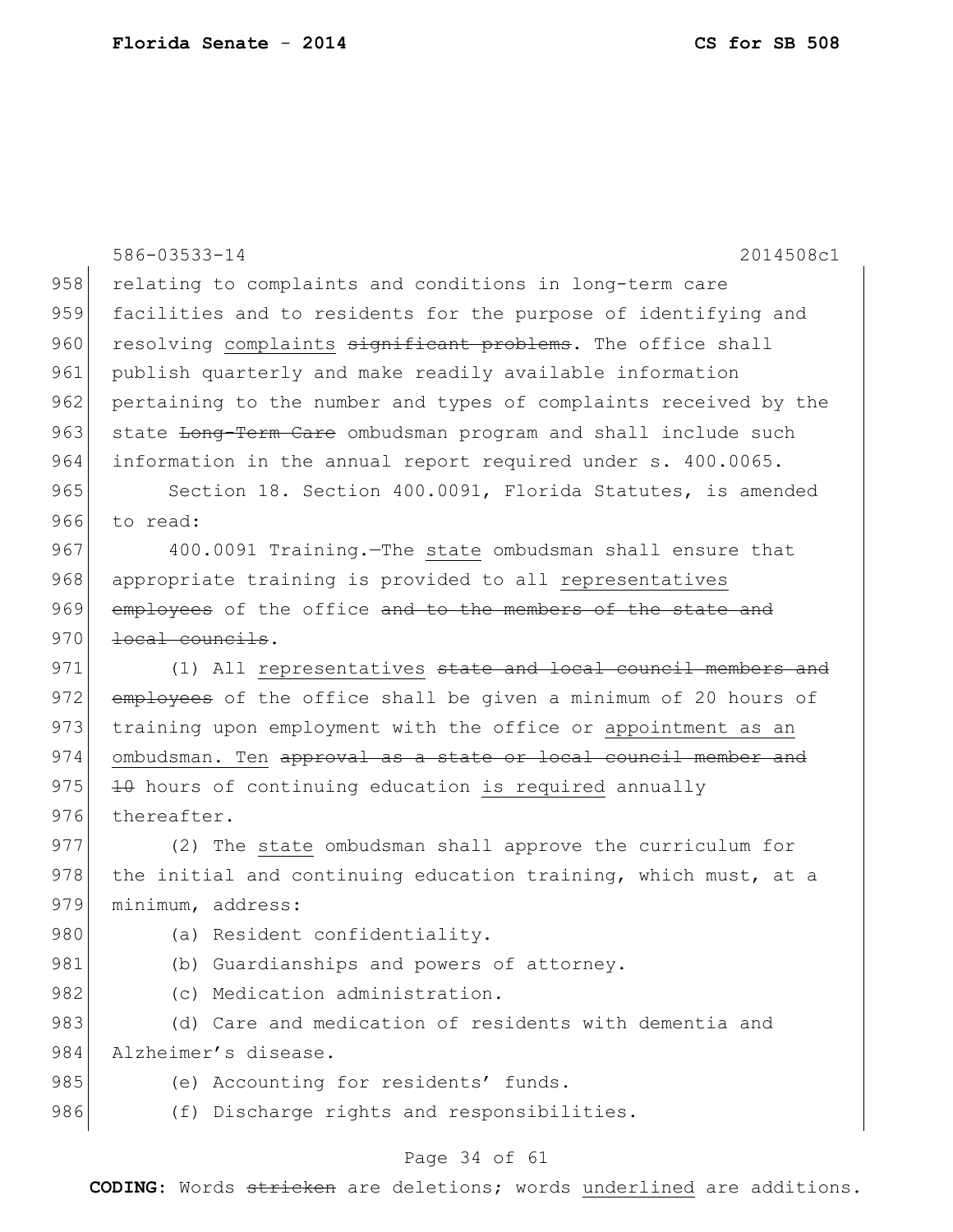586-03533-14 2014508c1 987 (g) Cultural sensitivity. 988 (h) Any other topic related to residency within a long-term 989 care facility recommended by the secretary. 990 (3) An individual No employee, officer, or representative 991 of the office or of the state or local councils, other than the 992 state ombudsman, may not hold himself or herself out as a 993 representative of the office State Long-Term Care Ombudsman 994 Program or conduct any authorized program duty described in this 995 part unless the individual person has received the training 996 required by this section and has been certified by the state 997 ombudsman as qualified to carry out ombudsman activities on 998 behalf of the office or the state or local councils. 999 Section 19. Subsection (4) of section 20.41, Florida 1000 Statutes, is amended to read: 1001 20.41 Department of Elderly Affairs. - There is created a 1002 Department of Elderly Affairs. 1003 (4) The department shall administer the Office of State 1004 Long-Term Care Ombudsman Council, created by s. 400.0063 1005 400.0067, and the local long-term care ombudsman councils, 1006  $e$ reated by s. 400.0069 and shall, as required by s. 712 of the 1007 federal Older Americans Act of 1965, ensure that both the state 1008 office operates and local long-term care ombudsman councils 1009 operate in compliance with the Older Americans Act. 1010 Section 20. Subsections (10) through (19) of section 1011 400.021, Florida Statutes, are amended to read: 1012 400.021 Definitions.—When used in this part, unless the 1013 context otherwise requires, the term: 1014 (10) "Local ombudsman council" means a local long-term care 1015 ombudsman council established pursuant to s. 400.0069, located

#### Page 35 of 61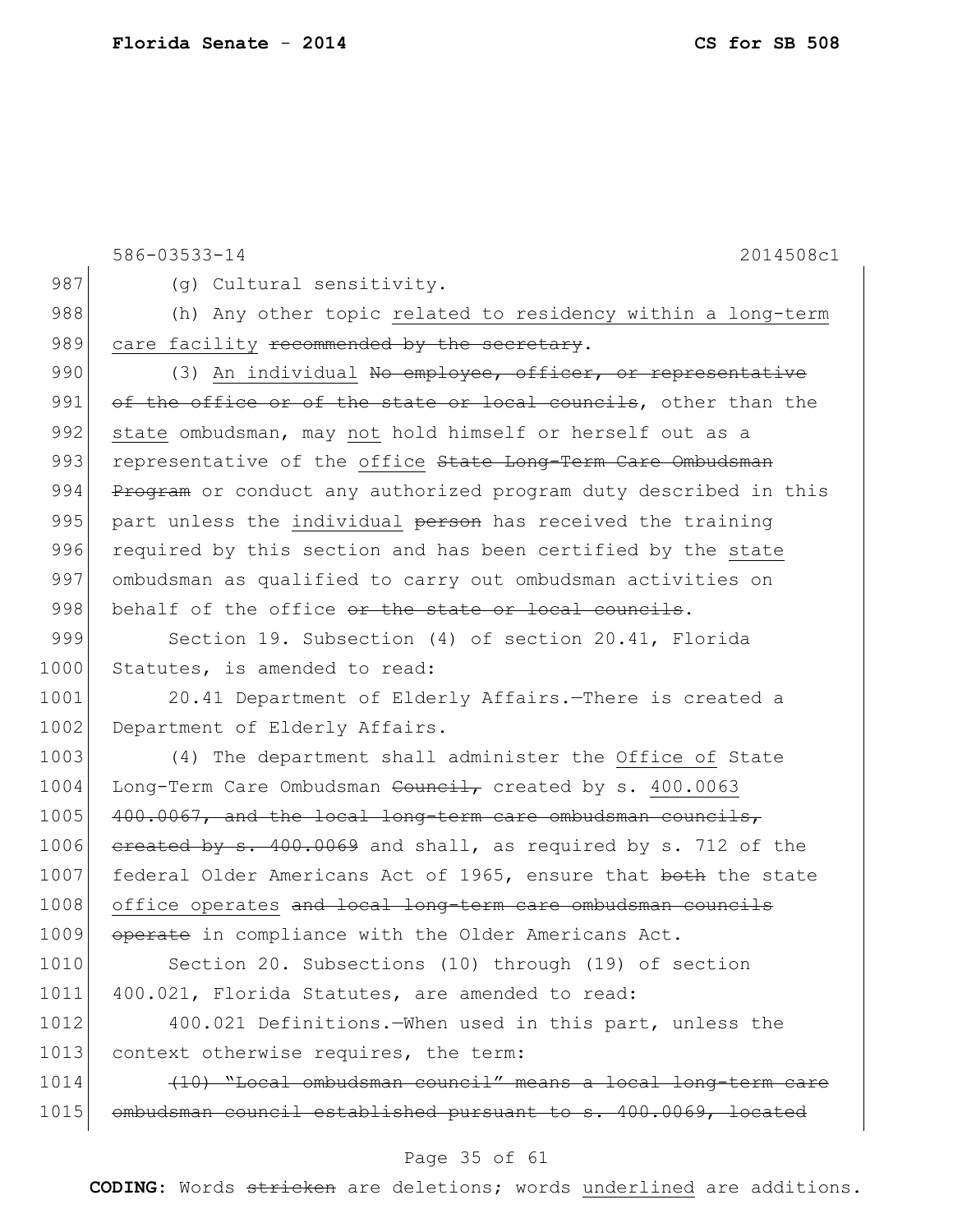|      | 586-03533-14<br>2014508c1                                        |
|------|------------------------------------------------------------------|
| 1016 | within the Older Americans Act planning and service areas.       |
| 1017 | $(10)$ $(11)$ "Nursing home bed" means an accommodation which is |
| 1018 | ready for immediate occupancy, or is capable of being made ready |
| 1019 | for occupancy within 48 hours, excluding provision of staffing;  |
| 1020 | and which conforms to minimum space requirements, including the  |
| 1021 | availability of appropriate equipment and furnishings within the |
| 1022 | 48 hours, as specified by rule of the agency, for the provision  |
| 1023 | of services specified in this part to a single resident.         |
| 1024 | $(11)$ $(12)$ "Nursing home facility" means any facility which   |
| 1025 | provides nursing services as defined in part I of chapter 464    |
| 1026 | and which is licensed according to this part.                    |
| 1027 | $(12)$ $(13)$ "Nursing service" means such services or acts as   |
| 1028 | may be rendered, directly or indirectly, to and in behalf of a   |
| 1029 | person by individuals as defined in s. 464.003.                  |
| 1030 | (13) "Office" has the same meaning as in s. 400.0060.            |
| 1031 | (14) "Planning and service area" means the geographic area       |
| 1032 | in which the Older Americans Act programs are administered and   |
| 1033 | services are delivered by the Department of Elderly Affairs.     |
| 1034 | (15) "Representative of the office" has the same meaning as      |
| 1035 | in s. 400.0060.                                                  |
| 1036 | $(16)$ $(15)$ "Respite care" means admission to a nursing home   |
| 1037 | for the purpose of providing a short period of rest or relief or |
| 1038 | emergency alternative care for the primary caregiver of an       |
| 1039 | individual receiving care at home who, without home-based care,  |
| 1040 | would otherwise require institutional care.                      |
| 1041 | (17) (16) "Resident care plan" means a written plan              |
| 1042 | developed, maintained, and reviewed not less than quarterly by a |
| 1043 | registered nurse, with participation from other facility staff   |

## Page 36 of 61

1044 and the resident or his or her designee or legal representative,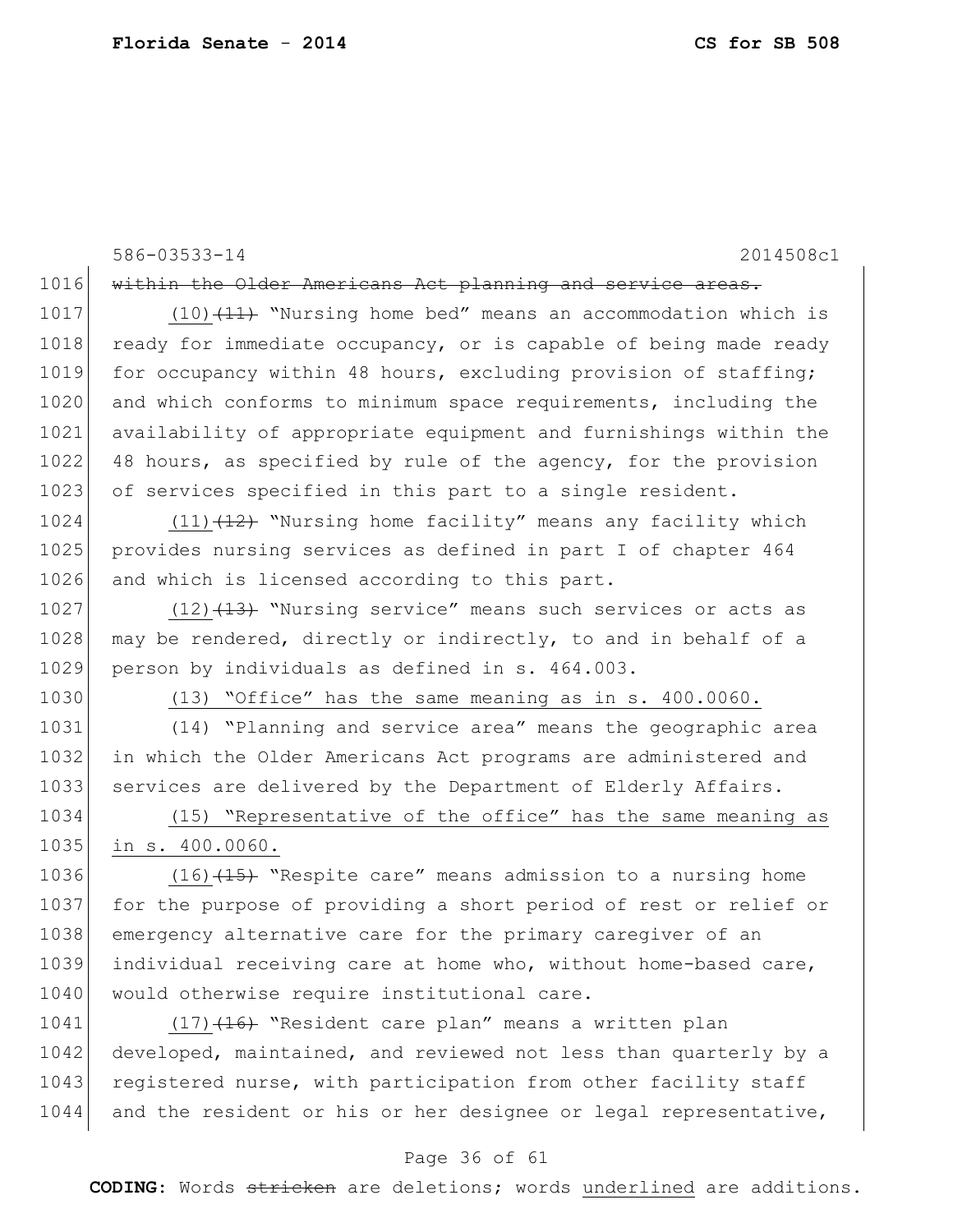|      | 586-03533-14<br>2014508c1                                        |
|------|------------------------------------------------------------------|
| 1045 | which includes a comprehensive assessment of the needs of an     |
| 1046 | individual resident; the type and frequency of services required |
| 1047 | to provide the necessary care for the resident to attain or      |
| 1048 | maintain the highest practicable physical, mental, and           |
| 1049 | psychosocial well-being; a listing of services provided within   |
| 1050 | or outside the facility to meet those needs; and an explanation  |
| 1051 | of service goals.                                                |
| 1052 | $(18)$ $(17)$ "Resident designee" means a person, other than the |
| 1053 | owner, administrator, or employee of the facility, designated in |
| 1054 | writing by a resident or a resident's guardian, if the resident  |
| 1055 | is adjudicated incompetent, to be the resident's representative  |
| 1056 | for a specific, limited purpose.                                 |
| 1057 | $(19)$ $(18)$ "State ombudsman program eouncil" has the same     |
| 1058 | meaning as in s. 400.0060 means the State Long-Term Care         |
| 1059 | Ombudsman Council established pursuant to s. 400.0067.           |
| 1060 | (20) (19) "Therapeutic spa services" means bathing, nail,        |
| 1061 | and hair care services and other similar services related to     |
| 1062 | personal hygiene.                                                |
| 1063 | Section 21. Paragraph (c) of subsection (1) and subsections      |
| 1064 | (2) and (3) of section 400.022, Florida Statutes, are amended to |
| 1065 | read:                                                            |
| 1066 | 400.022 Residents' rights.-                                      |
| 1067 | (1) All licensees of nursing home facilities shall adopt         |
| 1068 | and make public a statement of the rights and responsibilities   |
| 1069 | of the residents of such facilities and shall treat such         |
| 1070 | residents in accordance with the provisions of that statement.   |
| 1071 | The statement shall assure each resident the following:          |
| 1072 | (c) Any entity or individual that provides health, social,       |
| 1073 | legal, or other services to a resident has the right to have     |

# Page 37 of 61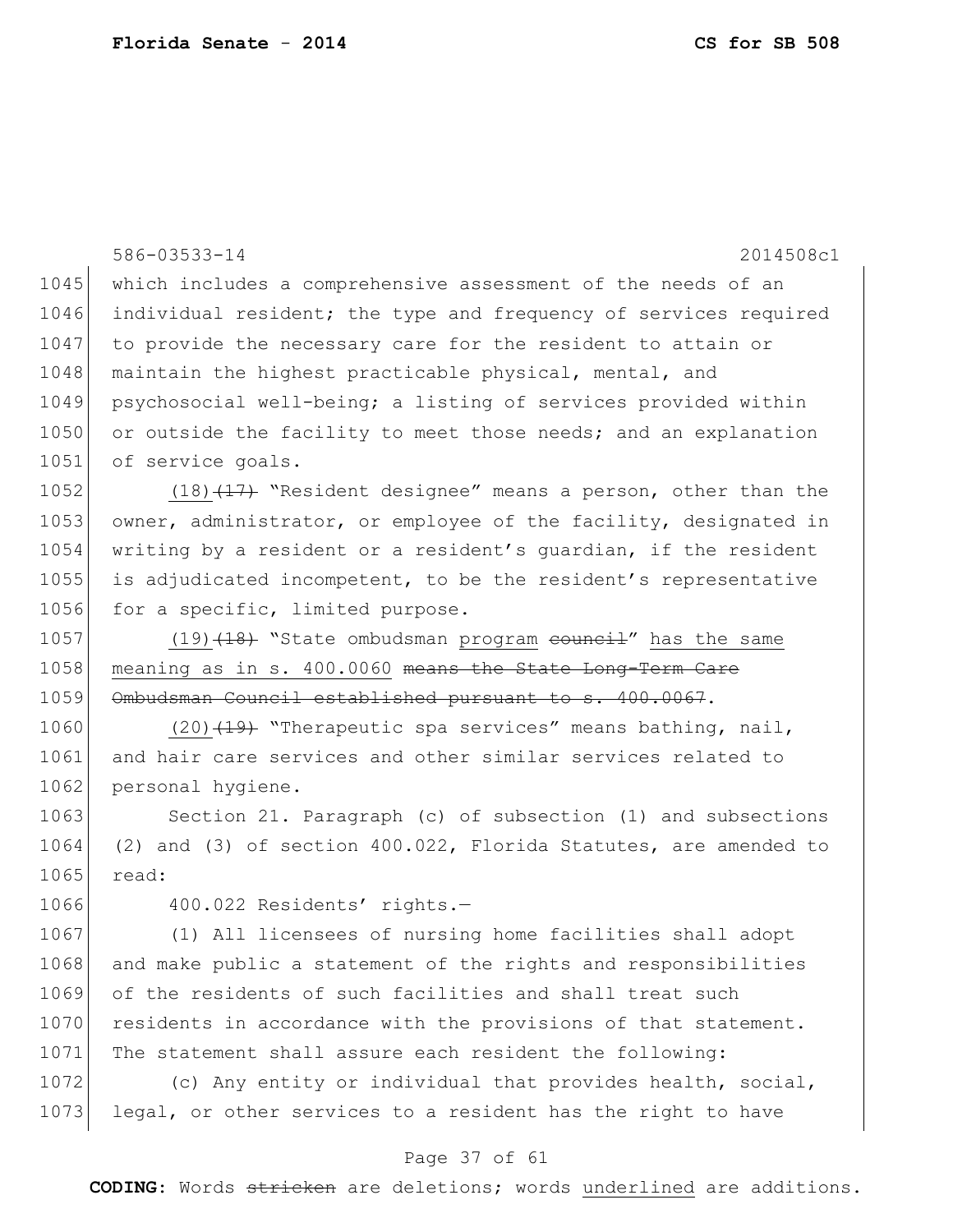```
586-03533-14 2014508c1
1074 reasonable access to the resident. The resident has the right to 
1075 deny or withdraw consent to access at any time by any entity or
1076 individual. Notwithstanding the visiting policy of the facility, 
1077 the following individuals must be permitted immediate access to 
1078 the resident:
1079 1. Any representative of the federal or state government,
1080 including, but not limited to, representatives of the Department
1081 of Children and Families Family Services, the Department of
1082 Health, the Agency for Health Care Administration, the Office of
1083 the Attorney General, and the Department of Elderly Affairs; any
1084 law enforcement officer; any representative members of the
1085 office state or local ombudsman council; and the resident's
1086 individual physician.
1087 2. Subject to the resident's right to deny or withdraw
1088 consent, immediate family or other relatives of the resident.
1089
1090 The facility must allow representatives of the office state
1091 Long-Term Care ombudsman Council to examine a resident's
1092 clinical records with the permission of the resident or the
1093 resident's legal representative and consistent with state law.
1094 (2) The licensee for each nursing home shall orally inform 
1095 the resident of the resident's rights and provide a copy of the
1096 statement required by subsection (1) to each resident or the 
1097 resident's legal representative at or before the resident's
1098 admission to a facility. The licensee shall provide a copy of
1099 the resident's rights to each staff member of the facility. Each 
1100 such licensee shall prepare a written plan and provide
1101 appropriate staff training to implement the provisions of this
1102 section. The written statement of rights must include a
```
#### Page 38 of 61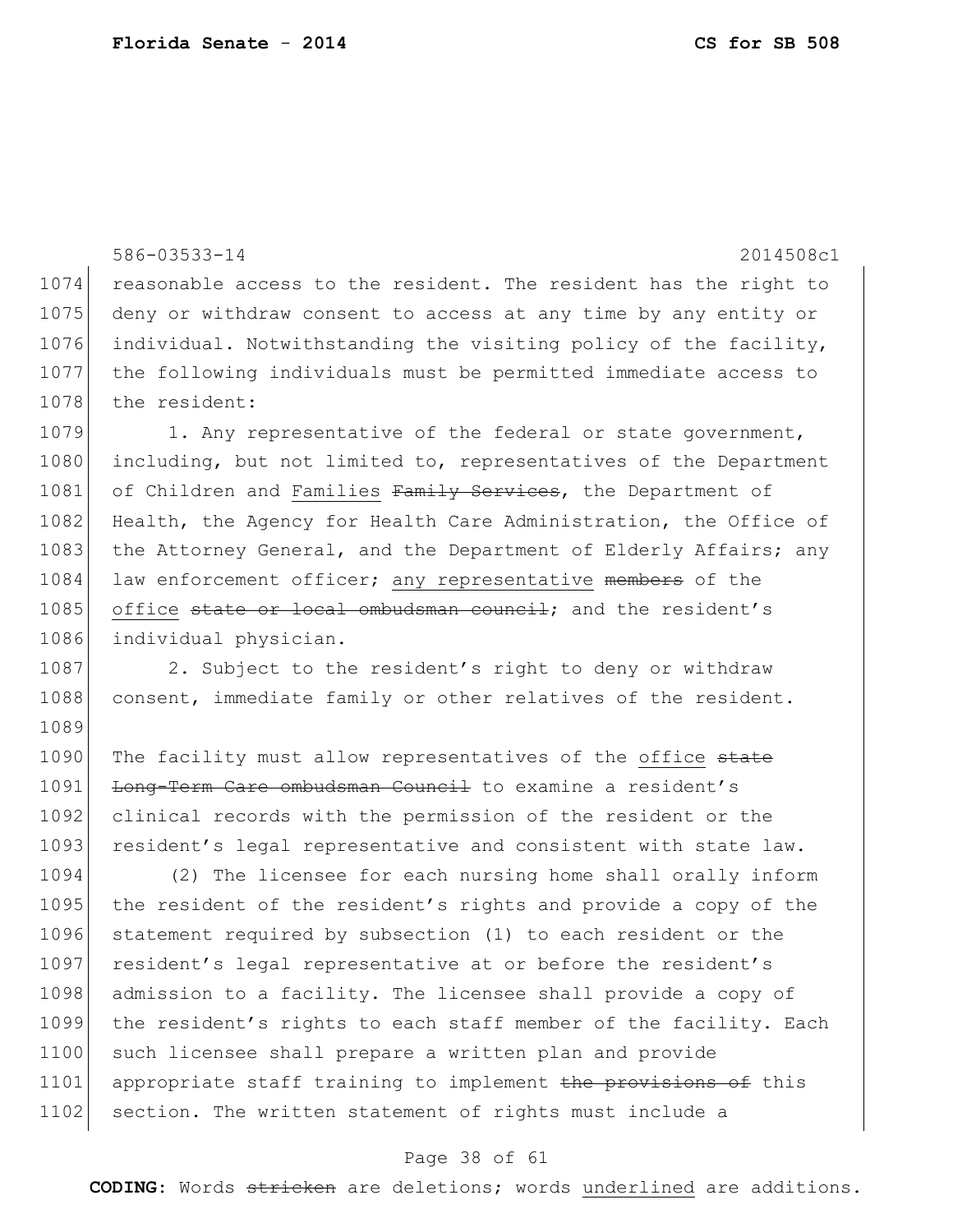1103 statement that a resident may file a complaint with the agency 1104 or state <del>local</del> ombudsman program <del>council</del>. The statement must be 1105 in boldfaced type and shall include the name, address, and 1106 | telephone number and e-mail address of the state numbers of the 1107 local ombudsman program council and the telephone number of the 1108 central abuse hotline where complaints may be lodged.

1109 (3) Any violation of the resident's rights set forth in 1110 this section constitutes shall constitute grounds for action by 1111 the agency under the provisions of s.  $400.102$ , s.  $400.121$ , or 1112 part II of chapter 408. In order to determine whether the 1113 licensee is adequately protecting residents' rights, the 1114 licensure inspection of the facility must shall include private 1115 informal conversations with a sample of residents to discuss 1116 residents' experiences within the facility with respect to 1117 rights specified in this section and general compliance with 1118 standards $_{\tau}$  and consultation with the state ombudsman program 1119 council in the local planning and service area of the Department 1120 of Elderly Affairs in which the nursing home is located.

1121 Section 22. Subsections (8), (9), and (11) through (14) of 1122 section 400.0255, Florida Statutes, are amended to read:

1123 400.0255 Resident transfer or discharge; requirements and 1124 procedures; hearings.-

 (8) The notice required by subsection (7) must be in writing and must contain all information required by state and federal law, rules, or regulations applicable to Medicaid or Medicare cases. The agency shall develop a standard document to be used by all facilities licensed under this part for purposes of notifying residents of a discharge or transfer. Such document 1131 must include a means for a resident to request the office local

#### Page 39 of 61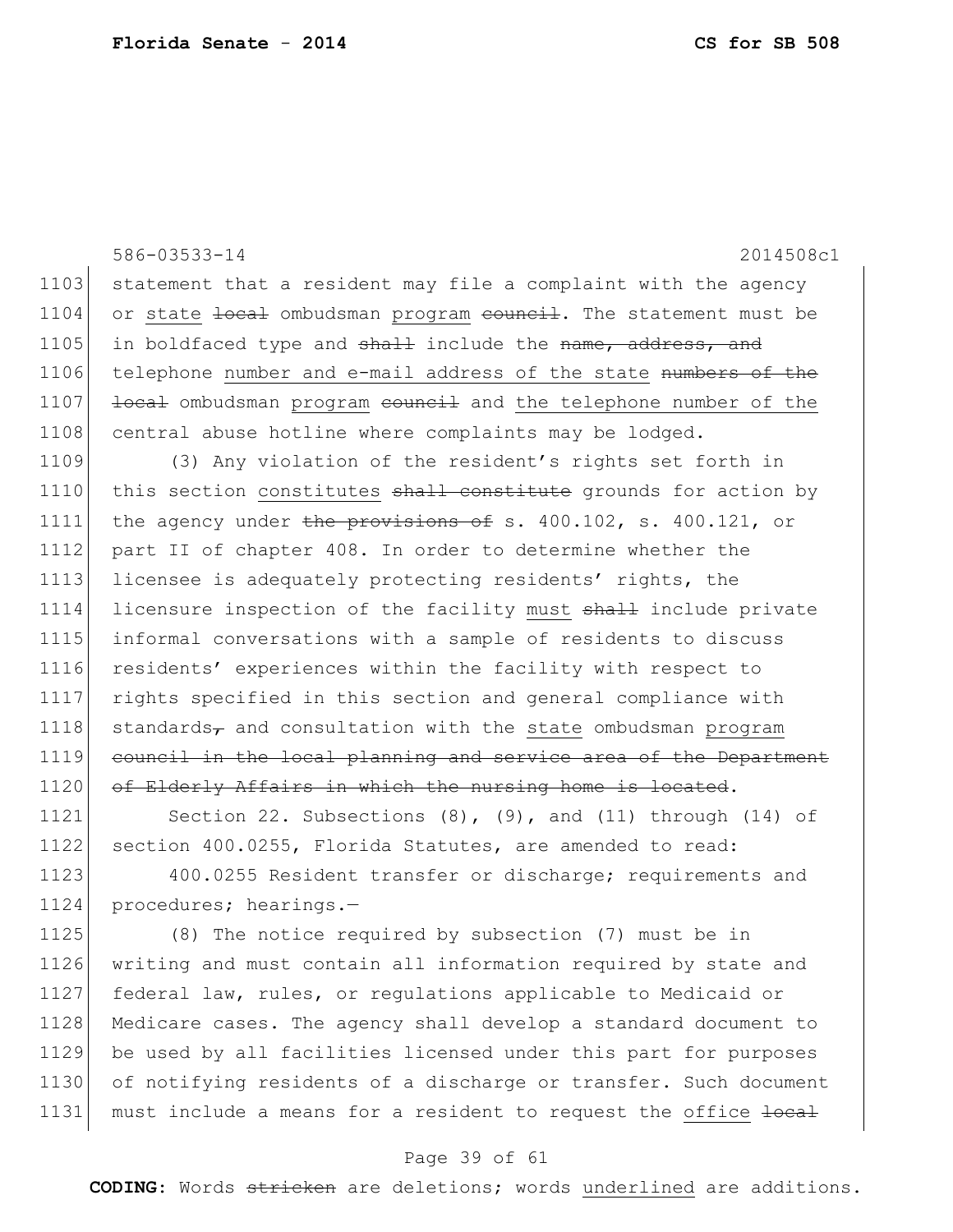1132 <del>long-term care ombudsman council</del> to review the notice and 1133 request information about or assistance with initiating a fair 1134 hearing with the department's Office of Appeals Hearings. In 1135 addition to any other pertinent information included, the form 1136 shall specify the reason allowed under federal or state law that 1137 the resident is being discharged or transferred, with an 1138 explanation to support this action. Further, the form must shall 1139 state the effective date of the discharge or transfer and the 1140 location to which the resident is being discharged or 1141 transferred. The form must shall clearly describe the resident's 1142 appeal rights and the procedures for filing an appeal, including 1143 the right to request the office local ombudsman council to 1144 review the notice of discharge or transfer. A copy of the notice 1145 must be placed in the resident's clinical record, and a copy 1146 must be transmitted to the resident's legal guardian or 1147 representative and to the office local ombudsman council within 1148 5 business days after signature by the resident or resident 1149 designee.

1150 (9) A resident may request that the office <del>local ombudsman</del> 1151 council review any notice of discharge or transfer given to the 1152 resident. When requested by a resident to review a notice of 1153 discharge or transfer, the office local ombudsman council shall 1154 do so within 7 days after receipt of the request. The nursing 1155 home administrator, or the administrator's designee, must 1156 forward the request for review contained in the notice to the 1157 office local ombudsman council within 24 hours after such 1158 request is submitted. Failure to forward the request within 24 1159 hours after the request is submitted shall toll the running of 1160 the 30-day advance notice period until the request has been

#### Page 40 of 61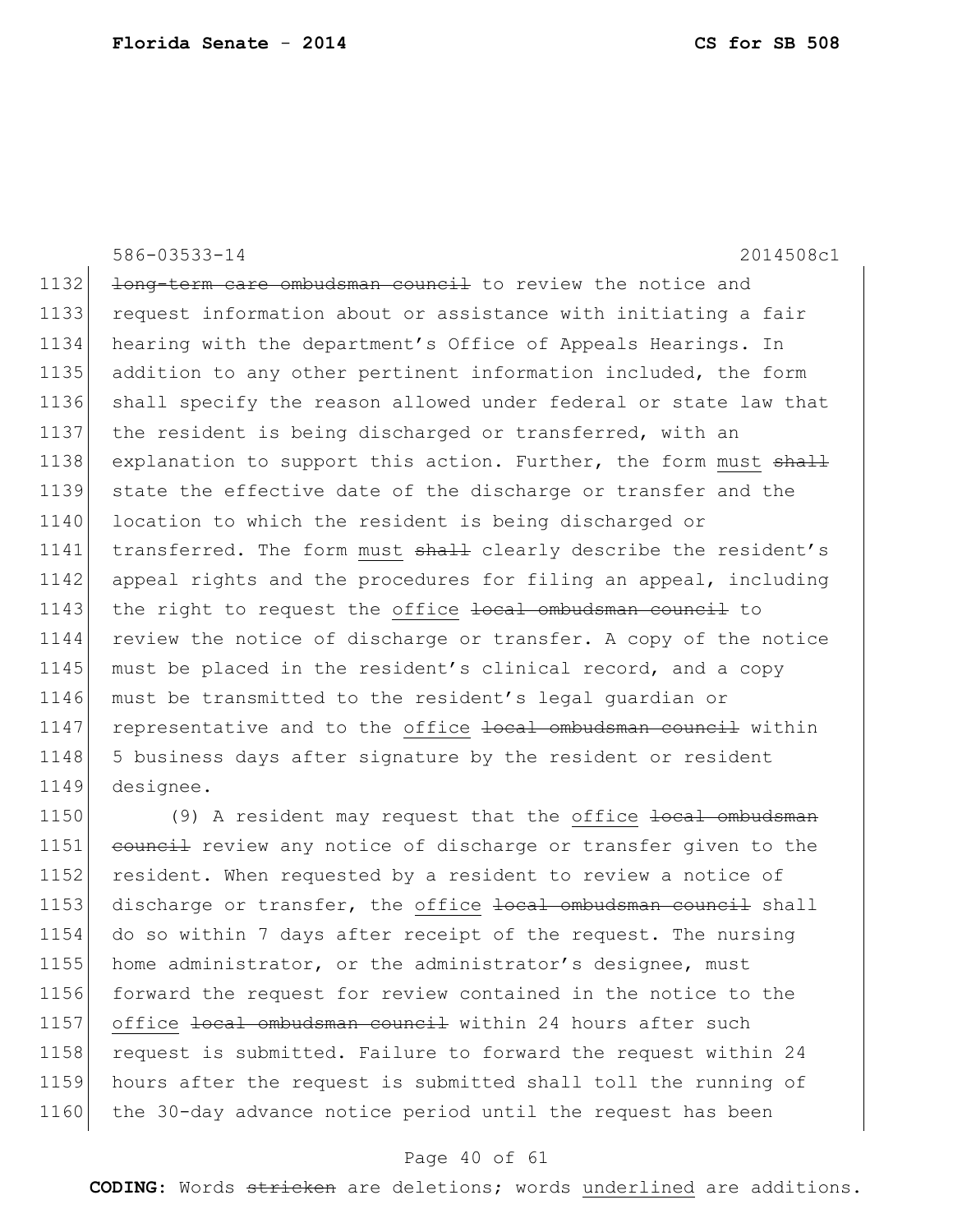1161 forwarded.

1162 (11) Notwithstanding paragraph (10)(b), an emergency 1163 discharge or transfer may be implemented as necessary pursuant 1164 to state or federal law during the period of time after the 1165 notice is given and before the time a hearing decision is 1166 rendered. Notice of an emergency discharge or transfer to the 1167 resident, the resident's legal guardian or representative, and 1168 the office local ombudsman council if requested pursuant to 1169 subsection (9) must be by telephone or in person. This notice 1170 shall be given before the transfer, if possible, or as soon 1171 thereafter as practicable. A representative of the office local 1172 ombudsman council conducting a review under this subsection 1173 shall do so within 24 hours after receipt of the request. The 1174 resident's file must be documented to show who was contacted, 1175 whether the contact was by telephone or in person, and the date 1176 and time of the contact. If the notice is not given in writing, 1177 written notice meeting the requirements of subsection (8) must 1178 be given the next working day.

1179 (12) After receipt of any notice required under this 1180 section, the office local ombudsman council may request a 1181 private informal conversation with a resident to whom the notice 1182 is directed, and, if known, a family member or the resident's 1183 legal guardian or designee, to ensure that the facility is 1184 proceeding with the discharge or transfer in accordance with the 1185 **requirements of** this section. If requested, the office local 1186 ombudsman council shall assist the resident with filing an 1187 appeal of the proposed discharge or transfer.

1188 (13) The following persons must be present at all hearings 1189 authorized under this section:

#### Page 41 of 61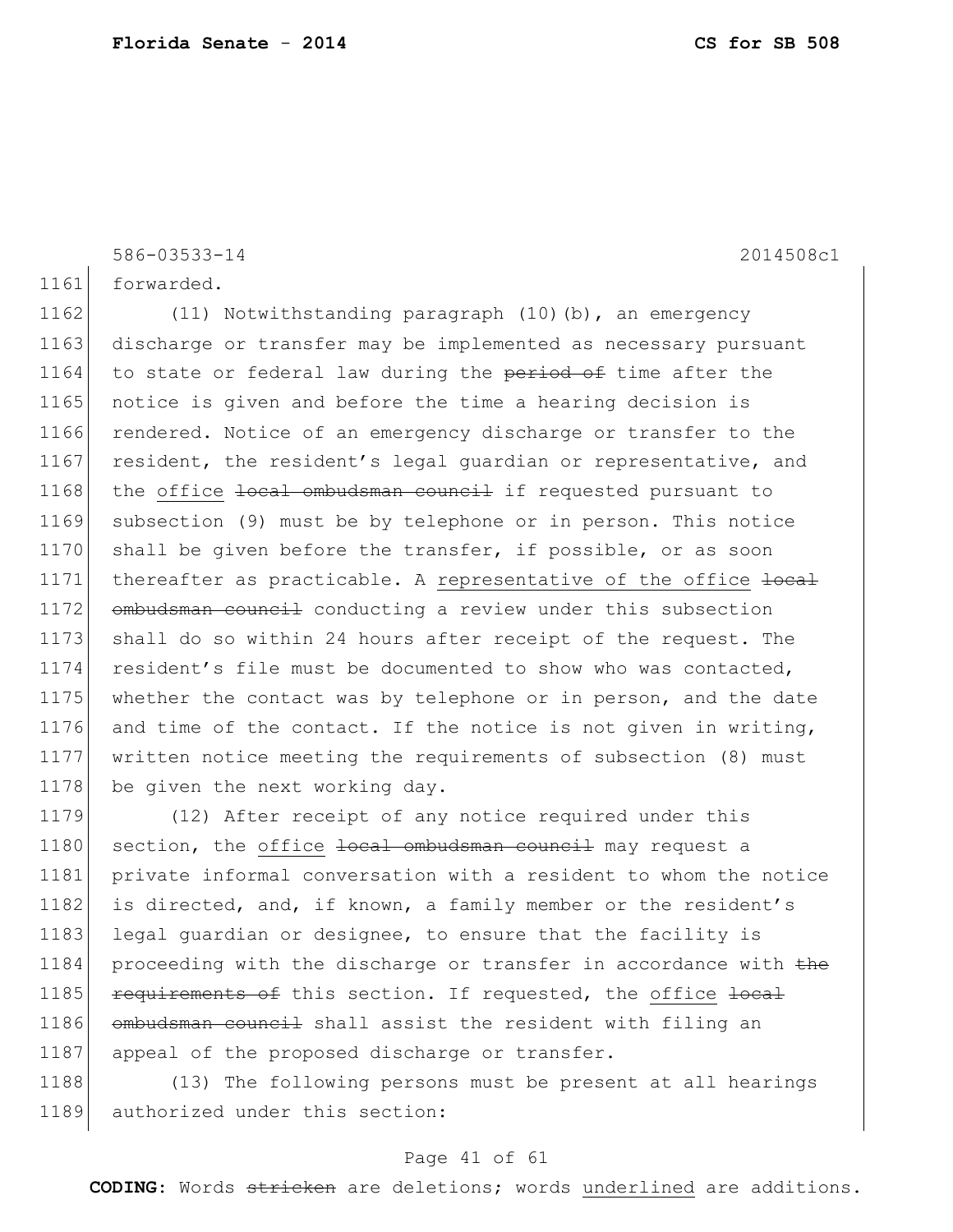586-03533-14 2014508c1 1190 (a) The resident, or the resident's legal representative or 1191 designee. 1192 (b) The facility administrator, or the facility's legal 1193 representative or designee. 1194 1195 A representative of the office local long-term care ombudsman 1196 council may be present at all hearings authorized by this 1197 section. 1198 (14) In any hearing under this section, the following 1199 information concerning the parties shall be confidential and 1200 exempt from the provisions of s. 119.07(1): 1201 (a) Names and addresses. 1202 (b) Medical services provided. 1203 (c) Social and economic conditions or circumstances. 1204 (d) Evaluation of personal information. 1205 (e) Medical data, including diagnosis and past history of 1206 disease or disability. 1207 (f) Any information received verifying income eligibility 1208 and amount of medical assistance payments. Income information 1209 received from the Social Security Administration or the Internal 1210 Revenue Service must be safequarded according to the 1211 requirements of the agency that furnished the data. 1212 1213 The exemption created by this subsection does not prohibit 1214 access to such information by a representative of the office 1215 local long-term care ombudsman council upon request, by a 1216 reviewing court if such information is required to be part of 1217 the record upon subsequent review, or as specified in s. 24(a), 1218 Art. I of the State Constitution.

#### Page 42 of 61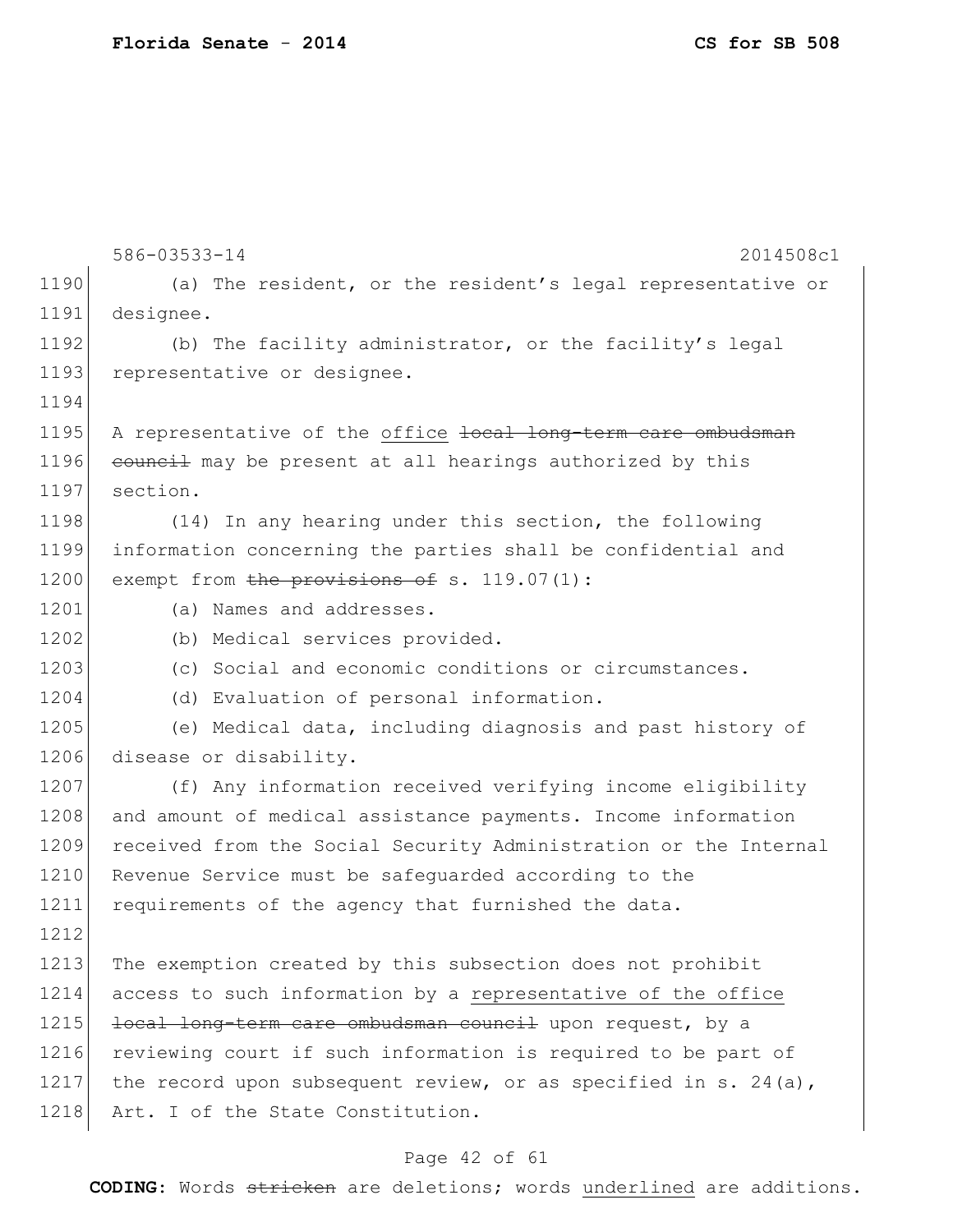|      | 586-03533-14<br>2014508c1                                          |
|------|--------------------------------------------------------------------|
| 1219 | Section 23. Subsection (2) of section 400.1413, Florida            |
| 1220 | Statutes, is amended to read:                                      |
| 1221 | 400.1413 Volunteers in nursing homes.-                             |
| 1222 | (2) This section does not affect the activities of the             |
| 1223 | state or local long-term care ombudsman program councils           |
| 1224 | authorized under part I.                                           |
| 1225 | Section 24. Paragraph (d) of subsection (5) of section             |
| 1226 | 400.162, Florida Statutes, is amended to read:                     |
| 1227 | 400.162 Property and personal affairs of residents.-               |
| 1228 | (5)                                                                |
| 1229 | (d) If, at any time during the period for which a license          |
| 1230 | is issued, a licensee that has not purchased a surety bond or      |
| 1231 | entered into a self-insurance agreement, as provided in            |
| 1232 | paragraphs (b) and $(c)$ , is requested to provide safekeeping for |
| 1233 | the personal funds of a resident, the licensee shall notify the    |
| 1234 | agency of the request and make application for a surety bond or    |
| 1235 | for participation in a self-insurance agreement within 7 days      |
| 1236 | after of the request, exclusive of weekends and holidays. Copies   |
| 1237 | of the application, along with written documentation of related    |
| 1238 | correspondence with an insurance agency or group, shall be         |
| 1239 | maintained by the licensee for review by the agency and the        |
| 1240 | office state Nursing Home and Long-Term Care Facility ombudsman    |
| 1241 | <del>Council</del> .                                               |
| 1242 | Section 25. Subsections (1) and (4) of section $400.19$ ,          |
| 1243 | Florida Statutes, are amended to read:                             |
| 1244 | 400.19 Right of entry and inspection.-                             |
| 1245 | (1) In accordance with part II of chapter 408, the agency          |
| 1246 | and any duly designated officer or employee thereof or a           |
| 1247 | representative member of the office state Long-Term Care           |

# Page 43 of 61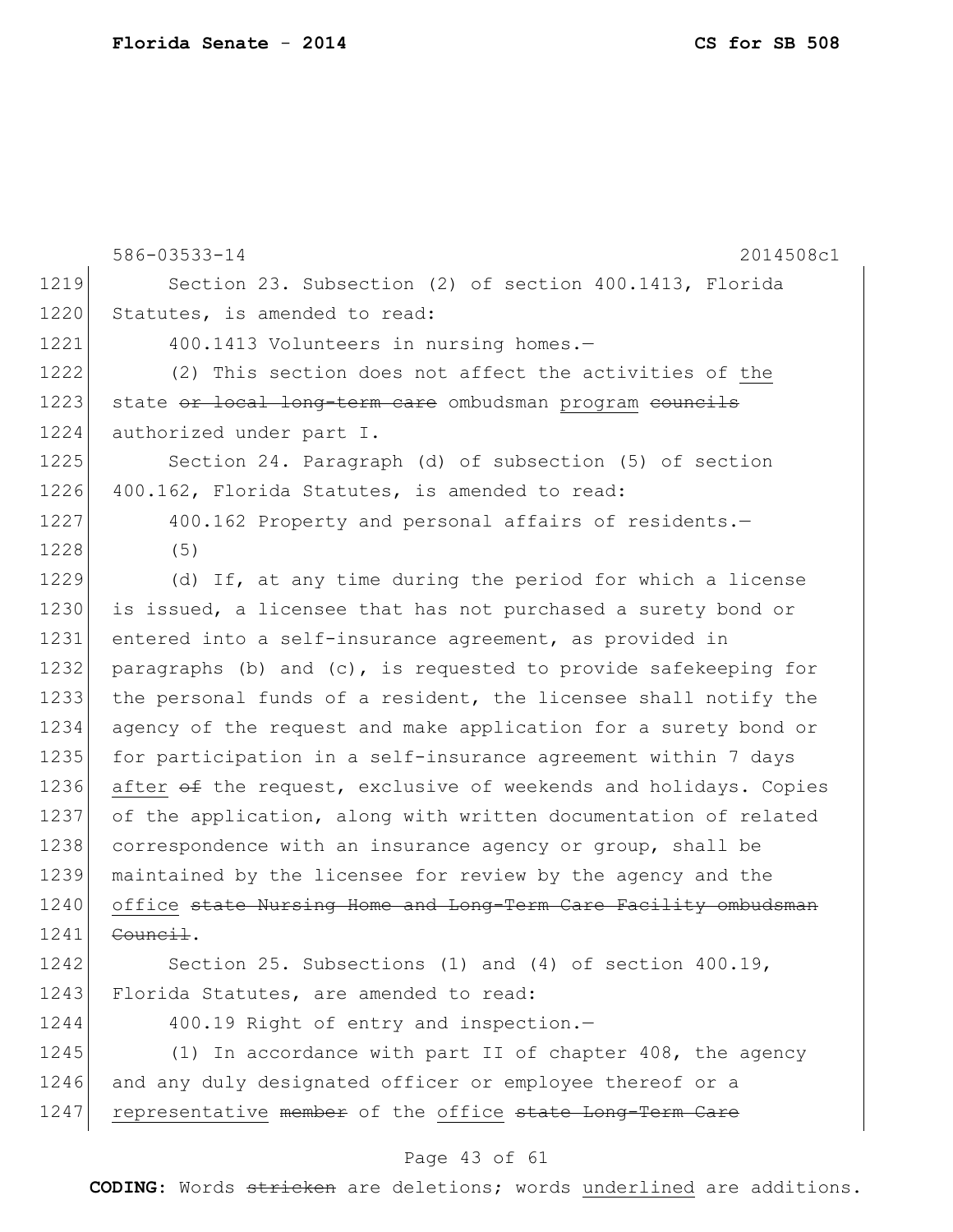1248 ombudsman Council or the local long-term care ombudsman council 1249 shall have the right to enter upon and into the premises of any 1250 facility licensed pursuant to this part, or any distinct nursing 1251 home unit of a hospital licensed under chapter 395 or any 1252 freestanding facility licensed under chapter 395 which that 1253 provides extended care or other long-term care services, at any 1254 reasonable time in order to determine the state of compliance 1255 with the provisions of this part, part II of chapter 408, and 1256 applicable rules in force pursuant thereto. The agency shall, 1257 within 60 days after receipt of a complaint made by a resident 1258 or resident's representative, complete its investigation and 1259 provide to the complainant its findings and resolution.

1260 (4) The agency shall conduct unannounced onsite facility 1261 reviews following written verification of licensee noncompliance 1262 in instances in which the office a long-term care ombudsman 1263 council, pursuant to ss.  $400.0071$  and  $400.0075$ , has received a 1264 complaint and has documented deficiencies in resident care or in 1265 the physical plant of the facility that threaten the health, 1266 safety, or security of residents, or when the agency documents 1267 through inspection that conditions in a facility present a 1268 direct or indirect threat to the health, safety, or security of 1269 residents. However, the agency shall conduct unannounced onsite 1270 reviews every 3 months of each facility while the facility has a 1271 conditional license. Deficiencies related to physical plant do 1272 not require followup reviews after the agency has determined 1273 that correction of the deficiency has been accomplished and that 1274 the correction is of the nature that continued compliance can be 1275 reasonably expected.

1276 Section 26. Subsection (1) of section 400.191, Florida

#### Page 44 of 61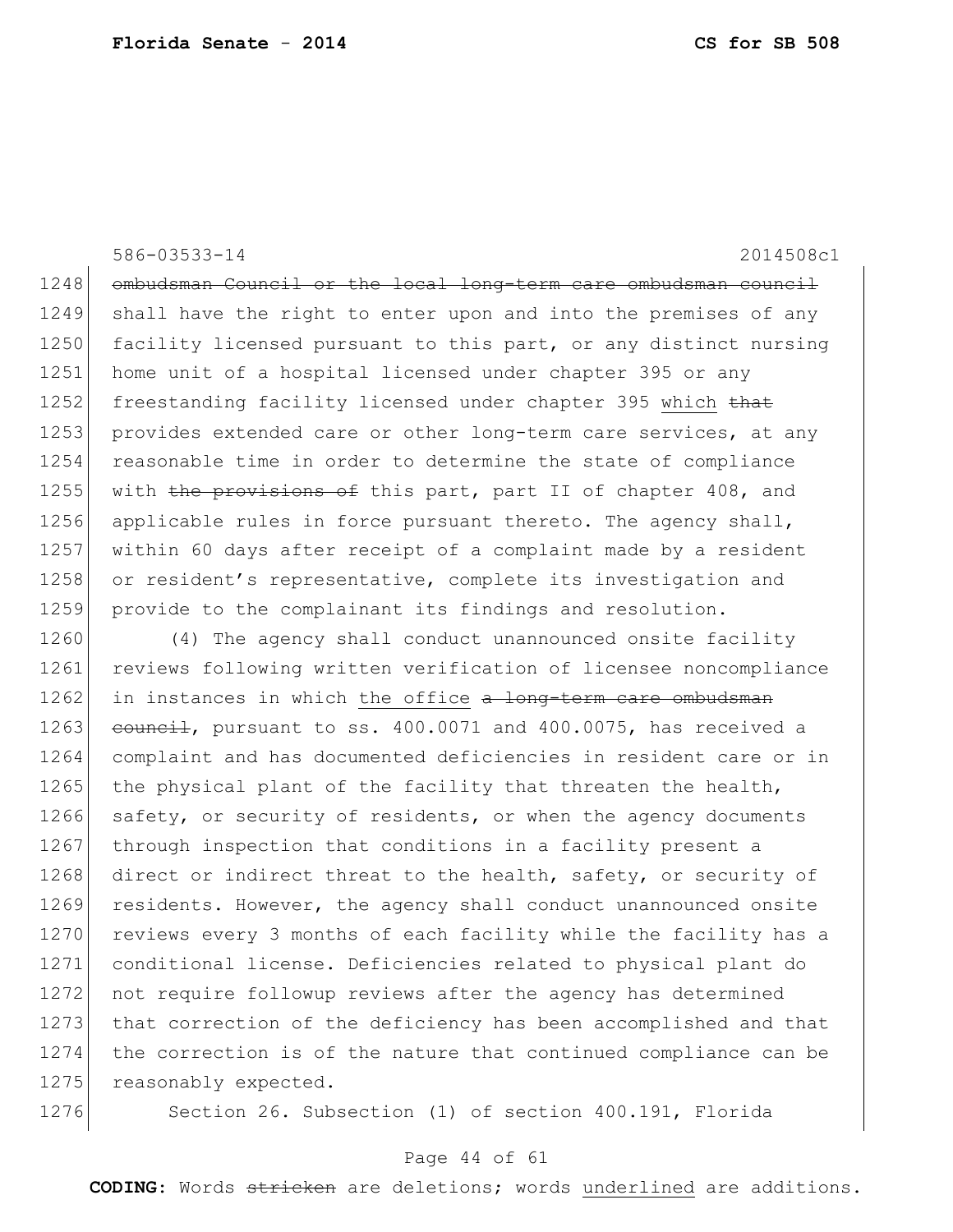586-03533-14 2014508c1 1277 Statutes, is amended to read: 1278 400.191 Availability, distribution, and posting of reports 1279 and records.-1280 (1) The agency shall provide information to the public 1281 about all of the licensed nursing home facilities operating in 1282 the state. The agency shall, within 60 days after a licensure 1283 inspection visit or within 30 days after any interim visit to a 1284 facility, send copies of the inspection reports to the office  $1285$  <del>local long-term care ombudsman council</del>, the agency's local 1286 office, and a public library or the county seat for the county 1287 in which the facility is located. The agency may provide 1288 electronic access to inspection reports as a substitute for 1289 sending copies.

1290 Section 27. Subsection (6) and paragraph (c) of subsection 1291 (7) of section 400.23, Florida Statutes, are amended to read:

1292 400.23 Rules; evaluation and deficiencies; licensure  $1293$  status. $-$ 

1294 (6) Before  $P$ rior to conducting a survey of the facility, 1295 the survey team shall obtain a copy of the office's <del>local long-</del> 1296 term care ombudsman council report on the facility. Problems 1297 noted in the report shall be incorporated into and followed up 1298 through the agency's inspection process. This procedure does not 1299 preclude the office local long-term care ombudsman council from 1300 requesting the agency to conduct a followup visit to the 1301 facility.

1302 (7) The agency shall, at least every 15 months, evaluate 1303 all nursing home facilities and make a determination as to the 1304 degree of compliance by each licensee with the established rules 1305 adopted under this part as a basis for assigning a licensure

#### Page 45 of 61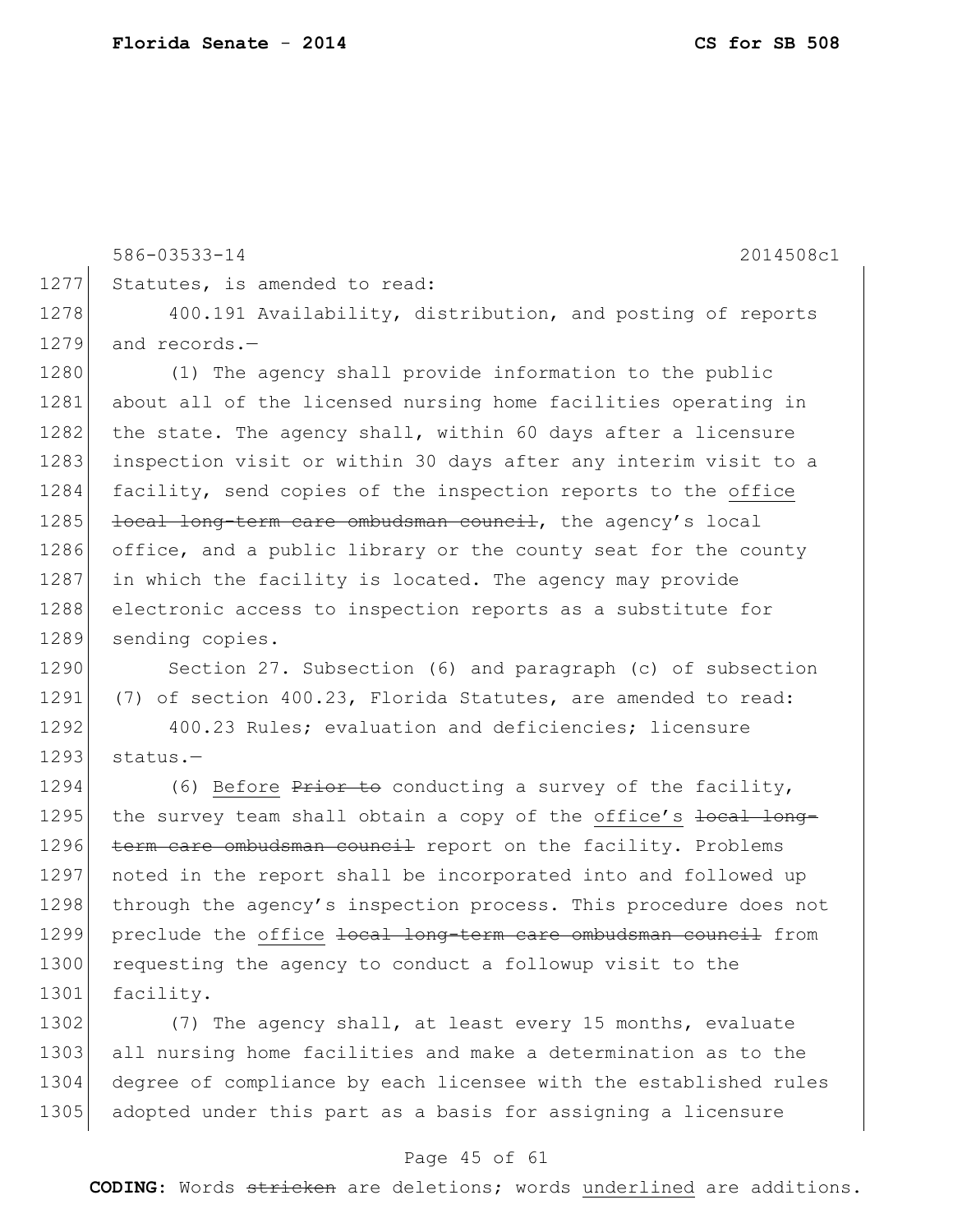|      | 586-03533-14<br>2014508c1                                         |
|------|-------------------------------------------------------------------|
| 1306 | status to that facility. The agency shall base its evaluation on  |
| 1307 | the most recent inspection report, taking into consideration      |
| 1308 |                                                                   |
|      | findings from other official reports, surveys, interviews,        |
| 1309 | investigations, and inspections. In addition to license           |
| 1310 | categories authorized under part II of chapter 408, the agency    |
| 1311 | shall assign a licensure status of standard or conditional to     |
| 1312 | each nursing home.                                                |
| 1313 | (c) In evaluating the overall quality of care and services        |
| 1314 | and determining whether the facility will receive a conditional   |
| 1315 | or standard license, the agency shall consider the needs and      |
| 1316 | limitations of residents in the facility and the results of       |
| 1317 | interviews and surveys of a representative sampling of            |
| 1318 | residents, families of residents, representatives of the office   |
| 1319 | ombudsman council members in the planning and service area in     |
| 1320 | which the facility is located, quardians of residents, and staff  |
| 1321 | of the nursing home facility.                                     |
| 1322 | Section 28. Paragraph (a) of subsection (3), paragraph (f)        |
| 1323 | of subsection $(5)$ , and subsection $(6)$ of section $400.235$ , |
| 1324 | Florida Statutes, are amended to read:                            |
| 1325 | 400.235 Nursing home quality and licensure status; Gold           |
| 1326 | Seal Program.-                                                    |
| 1327 | (3) (a) The Gold Seal Program shall be developed and              |
| 1328 | implemented by the Governor's Panel on Excellence in Long-Term    |
| 1329 | Care which shall operate under the authority of the Executive     |
| 1330 | Office of the Governor. The panel shall be composed of three      |
| 1331 | persons appointed by the Governor, to include a consumer          |
| 1332 | advocate for senior citizens and two persons with expertise in    |
| 1333 | the fields of quality management, service delivery excellence,    |
| 1334 | or public sector accountability; three persons appointed by the   |
|      |                                                                   |
|      |                                                                   |

## Page 46 of 61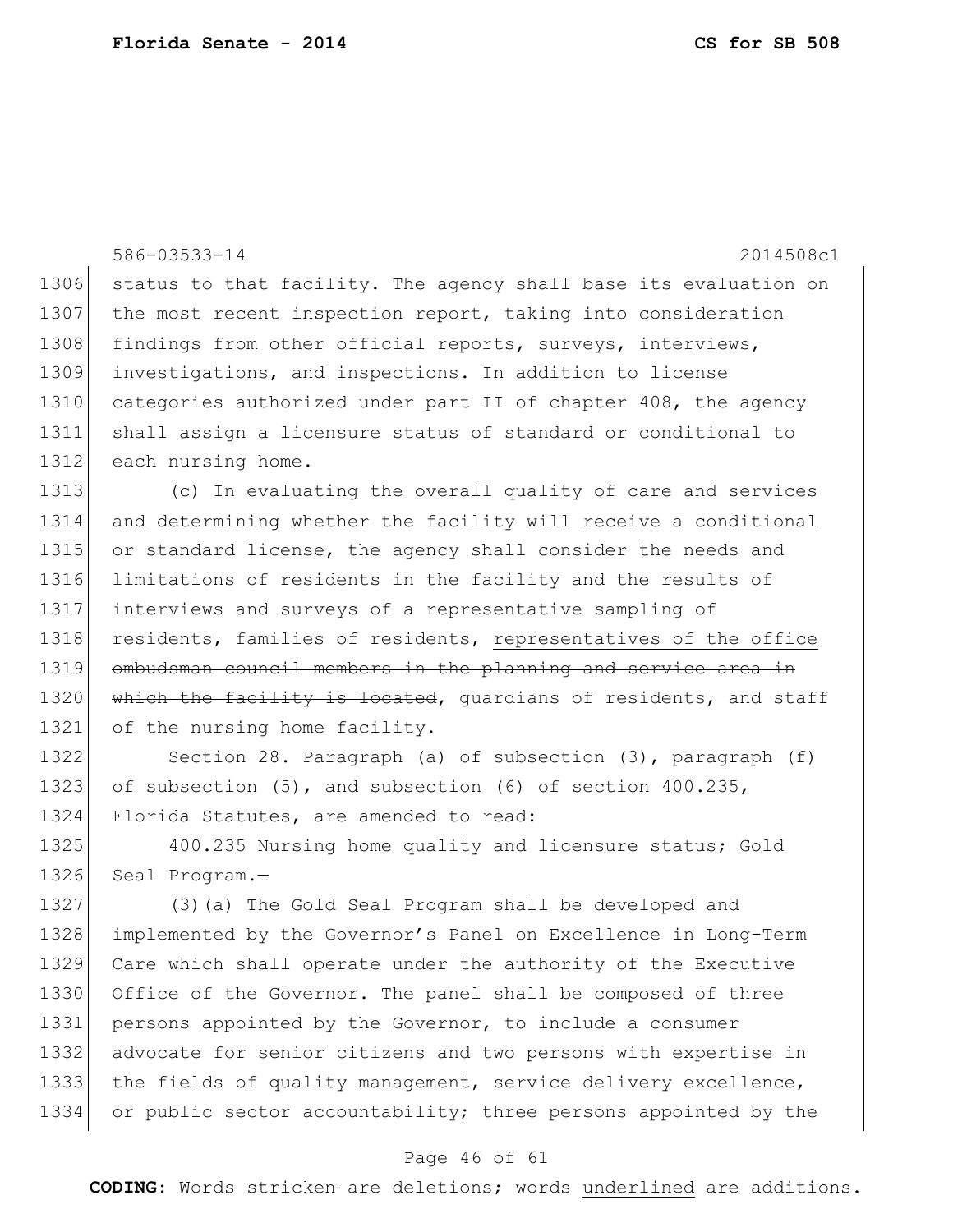|      | 586-03533-14<br>2014508c1                                        |
|------|------------------------------------------------------------------|
| 1335 | Secretary of Elderly Affairs, to include an active member of a   |
| 1336 | nursing facility family and resident care council and a member   |
| 1337 | of the University Consortium on Aging; a representative of the   |
| 1338 | Office of State Long-Term Care Ombudsman; one person appointed   |
| 1339 | by the Florida Life Care Residents Association; one person       |
| 1340 | appointed by the State Surgeon General; two persons appointed by |
| 1341 | the Secretary of Health Care Administration; one person          |
| 1342 | appointed by the Florida Association of Homes for the Aging; and |
| 1343 | one person appointed by the Florida Health Care Association.     |
| 1344 | Vacancies on the panel shall be filled in the same manner as the |
| 1345 | original appointments.                                           |
| 1346 | (5) Facilities must meet the following additional criteria       |
| 1347 | for recognition as a Gold Seal Program facility:                 |
| 1348 | (f) Evidence that verified an outstanding record regarding       |
| 1349 | the number and types of substantiated complaints reported to the |
| 1350 | Office of State Long-Term Care Ombudsman Council within the 30   |
| 1351 | months preceding application for the program have been resolved  |
| 1352 | or, if they have not been resolved, that the facility has made a |
| 1353 | good faith effort to resolve the complaints.                     |
| 1354 |                                                                  |
| 1355 | A facility assigned a conditional licensure status may not       |
| 1356 | qualify for consideration for the Gold Seal Program until after  |
| 1357 | it has operated for 30 months with no class I or class II        |
| 1358 | deficiencies and has completed a regularly scheduled relicensure |
| 1359 | survey.                                                          |
| 1360 | (6) The agency, nursing facility industry organizations,         |
| 1361 | consumers, Office of State Long-Term Care Ombudsman Council, and |
| 1362 | members of the community may recommend to the Governor           |
| 1363 | facilities that meet the established criteria for consideration  |

## Page 47 of 61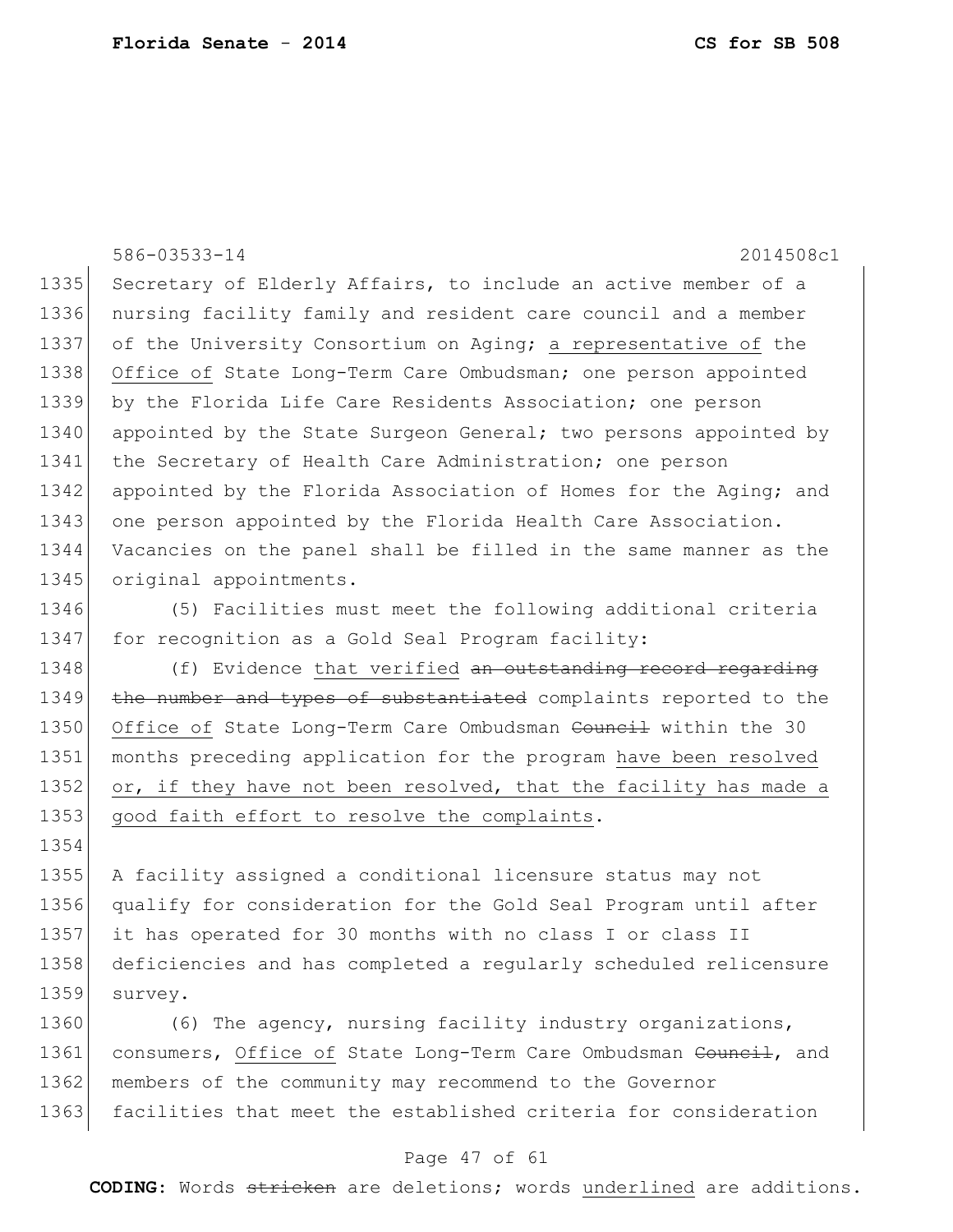|                                                                       | 586-03533-14<br>2014508c1                                        |
|-----------------------------------------------------------------------|------------------------------------------------------------------|
| 1364                                                                  | for and award of the Gold Seal. The panel shall review nominees  |
| 1365                                                                  | and make a recommendation to the Governor for final approval and |
| 1366                                                                  | award. The decision of the Governor is final and is not subject  |
| 1367                                                                  | to appeal.                                                       |
| 1368                                                                  | Section 29. Present subsections (18) through (28) of             |
| 1369                                                                  | section 415.102, Florida Statutes, are redesignated as           |
| 1370                                                                  | subsections (19) through (29), respectively, and a new           |
| 1371                                                                  | subsection (18) is added to that section, to read:               |
| 1372                                                                  | 415.102 Definitions of terms used in ss. 415.101-415.113.-       |
| 1373                                                                  | As used in ss. 415.101-415.113, the term:                        |
| 1374                                                                  | (18) "Office" has the same meaning as in s. 400.0060.            |
| 1375                                                                  | Section 30. Paragraph (a) of subsection (1) of section           |
| 1376                                                                  | 415.1034, Florida Statutes, is amended to read:                  |
| 1377                                                                  | 415.1034 Mandatory reporting of abuse, neglect, or               |
| 1378                                                                  | exploitation of vulnerable adults; mandatory reports of death.-  |
| 1379                                                                  | (1) MANDATORY REPORTING.-                                        |
| 1380                                                                  | (a) Any person, including, but not limited to, any:              |
| 1381                                                                  | 1. Physician, osteopathic physician, medical examiner,           |
| 1382                                                                  | chiropractic physician, nurse, paramedic, emergency medical      |
| 1383                                                                  | technician, or hospital personnel engaged in the admission,      |
| 1384                                                                  | examination, care, or treatment of vulnerable adults;            |
| 1385                                                                  | 2. Health professional or mental health professional other       |
| 1386                                                                  | than one listed in subparagraph 1.;                              |
| 1387                                                                  | 3. Practitioner who relies solely on spiritual means for         |
| 1388                                                                  | healing;                                                         |
| 1389                                                                  | 4. Nursing home staff; assisted living facility staff;           |
| 1390                                                                  | adult day care center staff; adult family-care home staff;       |
| 1391                                                                  | social worker; or other professional adult care, residential, or |
| 1392                                                                  | institutional staff;                                             |
|                                                                       | Page 48 of 61                                                    |
| CODING: Words stricken are deletions; words underlined are additions. |                                                                  |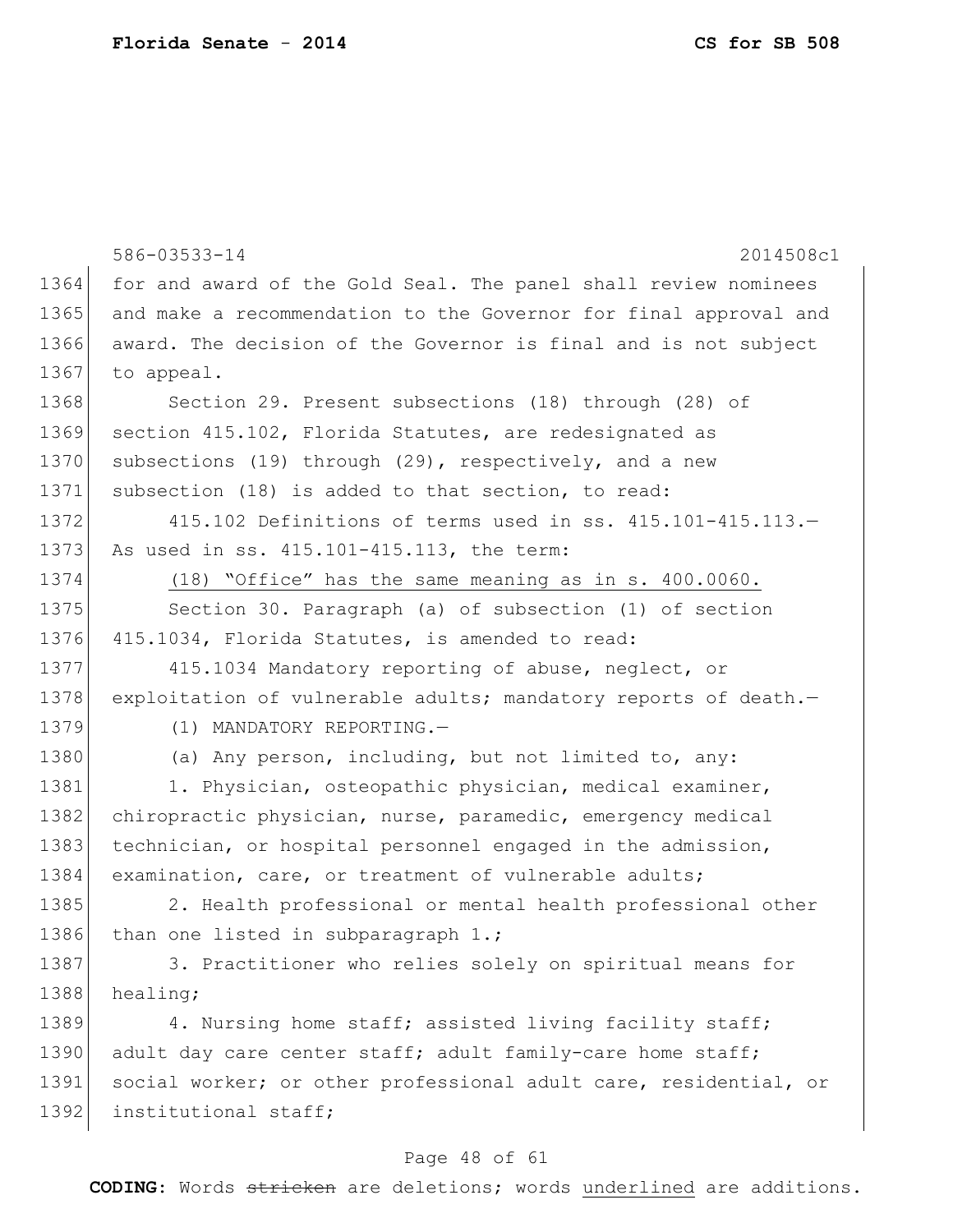586-03533-14 2014508c1 1393 5. State, county, or municipal criminal justice employee or 1394 law enforcement officer; 1395 6. An Employee of the Department of Business and 1396 Professional Regulation conducting inspections of public lodging 1397 establishments under s. 509.032; 1398 1398 7. Florida advocacy council member or representative of the 1399 Office of State Long-Term Care Ombudsman council member; or 1400 8. Bank, savings and loan, or credit union officer, 1401 trustee, or employee, 1402 1403 who knows, or has reasonable cause to suspect, that a vulnerable 1404 adult has been or is being abused, neglected, or exploited shall 1405 immediately report such knowledge or suspicion to the central 1406 abuse hotline. 1407 Section 31. Subsection (1) of section 415.104, Florida 1408 Statutes, is amended to read: 1409 415.104 Protective investigations of cases of abuse, 1410 | neglect, or exploitation of vulnerable adults; transmittal of 1411 records to state attorney.-1412 (1) The department shall, upon receipt of a report alleging 1413 abuse, neglect, or exploitation of a vulnerable adult, begin 1414 within 24 hours a protective investigation of the facts alleged 1415 therein. If a caregiver refuses to allow the department to begin 1416 a protective investigation or interferes with the conduct of 1417 such an investigation, the appropriate law enforcement agency 1418 shall be contacted for assistance. If, during the course of the 1419 investigation, the department has reason to believe that the 1420 abuse, neglect, or exploitation is perpetrated by a second 1421 party, the appropriate law enforcement agency and state attorney

#### Page 49 of 61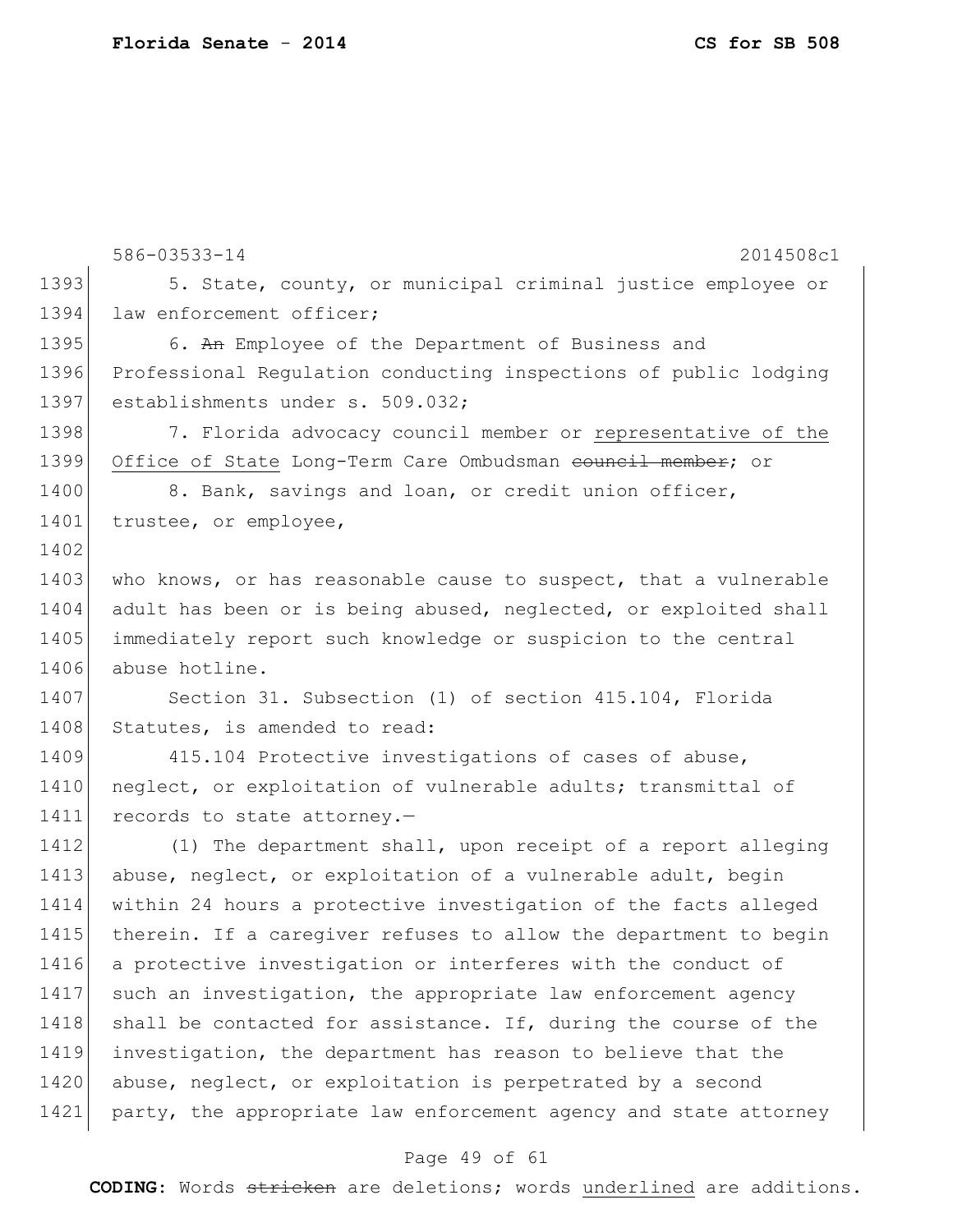|      | 586-03533-14<br>2014508c1                                        |
|------|------------------------------------------------------------------|
| 1422 | shall be orally notified. The department and the law enforcement |
| 1423 | agency shall cooperate to allow the criminal investigation to    |
| 1424 | proceed concurrently with, and not be hindered by, the           |
| 1425 | protective investigation. The department shall make a            |
| 1426 | preliminary written report to the law enforcement agencies       |
| 1427 | within 5 working days after the oral report. The department      |
| 1428 | shall, within 24 hours after receipt of the report, notify the   |
| 1429 | appropriate Florida local advocacy council, or the office long-  |
| 1430 | term care ombudsman council, when appropriate, that an alleged   |
| 1431 | abuse, neglect, or exploitation perpetrated by a second party    |
| 1432 | has occurred. Notice to the Florida local advocacy council or    |
| 1433 | the office long-term care ombudsman council may be accomplished  |
| 1434 | orally or in writing and shall include the name and location of  |
| 1435 | the vulnerable adult alleged to have been abused, neglected, or  |
| 1436 | exploited and the nature of the report.                          |
| 1437 | Section 32. Subsection (8) of section 415.1055, Florida          |
| 1438 | Statutes, is amended to read:                                    |
| 1439 | 415.1055 Notification to administrative entities.-               |
| 1440 | (8) At the conclusion of a protective investigation at a         |
| 1441 | facility, the department shall notify either the Florida local   |
| 1442 | advocacy council or the office long-term care ombudsman council  |
| 1443 | of the results of the investigation. This notification must be   |
| 1444 | in writing.                                                      |
| 1445 | Section 33. Subsection (2) of section 415.106, Florida           |
| 1446 | Statutes, is amended to read:                                    |
| 1447 | 415.106 Cooperation by the department and criminal justice       |
| 1448 | and other agencies.-                                             |
| 1449 | (2) To ensure coordination, communication, and cooperation       |
| 1450 | with the investigation of abuse, neglect, or exploitation of     |

# Page 50 of 61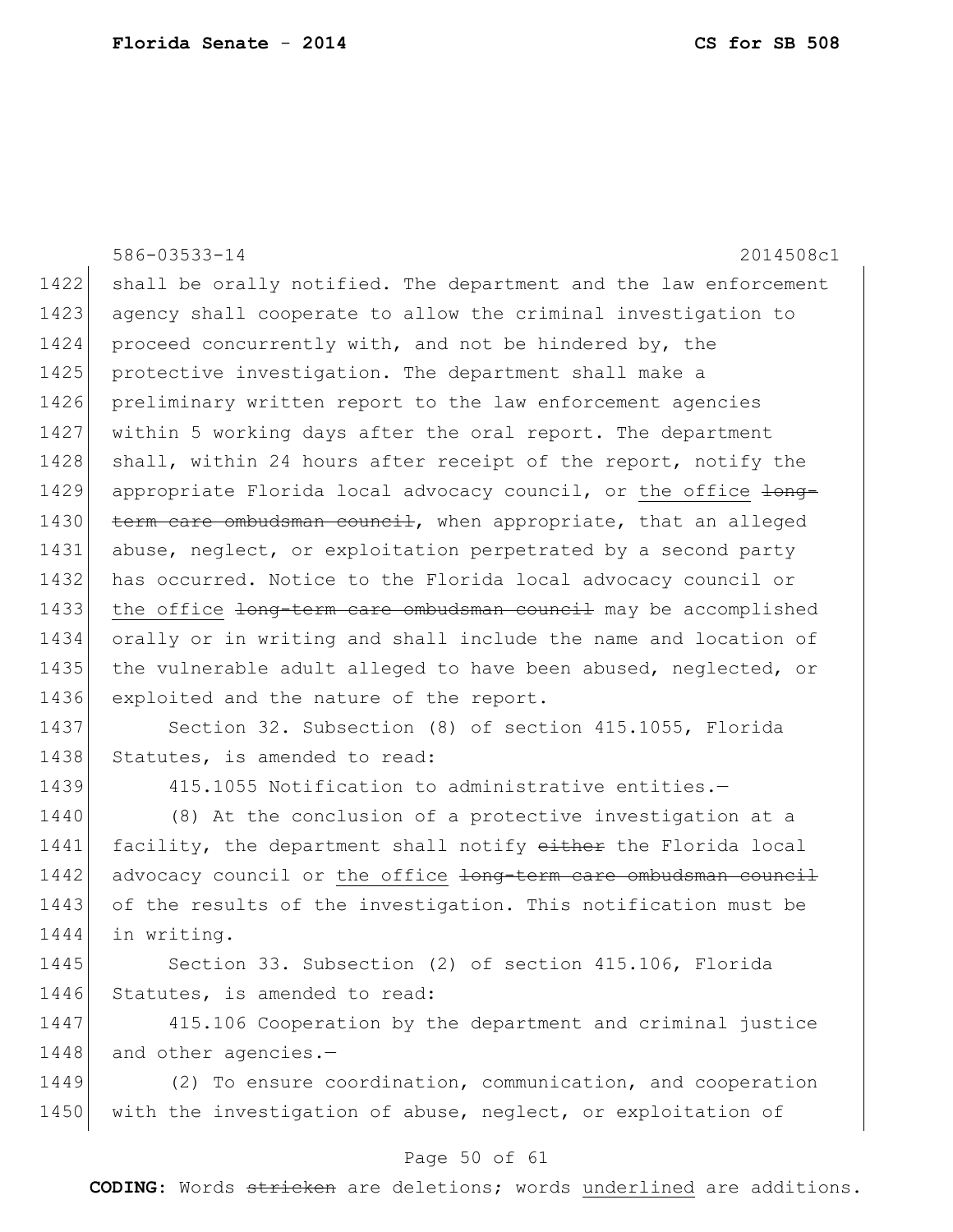586-03533-14 2014508c1 Page 51 of 61 1451 vulnerable adults, the department shall develop and maintain 1452 interprogram agreements or operational procedures among 1453 appropriate departmental programs and the Office of State Long-1454 Term Care Ombudsman <del>Council</del>, the Florida Statewide Advocacy 1455 Council, and other agencies that provide services to vulnerable 1456 adults. These agreements or procedures must cover such subjects 1457 as the appropriate roles and responsibilities of the department 1458 in identifying and responding to reports of abuse, neglect, or 1459 exploitation of vulnerable adults; the provision of services; 1460 and related coordinated activities. 1461 Section 34. Paragraph (g) of subsection (3) of section 1462 415.107, Florida Statutes, is amended to read: 1463 415.107 Confidentiality of reports and records. 1464 (3) Access to all records, excluding the name of the 1465 reporter which shall be released only as provided in subsection 1466 (6), shall be granted only to the following persons, officials, 1467 and agencies: 1468 (g) Any appropriate official of the Florida advocacy 1469 council or the office <del>long-term care ombudsman council</del> 1470 investigating a report of known or suspected abuse, neglect, or 1471 exploitation of a vulnerable adult. 1472 Section 35. Present subsections (16) through (26) of 1473 section 429.02, Florida Statutes, are redesignated as 1474 subsections (17) through (27), respectively, present subsections 1475 (11) and (20) are amended, and a new subsection (16) is added to 1476 that section, to read: 1477 429.02 Definitions.—When used in this part, the term: 1478 (11) "Extended congregate care" means acts beyond those 1479 authorized in subsection  $(17)$   $(16)$  that may be performed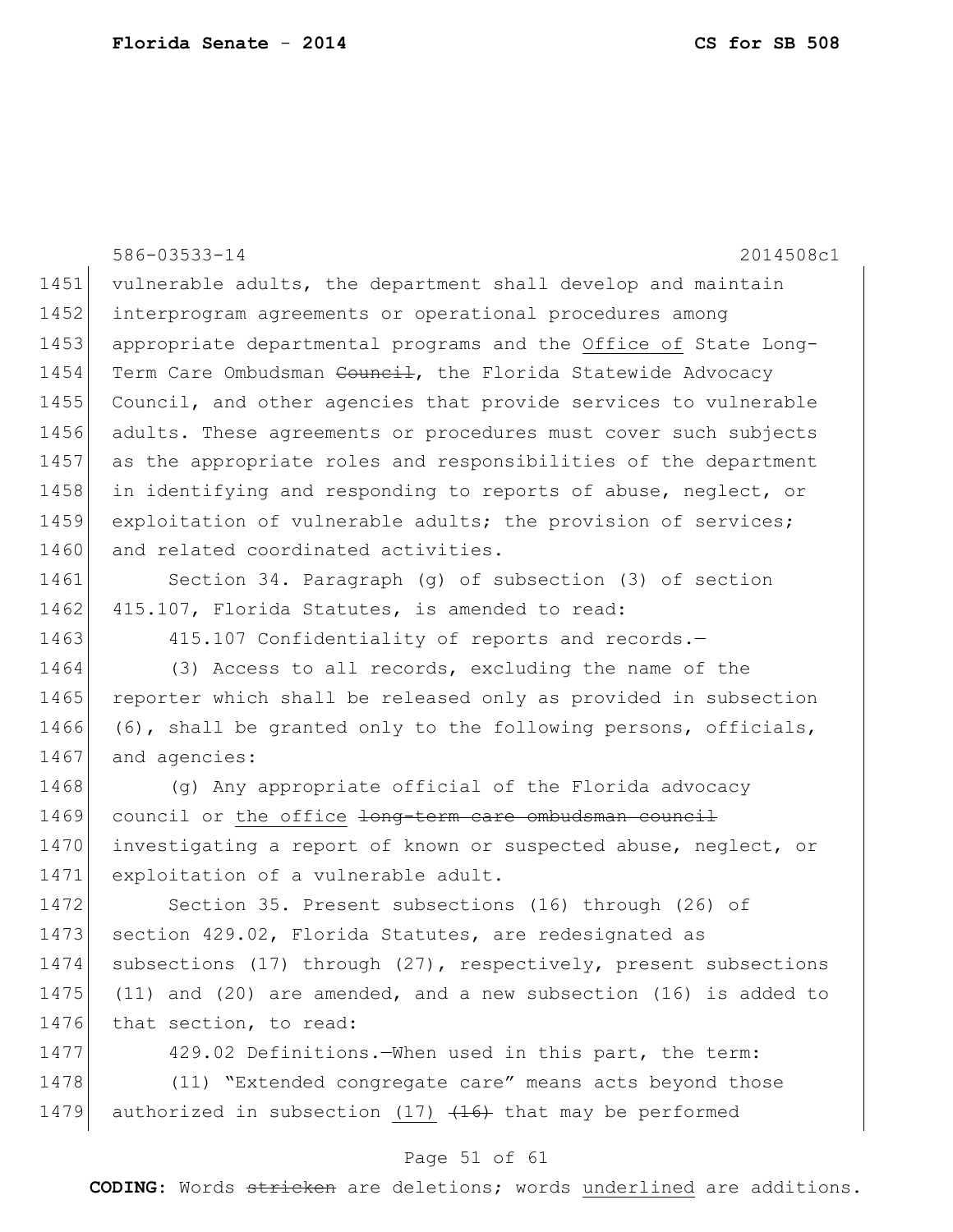|      | 586-03533-14<br>2014508c1                                        |
|------|------------------------------------------------------------------|
| 1480 | pursuant to part I of chapter 464 by persons licensed thereunder |
| 1481 | while carrying out their professional duties, and other          |
| 1482 | supportive services which may be specified by rule. The purpose  |
| 1483 | of such services is to enable residents to age in place in a     |
| 1484 | residential environment despite mental or physical limitations   |
| 1485 | that might otherwise disqualify them from residency in a         |
| 1486 | facility licensed under this part.                               |
| 1487 | $(16)$ "Office" has the same meaning as in s. 400.0060.          |
| 1488 | $(21)$ $(20)$ "Resident's representative or designee" means a    |
| 1489 | person other than the owner, or an agent or employee of the      |
| 1490 | facility, designated in writing by the resident, if legally      |
| 1491 | competent, to receive notice of changes in the contract executed |
| 1492 | pursuant to s. 429.24; to receive notice of and to participate   |
| 1493 | in meetings between the resident and the facility owner,         |
| 1494 | administrator, or staff concerning the rights of the resident;   |
| 1495 | to assist the resident in contacting the office ombudsman        |
| 1496 | council if the resident has a complaint against the facility; or |
| 1497 | to bring legal action on behalf of the resident pursuant to s.   |
| 1498 | 429.29.                                                          |
| 1499 | Section 36. Paragraph (b) of subsection (3) of section           |
| 1500 | 429.07, Florida Statutes, is amended to read:                    |
| 1501 | 429.07 License required; fee.-                                   |
| 1502 | (3) In addition to the requirements of s. 408.806, each          |
| 1503 | license granted by the agency must state the type of care for    |
| 1504 | which the license is granted. Licenses shall be issued for one   |
| 1505 | or more of the following categories of care: standard, extended  |
| 1506 | congregate care, limited nursing services, or limited mental     |
| 1507 | health.                                                          |
| 1508 | (b) An extended congregate care license shall be issued to       |

## Page 52 of 61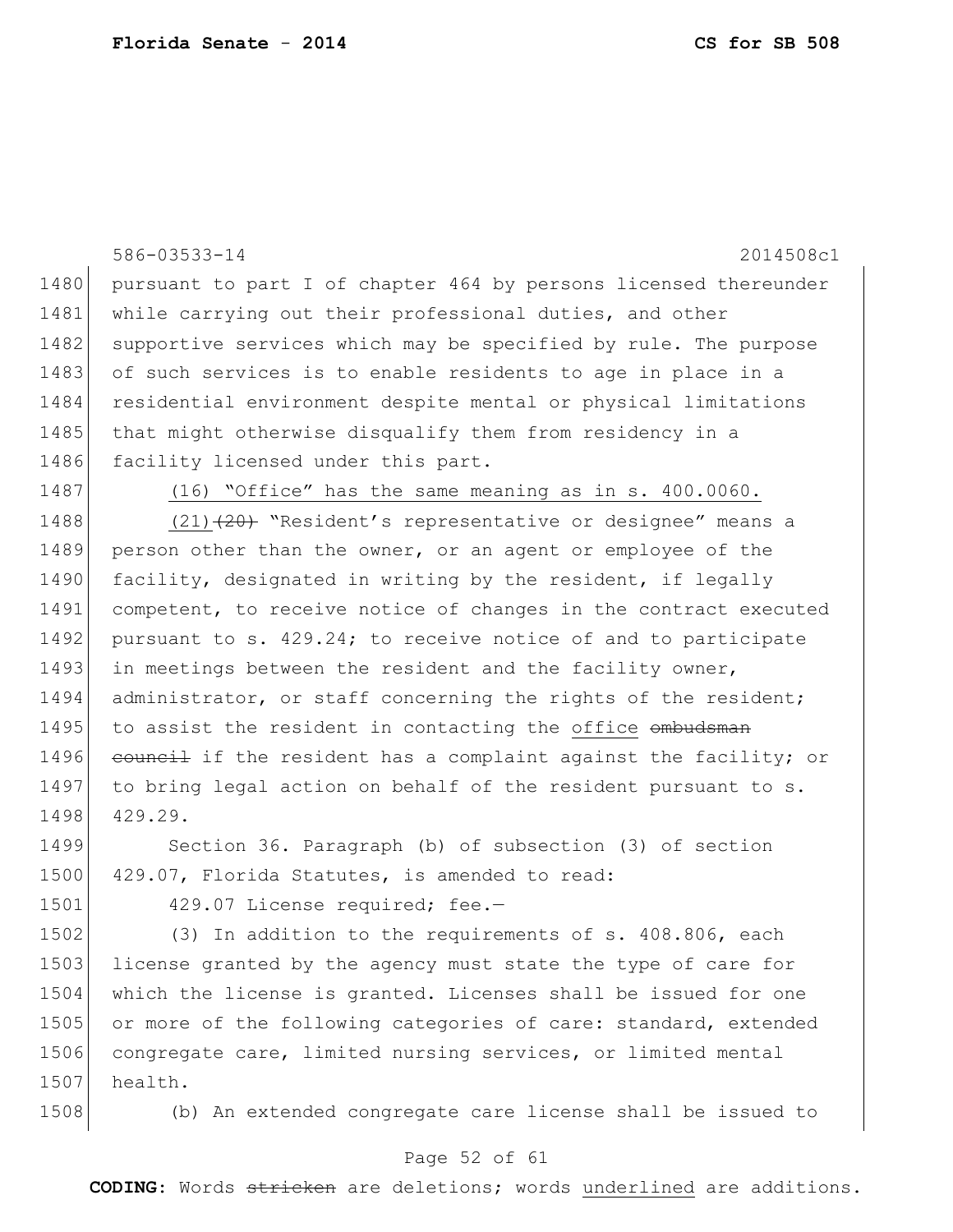586-03533-14 2014508c1 1509 facilities providing, directly or through contract, services 1510 beyond those authorized in paragraph (a), including services 1511 performed by persons licensed under part I of chapter 464 and 1512 supportive services, as defined by rule, to persons who would 1513 otherwise be disqualified from continued residence in a facility 1514 licensed under this part. 1515 1. In order for extended congregate care services to be 1516 provided, the agency must first determine that all requirements 1517 established in law and rule are met and must specifically 1518 designate, on the facility's license, that such services may be 1519 provided and whether the designation applies to all or part of 1520 the facility. Such designation may be made at the time of 1521 initial licensure or relicensure, or upon request in writing by 1522 a licensee under this part and part II of chapter 408. The 1523 notification of approval or the denial of the request shall be

1530 reasons:

1531 a. A class I or class II violation;

1524 made in accordance with part II of chapter 408. Existing 1525 facilities qualifying to provide extended congregate care

1527 have been subject to administrative sanctions during the

1526 services must have maintained a standard license and may not

1532 b. Three or more repeat or recurring class III violations 1533 of identical or similar resident care standards from which a 1534 pattern of noncompliance is found by the agency;

1528 previous 2 years, or since initial licensure if the facility has

1529 been licensed for less than 2 years, for any of the following

1535 c. Three or more class III violations that were not 1536 corrected in accordance with the corrective action plan approved 1537 by the agency;

#### Page 53 of 61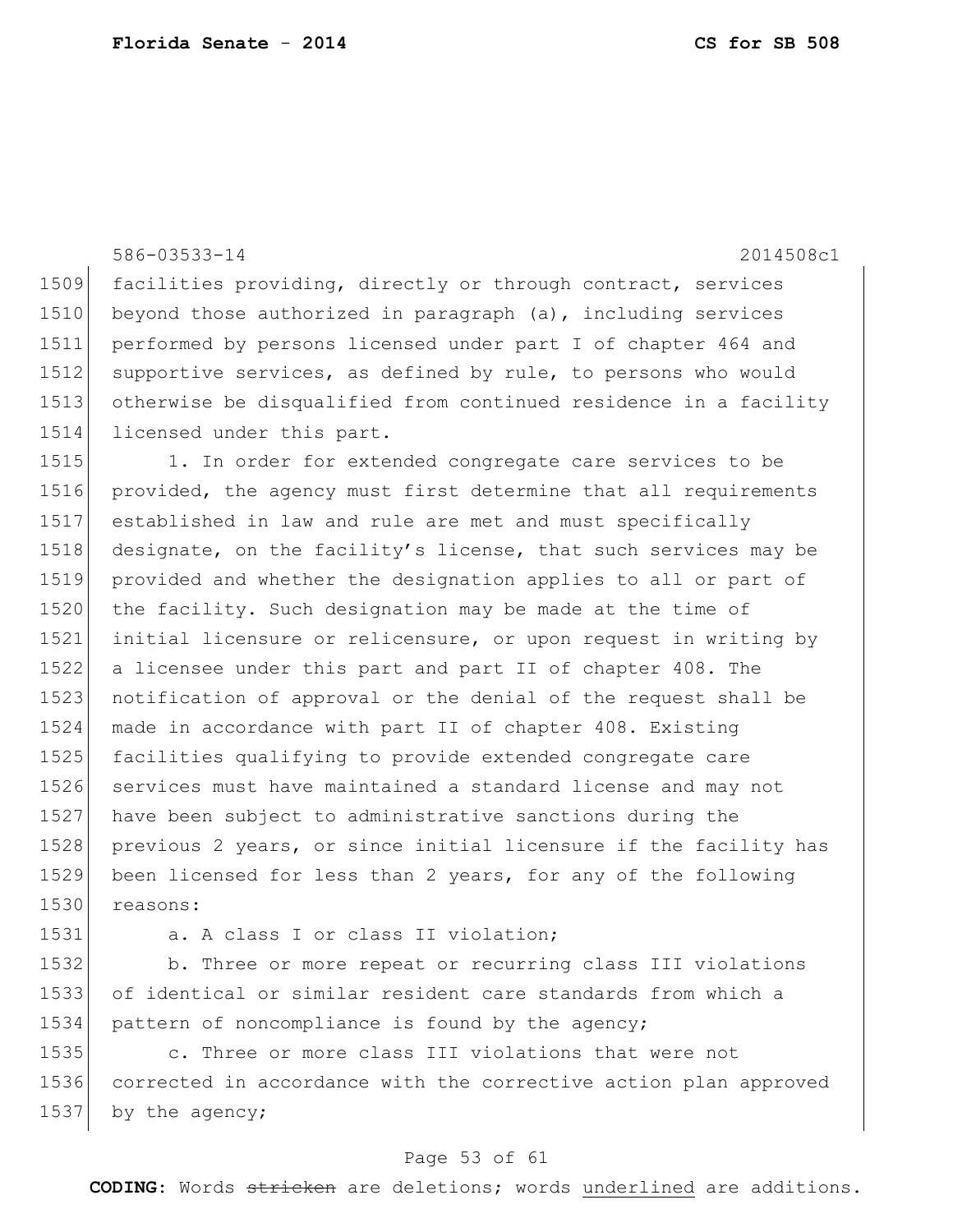586-03533-14 2014508c1 1538 d. Violation of resident care standards which results in 1539 requiring the facility to employ the services of a consultant 1540 pharmacist or consultant dietitian; 1541 e. Denial, suspension, or revocation of a license for 1542 another facility licensed under this part in which the applicant 1543 for an extended congregate care license has at least 25 percent 1544 ownership interest; or 1545 f. Imposition of a moratorium pursuant to this part or part 1546 II of chapter 408 or initiation of injunctive proceedings. 1547 2. A facility that is licensed to provide extended 1548 congregate care services shall maintain a written progress 1549 report on each person who receives services which describes the 1550 type, amount, duration, scope, and outcome of services that are 1551 rendered and the general status of the resident's health. A 1552 registered nurse, or appropriate designee, representing the 1553 agency shall visit the facility at least quarterly to monitor 1554 residents who are receiving extended congregate care services 1555 and to determine whether  $\pm$  the facility is in compliance with 1556 this part, part II of chapter 408, and relevant rules. One of 1557 the visits may be in conjunction with the regular survey. The 1558 monitoring visits may be provided through contractual 1559 arrangements with appropriate community agencies. A registered 1560 nurse shall serve as part of the team that inspects the 1561 facility. The agency may waive one of the required yearly 1562 monitoring visits for a facility that has been licensed for at 1563 least 24 months to provide extended congregate care services $\tau$ 1564 if, during the inspection, the registered nurse determines that 1565 extended congregate care services are being provided 1566 appropriately, and if the facility has no class I or class II

#### Page 54 of 61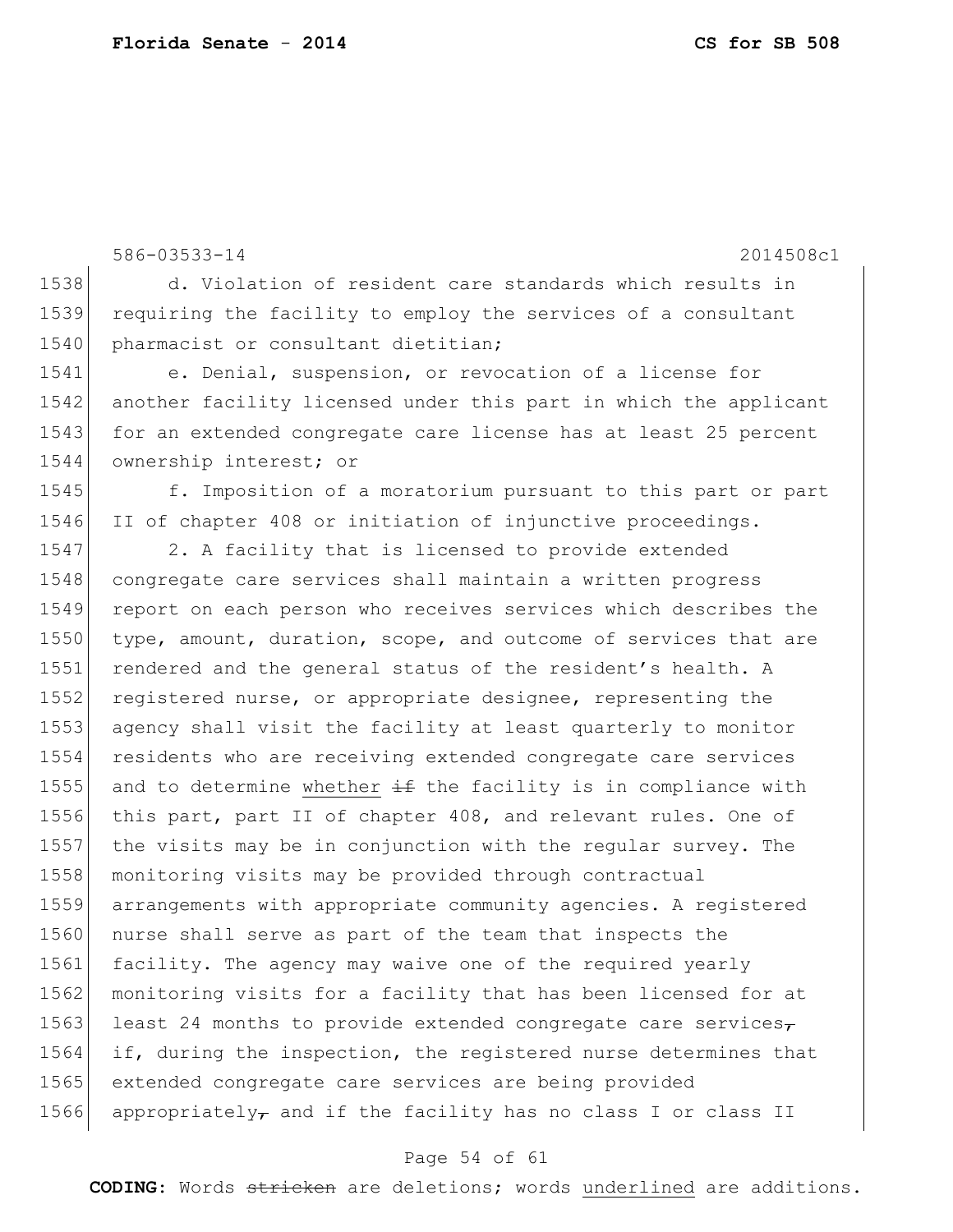|      | 586-03533-14<br>2014508c1                                              |
|------|------------------------------------------------------------------------|
| 1567 | violations and no uncorrected class III violations. The agency         |
| 1568 | must first consult with the office <del>long-term care ombudsman</del> |
| 1569 | eouncil for the area in which the facility is located to               |
| 1570 | determine whether $\pm$ any complaints have been made and              |
| 1571 | substantiated about the quality of services or care. The agency        |
| 1572 | may not waive one of the required yearly monitoring visits if          |
| 1573 | complaints have been made and substantiated.                           |
| 1574 | 3. A facility that is licensed to provide extended                     |
| 1575 | congregate care services must:                                         |
| 1576 | a. Demonstrate the capability to meet unanticipated                    |
| 1577 | resident service needs.                                                |
| 1578 | b. Offer a physical environment that promotes a homelike               |
| 1579 | setting, provides for resident privacy, promotes resident              |
| 1580 | independence, and allows sufficient congregate space as defined        |
| 1581 | by rule.                                                               |
| 1582 | c. Have sufficient staff available, taking into account the            |
| 1583 | physical plant and firesafety features of the building, to             |
| 1584 | assist with the evacuation of residents in an emergency.               |
| 1585 | d. Adopt and follow policies and procedures that maximize              |
| 1586 | resident independence, dignity, choice, and decision making to         |
| 1587 | permit residents to age in place, so that moves due to changes         |
| 1588 | in functional status are minimized or avoided.                         |
| 1589 | e. Allow residents or, if applicable, a resident's                     |
| 1590 | representative, designee, surrogate, quardian, or attorney in          |
| 1591 | fact to make a variety of personal choices, participate in             |
| 1592 | developing service plans, and share responsibility in                  |
| 1593 | decisionmaking.                                                        |
| 1594 | f. Implement the concept of managed risk.                              |
| 1595 | g. Provide, directly or through contract, the services of a            |

# Page 55 of 61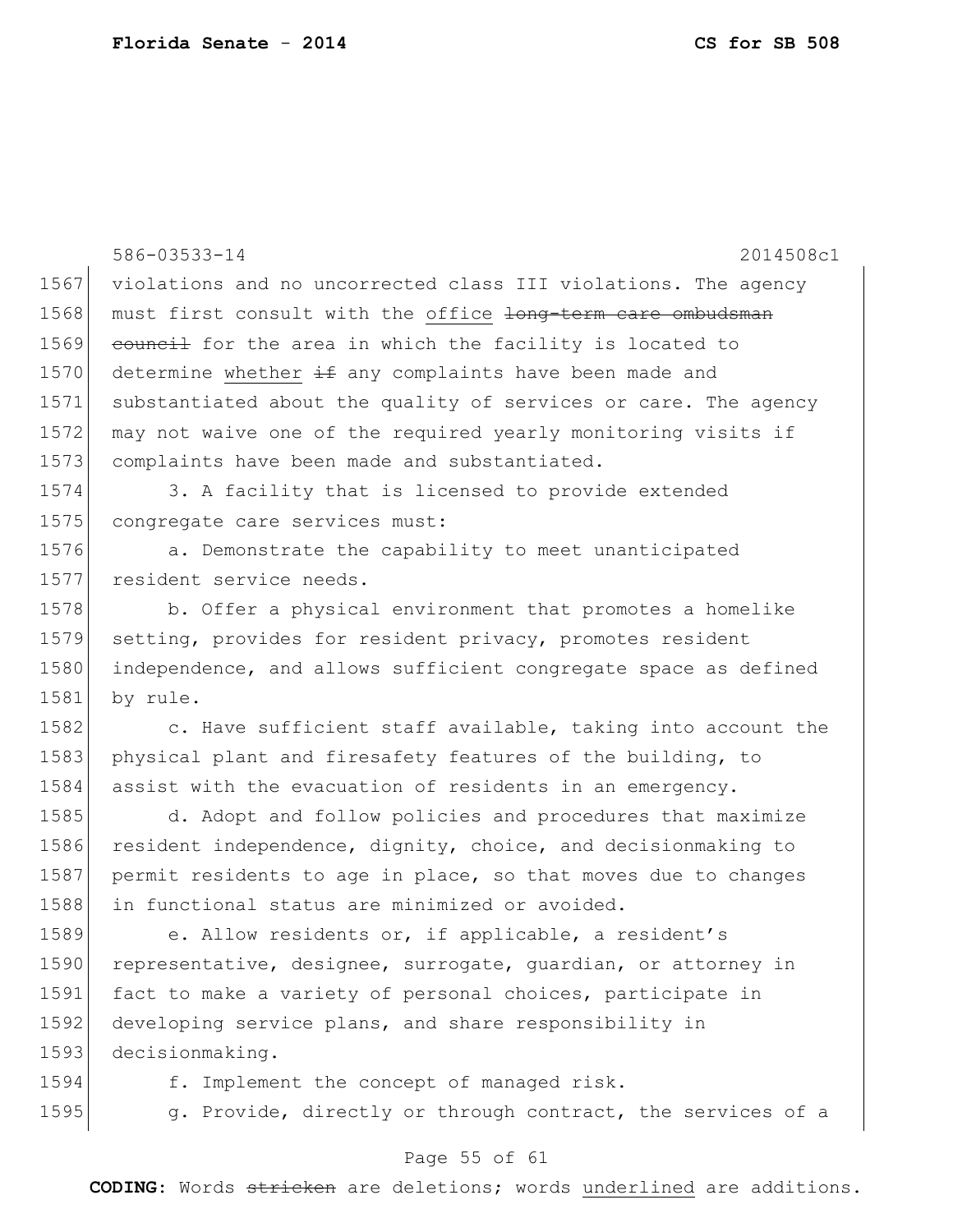586-03533-14 2014508c1 1596 person licensed under part I of chapter 464. 1597 h. In addition to the training mandated in s. 429.52, 1598 provide specialized training as defined by rule for facility 1599 staff. 1600 4. A facility that is licensed to provide extended 1601 congregate care services is exempt from the criteria for 1602 continued residency set forth in rules adopted under s. 429.41. 1603 A licensed facility must adopt its own requirements within 1604 quidelines for continued residency set forth by rule. However, 1605 the facility may not serve residents who require 24-hour nursing 1606 supervision. A licensed facility that provides extended 1607 congregate care services must also provide each resident with a 1608 written copy of facility policies governing admission and 1609 retention. 1610 5. The primary purpose of extended congregate care services 1611 is to allow residents, as they become more impaired, the option 1612 of remaining in a familiar setting from which they would 1613 otherwise be disqualified for continued residency. A facility 1614 licensed to provide extended congregate care services may also 1615 admit an individual who exceeds the admission criteria for a

1616 facility with a standard license, if the individual is 1617 determined appropriate for admission to the extended congregate 1618 care facility.

1619 6. Before the admission of an individual to a facility 1620 licensed to provide extended congregate care services, the 1621 individual must undergo a medical examination as provided in s. 1622 429.26(4) and the facility must develop a preliminary service 1623 plan for the individual.

1624 7. When a facility can no longer provide or arrange for

#### Page 56 of 61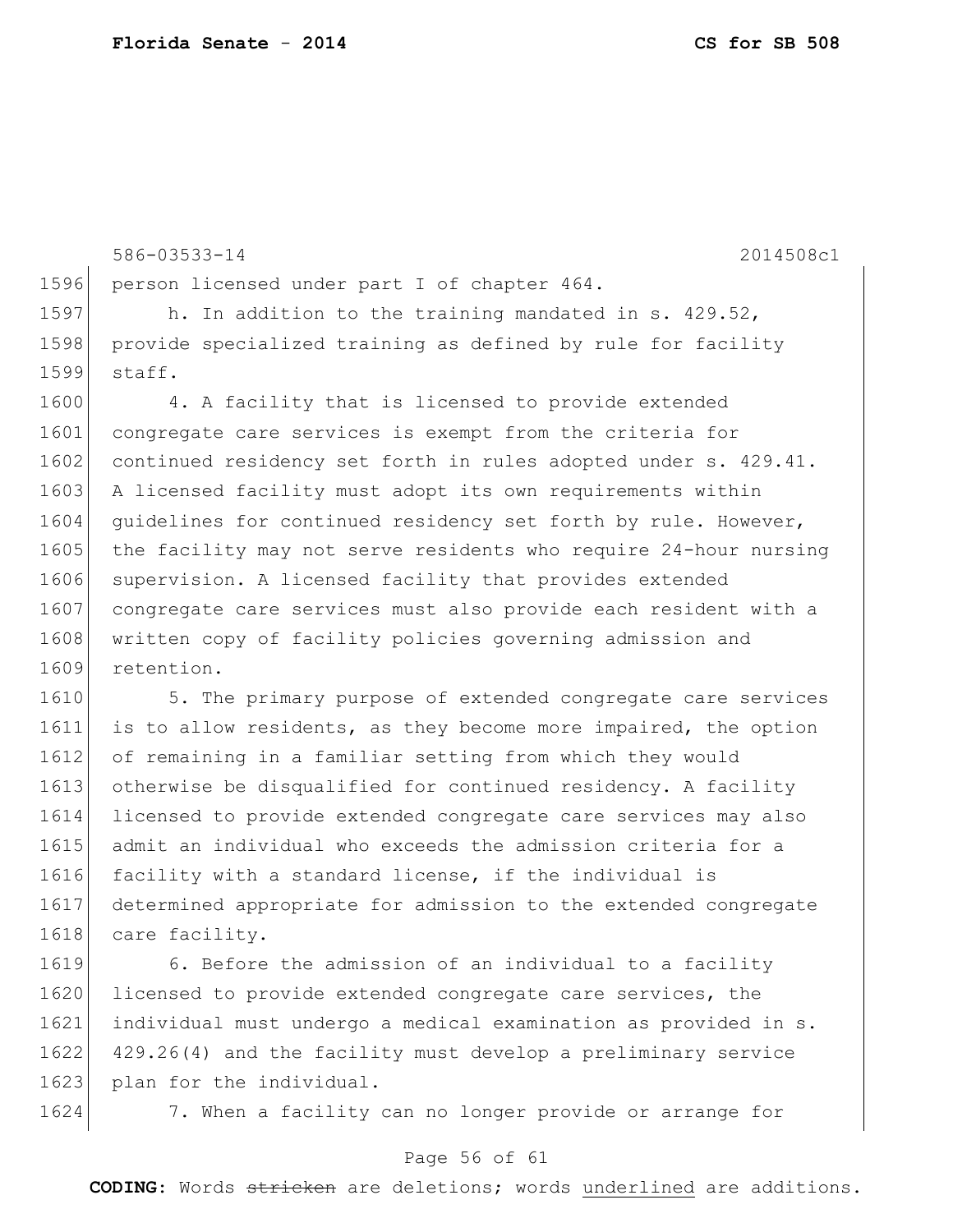586-03533-14 2014508c1 1625 services in accordance with the resident's service plan and 1626 needs and the facility's policy, the facility shall make 1627 arrangements for relocating the person in accordance with s.  $1628$  429.28(1)(k). 1629 8. Failure to provide extended congregate care services may 1630 result in denial of extended congregate care license renewal. 1631 Section 37. Subsection (9) of section 429.19, Florida 1632 Statutes, is amended to read: 1633 429.19 Violations; imposition of administrative fines; 1634 grounds.— 1635 (9) The agency shall develop and disseminate an annual list 1636 of all facilities sanctioned or fined for violations of state 1637 standards, the number and class of violations involved, the 1638 penalties imposed, and the current status of cases. The list 1639 shall be disseminated, at no charge, to the Department of 1640 Elderly Affairs, the Department of Health, the Department of 1641 Children and Families Family Services, the Agency for Persons 1642 with Disabilities, the area agencies on aging, the Florida 1643 Statewide Advocacy Council, and the office state and local 1644 ombudsman councils. The Department of Children and Families 1645 Family Services shall disseminate the list to service providers 1646 under contract to the department who are responsible for 1647 referring persons to a facility for residency. The agency may 1648 charge a fee commensurate with the cost of printing and postage 1649 to other interested parties requesting a copy of this list. This 1650 information may be provided electronically or through the 1651 agency's Internet site. 1652 Section 38. Subsection (8) of section 429.26, Florida

1653 Statutes, is amended to read:

#### Page 57 of 61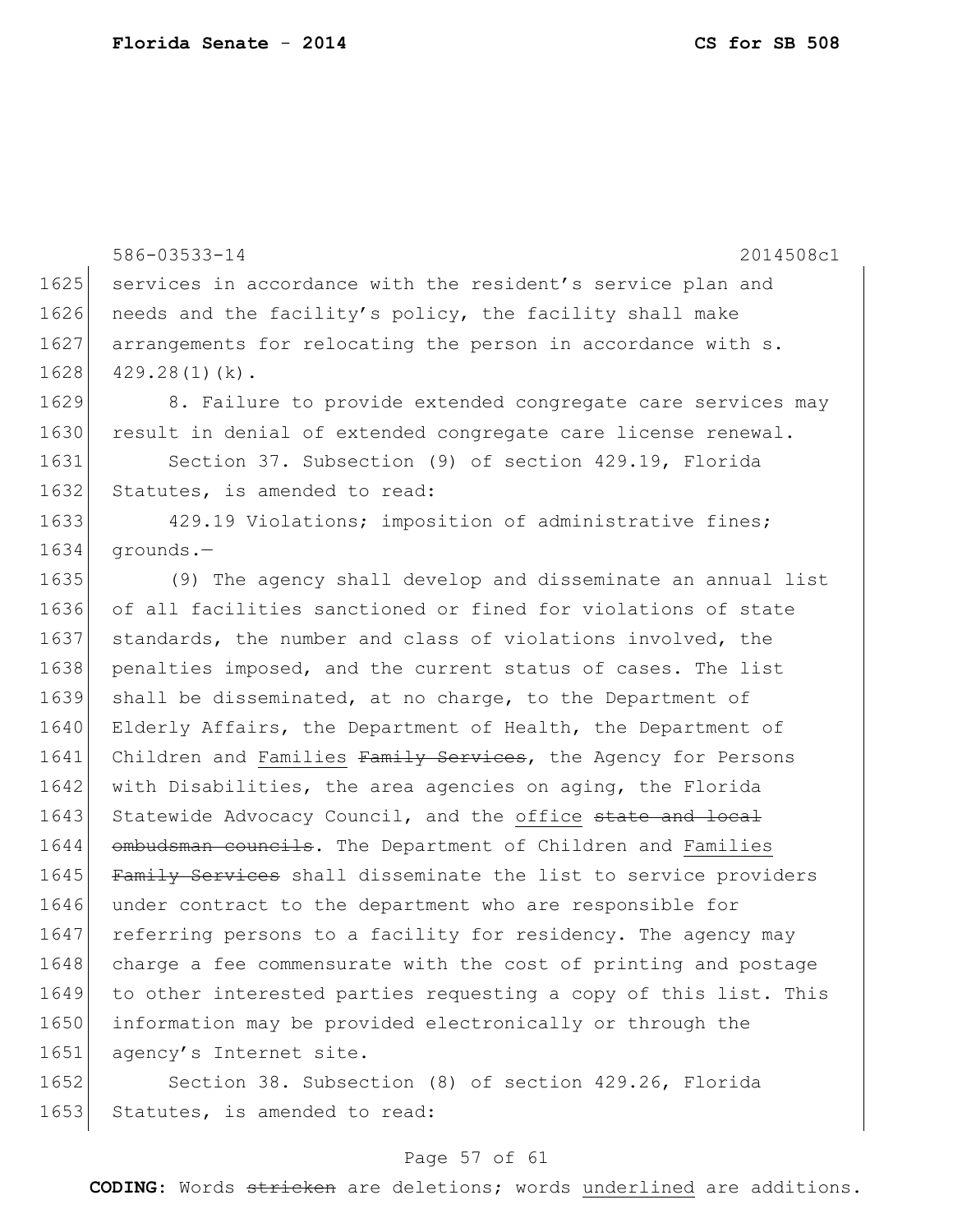586-03533-14 2014508c1 1654 429.26 Appropriateness of placements; examinations of 1655 residents.— 1656 (8) The Department of Children and Families Family Services 1657 may require an examination for supplemental security income and 1658 optional state supplementation recipients residing in facilities 1659 at any time and shall provide the examination whenever a 1660 resident's condition requires it. Any facility administrator; 1661 personnel of the agency, the department, or the Department of 1662 Children and Families Family Services; or representative of the 1663 Office of the State Long-Term Care Ombudsman <del>long-term care</del> 1664 ombudsman council member who believes a resident needs to be 1665 evaluated shall notify the resident's case manager, who shall 1666 take appropriate action. A report of the examination findings 1667 shall be provided to the resident's case manager and the 1668 facility administrator to help the administrator meet his or her 1669 responsibilities under subsection (1).

1670 Section 39. Subsection (2) and paragraph (b) of subsection 1671 (3) of section 429.28, Florida Statutes, are amended to read: 1672 429.28 Resident bill of rights.-

1673 (2) The administrator of a facility shall ensure that a 1674 written notice of the rights, obligations, and prohibitions set 1675 forth in this part is posted in a prominent place in each 1676 facility and read or explained to residents who cannot read. 1677 This notice must shall include the statewide toll-free telephone 1678 | number and e-mail address of the state ombudsman program and the 1679 telephone number of the name, address, and telephone numbers of 1680 the local ombudsman council and central abuse hotline and, when 1681 applicable, the Advocacy Center for Persons with Disabilities, 1682 Inc., and the Florida local advocacy council, where complaints

#### Page 58 of 61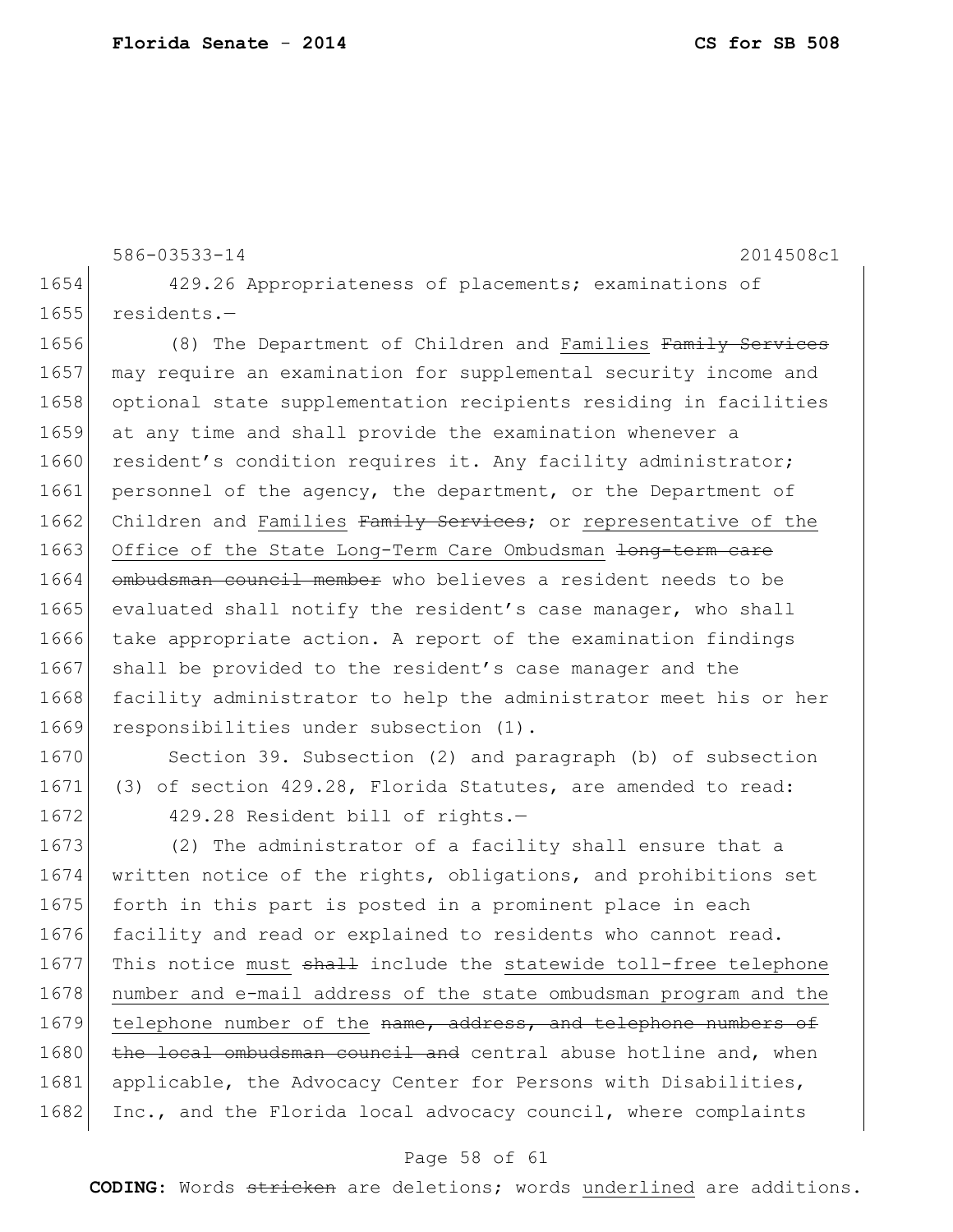|      | 586-03533-14<br>2014508c1                                        |
|------|------------------------------------------------------------------|
| 1683 | may be lodged. The facility must ensure a resident's access to a |
| 1684 | telephone to call the state local ombudsman program council, the |
| 1685 | central abuse hotline, the Advocacy Center for Persons with      |
| 1686 | Disabilities, Inc., and the Florida local advocacy council.      |
| 1687 | (3)                                                              |
| 1688 | (b) In order to determine whether the facility is                |
| 1689 | adequately protecting residents' rights, the biennial survey     |
| 1690 | shall include private informal conversations with a sample of    |
| 1691 | residents and consultation with the state ombudsman program      |
| 1692 | council in the planning and service area in which the facility   |
| 1693 | is located to discuss residents' experiences within the          |
| 1694 | facility.                                                        |
| 1695 | Section 40. Section 429.34, Florida Statutes, is amended to      |
| 1696 | read:                                                            |
| 1697 | 429.34 Right of entry and inspection. - In addition to the       |
| 1698 | requirements of s. 408.811, a any duly designated officer or     |
| 1699 | employee of the department, the Department of Children and       |
| 1700 | Families Family Services, the Medicaid Fraud Control Unit of the |
| 1701 | Office of the Attorney General, the state or local fire marshal, |
| 1702 | or a representative member of the Office of the State Long-Term  |
| 1703 | Care Ombudsman may state or local long-term care ombudsman       |
| 1704 | council shall have the right to enter unannounced upon and into  |
| 1705 | the premises of any facility licensed under pursuant to this     |
| 1706 | part in order to determine the state of compliance with the      |
| 1707 | provisions of this part, part II of chapter 408, and applicable  |
| 1708 | rules. Data collected by the office state or local long-term     |
| 1709 | eare ombudsman councils or the state or local advocacy councils  |
| 1710 | may be used by the agency in investigations involving violations |
| 1711 | of regulatory standards.                                         |

# Page 59 of 61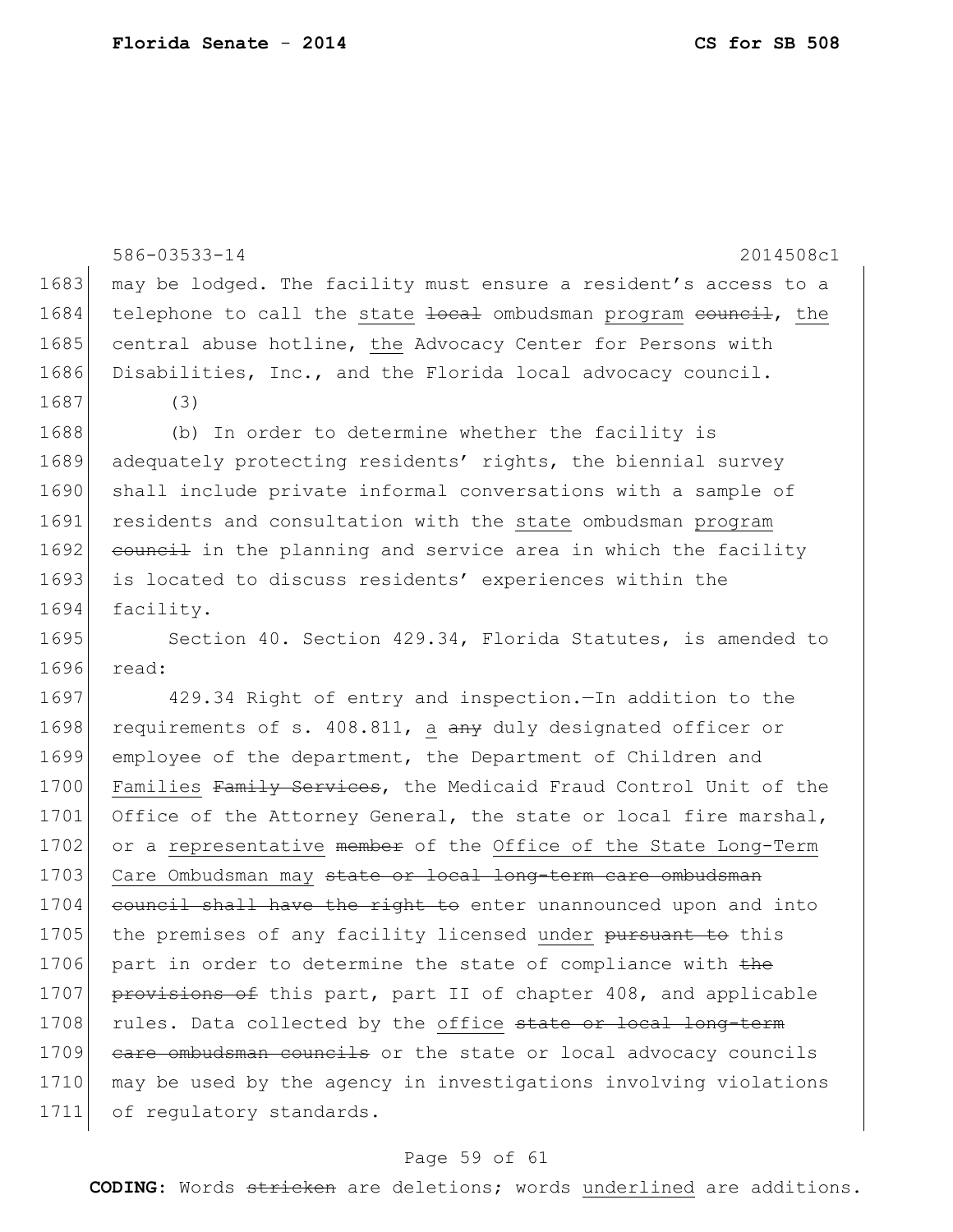586-03533-14 2014508c1 1712 Section 41. Subsection (2) of section 429.35, Florida 1713 Statutes, is amended to read: 1714 429.35 Maintenance of records; reports. 1715 (2) Within 60 days after the date of the biennial 1716 inspection visit required under s. 408.811 or within 30 days 1717 after the date of any interim visit, the agency shall forward 1718 the results of the inspection to the office <del>local ombudsman</del> 1719 council in whose planning and service area, as defined in part 1720 II of chapter  $400$ , the facility is located; to at least one 1721 public library or, in the absence of a public library, the 1722 county seat in the county in which the inspected assisted living 1723 facility is located; and, when appropriate, to the district 1724 Adult Services and Mental Health Program Offices. 1725 Section 42. Subsection (6) of section 429.67, Florida 1726 Statutes, is amended to read: 1727 429.67 Licensure.-1728 (6) In addition to the requirements of s. 408.811, access 1729 to a licensed adult family-care home must be provided at 1730 reasonable times for the appropriate officials of the 1731 department, the Department of Health, the Department of Children 1732 and Families Family Services, the agency, and the State Fire 1733 Marshal<sub> $\tau$ </sub> who are responsible for the development and maintenance 1734 of fire, health, sanitary, and safety standards, to inspect the 1735 facility to assure compliance with these standards. In addition, 1736 access to a licensed adult family-care home must be provided at 1737 reasonable times to representatives of the Office of State for 1738 the local Long-Term Care Ombudsman council. 1739 Section 43. Subsection (2) of section 429.85, Florida 1740 Statutes, is amended to read:

#### Page 60 of 61